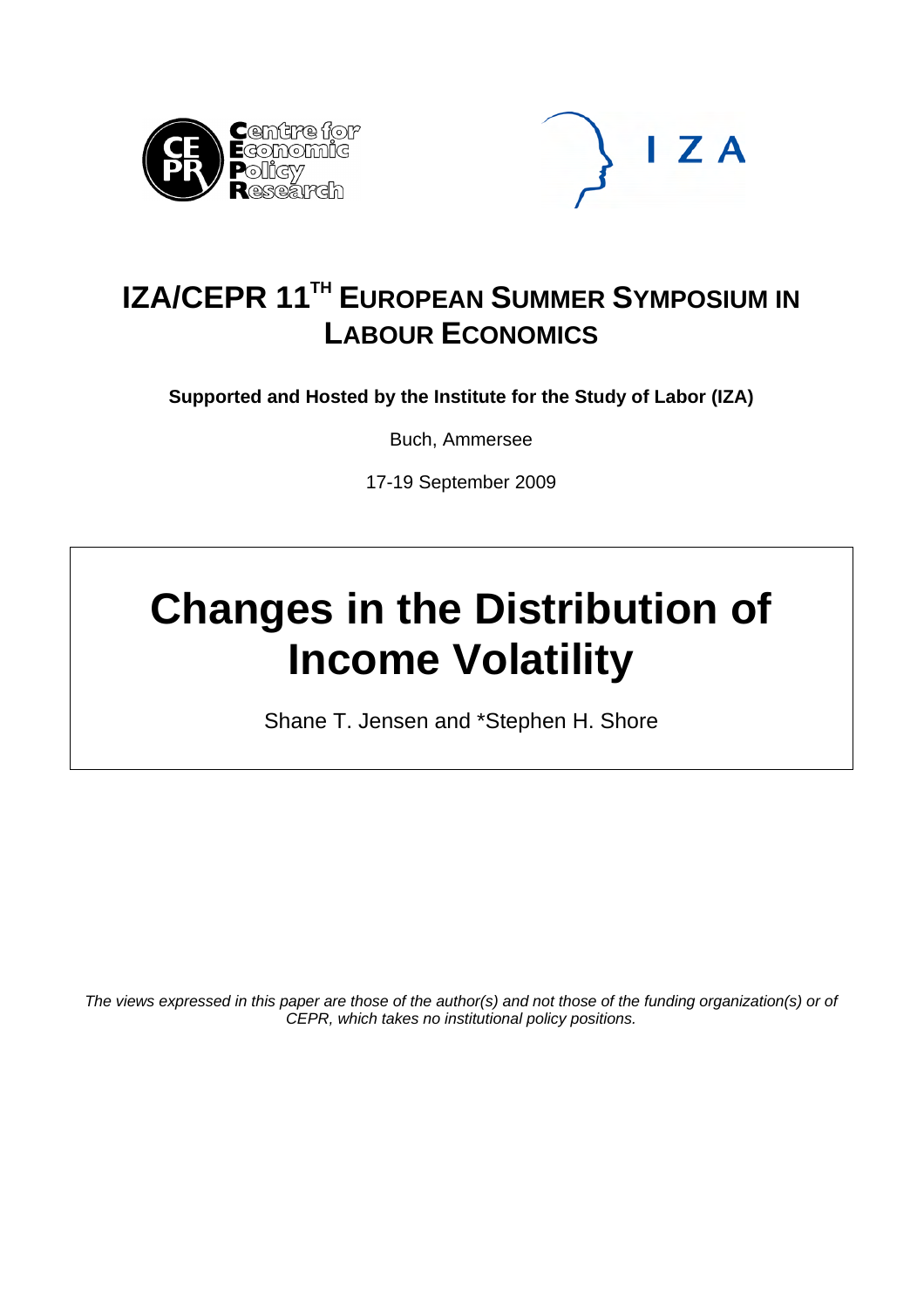## Changes in the Distribution of Income Volatility

Shane T. Jensen and Stephen H. Shore∗†‡§

#### March 2009

#### Abstract

Recent research has documented a rise in the volatility (e.g., expected squared change) of individual incomes in the U.S. since 1970. Existing measures of this trend abstract from individual heterogeneity, effectively estimating an increase in average volatility. We decompose this average and find no systematic rise in volatility for the vast majority of individuals. Increasing average volatility has been driven almost entirely by rising the income volatility of those with the most volatile incomes, identified ex-ante by large income changes in the past. Since these high-volatility individuals are the most risktolerant, these results color the policy implications drawn from the rise in average volatility. While basic results are apparent from PSID summary statistics, providing a complete characterization of the dynamics of the volatility distribution is a methodological challenge. We resolve these difficulties with a new, non-parametric Bayesian stochastic volatility model, a Markovian hierarchical Dirichlet process for volatility.

<sup>∗</sup>Jensen: Wharton School, Department of Statistics, stjensen@wharton.upenn.edu. Shore: Johns Hopkins University, Department of Economics, shore@jhu.edu. Please contact Shore at: 458 Mergenthaler Hall, 3400 N. Charles Street, Baltimore, MD, 21218; 410-516-5564.

<sup>†</sup>JEL Classification: D31 - Personal Income, Wealth, and Their Distributions; C11 - Bayesian Analysis; C14 - Semiparametric and Nonparametric Methods.

<sup>‡</sup>keywords: Markovian hierarchical Dirichlet process, income risk, income volatility, heterogeneity §We thank Christopher Carroll, Jon Faust, Robert Moffitt, and Dylan Small, for helpful comments, as well as seminar participants at the University of Pennsylvania Population Studies Center, the Wharton School, the 2008 Society of Labor Economists Annual Meeting, the 2008 Seminar on Bayesian Inference in Econometrics and Statistics, and the 2008 North American Annual Meeting of the Econometric Society, and the 2008 Annual Meeting of the Society for Economic Dynamics.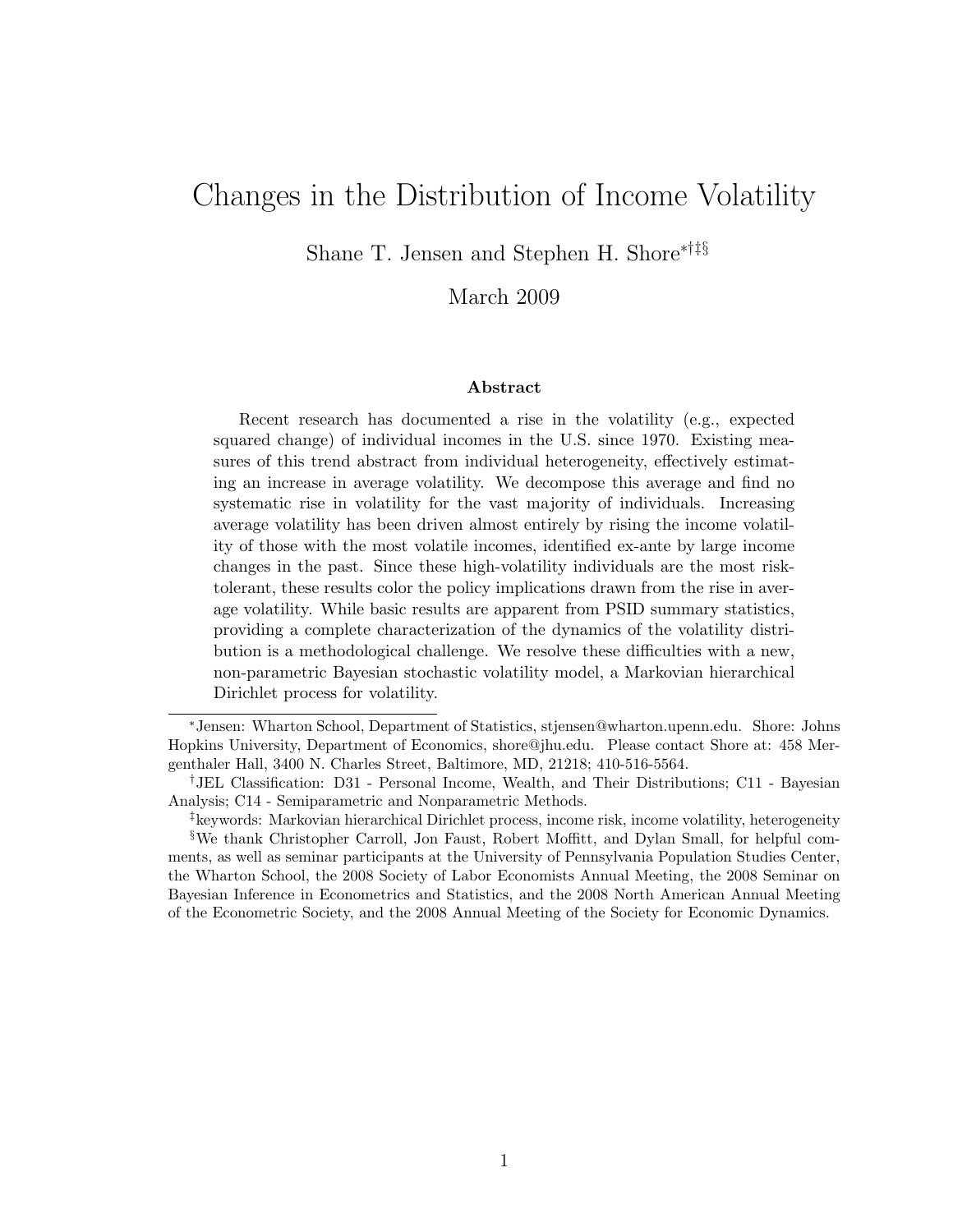## 1 Introduction

A large literature argues that income volatility – the expectation of squared individual income changes – has increased substantially since the 1970s in the U.S., with further increases since the  $1990s<sup>1</sup>$ . To the degree that people are risk-averse and income volatility is taken as a proxy for risk, ceteris paribus such rising volatility may carry substantial welfare costs. As a consequence, there has been a great deal of recent interest by politicians and journalists in this finding (Gosselin, December 12, 2004; Scheiber, Decemer 12, 2004; Hou, January 31, 2007).

To date, research on income volatility trends has ignored individual heterogeneity, effectively estimating an increase in *average* volatility.<sup>2</sup> We decompose this increase in the average and find that it is far from representative of the experience of most people: there has been no systematic increase in volatility for the vast majority of individuals. The increase has been driven almost entirely by a sharp increase in the income volatility of those with the most volatile incomes. In turn, we find that these individuals with high – and increasing – volatility more likely to be self-employed and more likely to self-identify as risk-tolerant.

Our main finding is apparent in simple summary statistics from the PSID. For example, divide the sample into cohorts, comparing the minority who experienced very large absolute one-year income changes in the past (e.g., four years ago) to those who did not. Since volatility is persistent, those identified  $ex$ -ante by large past income changes naturally tend to have more volatile incomes today. The income volatility of this group identified ex-ante as high-volatility has increased since the

<sup>1</sup>Dahl, DeLeire, and Schwabish (2007) is a noteable exception. Dynan, Elmendorf, and Sichel (2007) provide an excellent survey of research on this subject in their Table 2, including Gottschalk and Moffitt (1994); Moffitt and Gottschalk (1995); Daly and Duncan (1997); Dynarski and Gruber (1997); Cameron and Tracy (1998); Haider (2001); Hyslop (2001); Gottschalk and Moffitt (2002); Batchelder (2003); Hacker (2006); Comin and Rabin (2006); Gottschalk and Moffitt (2006); Hertz (2006); Winship (2007); Bollinger and Ziliak (2007); Bania and Leete (2007); Dahl, DeLeire, and Schwabish (2007). See also Shin and Solon (2008).

<sup>2</sup>Alvarez, Browning, and Ejrnaes (2001) and Meghir and Pistaferri (2004) both consider latent heterogeneity in volatility but neither is concerned with time trends in volatility.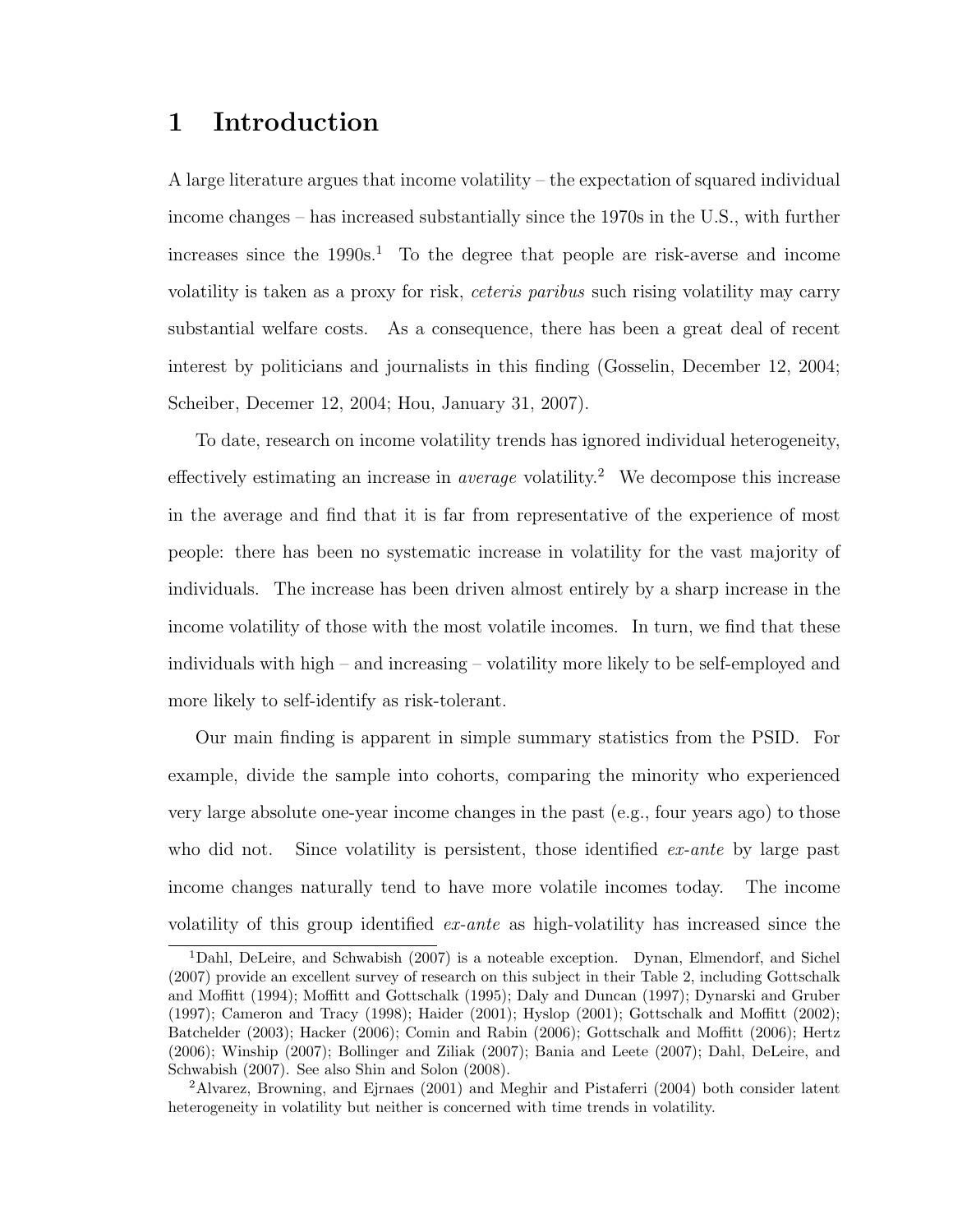1970s while the income volatility of others has remained roughly constant.<sup>3</sup> This divergence of sample moments identifies our key result.

Obviously, these findings could affect substantially the welfare and policy implications of the rise in average volatility. The individuals whose volatility has increased – who we find are those with the most volatile incomes – may be those with the highest tolerance for risk or the best risk-sharing opportunities. Such risk tolerance is apparent not only from the willingness of these individuals to undertake volatile incomes or self-employment in the first place, but also from their answers to survey questions.

While the basic results can be seen in summary statistics, providing a complete characterization of the dynamics of the volatility distribution is a methodological challenge. We use a standard model for income dynamics that allows income to change in response to permanent and transitory shocks. What is less standard is that we allow the variance of these shocks – our income volatility parameters – to be heterogeneous and time-varying.

We develop and estimate a novel, discrete, non-parametric stochastic volatility model. Volatility parameters are assumed to take one of L unique values, where the number L and the values themselves are determined by the data. We add structure and get tractability with a variant on the Dirichlet process (DP) prior commonly used in Bayesian statistics. The Markovian hierarchical DP prior model we develop accounts for the grouped nature of the data (by individual) as well as the timedependency of successive observations within individuals. Implicitly, we place a prior on the probability that an individual's parameter values will change from one

<sup>3</sup>Our finding is consistent with Dynan, Elmendorf, and Sichel (2007) who find that increasing income volatility has been driven by the increasing magnitude of extreme income changes, by the increasingly fat tails of the unconditional distribution of income changes. The fat tails of the unconditional distribution of income changes has also been documented in Geweke and Keane (2000). In its reduced form, our paper shows that these increasingly fat tails are borne largely by individuals who are  $ex$ -ante likely to have volatile incomes. The increasingly fat tails of the unconditional distribution are not attributable – or at least not solely attributable – to increasingly fat tails of the expected distribution for everyone.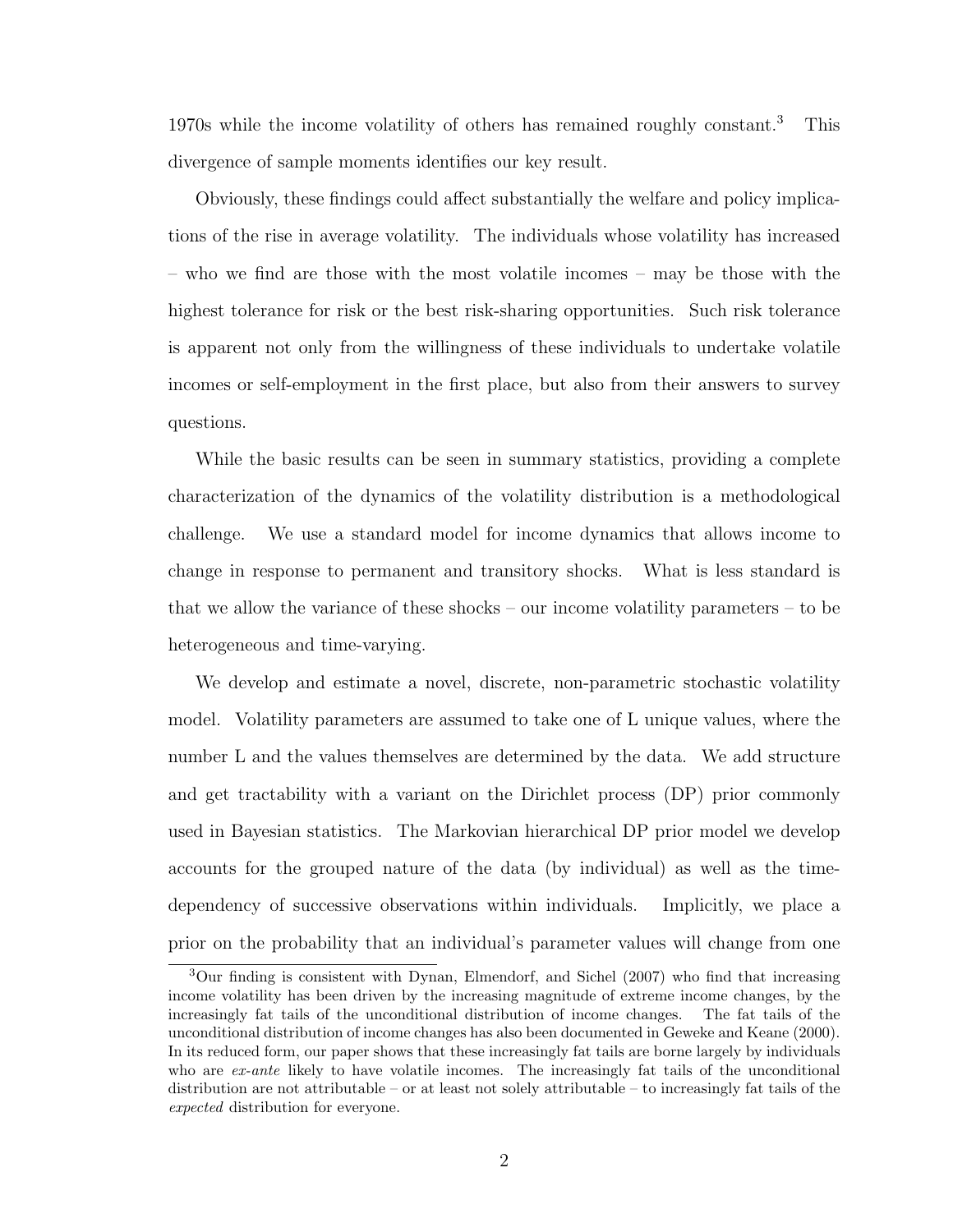year to the next, on the number of unique parameter values an individual will hold over his lifetime, and on the number of unique parameter values found in the sample.

In Section 2, we discuss our data and the summary statistics that drive our results. In Section 3, we present our statistical model including the income process (Section 3.1), the structure we place on heterogeneity and dynamics in volatility parameters (Section 3.2), and our estimation strategy (Section 3.3). In Section 4, we show the results obtained by estimating our model on the data. Increases in the average volatility parameter are due to increases in volatility among those with the most volatile incomes (Section 4.2). We find that the increase in volatility has been greatest among the self-employed and those who self-identify as risk-tolerant (Section 4.5), and that these groups are disproportionately likely to have the most volatile incomes (Section 4.4). Increases in risk are present throughout the age distribution, education distribution, and income distribution (Section 4.5). Section 5 concludes with a discussion of welfare implications.

## 2 Data and summary statistics

#### 2.1 Data and variable construction

Data are drawn from the core sample of the Panel Study of Income Dynamics (PSID). The PSID was designed as a nationally representative panel of U.S. households. It tracked families annually from 1968 to 1997 and in odd-numbered years thereafter; this paper uses data through 2005. The PSID includes data on education, income, hours worked, employment status, age, and population weights to capture differential fertility and attrition. In this paper, we limit the analysis to men age 22 to 60; we use annual labor income as the measure of income.<sup>4</sup> Table 1 presents summary

<sup>4</sup>Labor income in 1968 is labeled v74 for husbands and has a constant definition through 1993. From 1994, we use the sum of labor income (HDEARN94 in 1994) and the labor part of business income (HDBUSY94), with a constant definition through 2005. Note that data is collected on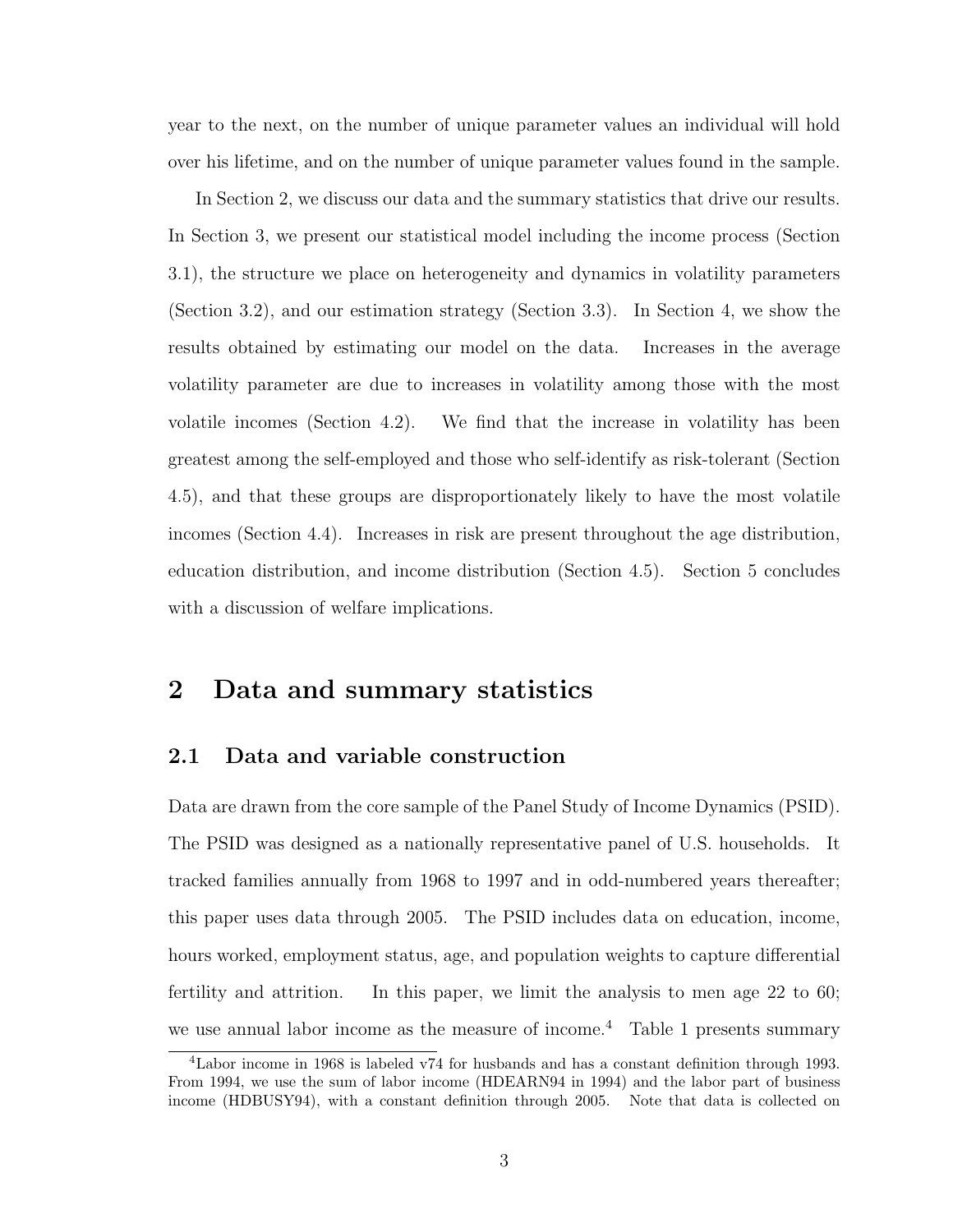|                                               | mean     | st. dev. | min              | max         |
|-----------------------------------------------|----------|----------|------------------|-------------|
| year                                          | 1986.3   | 10.0     | 1968             | 2005        |
| age (years)                                   | 40.0     | 10.5     | 22               | 60          |
| education (years)                             | 13.1     | 2.9      | $\left( \right)$ | 17          |
| $\#$ of observations/person                   | 17.2     | 9.0      |                  | 34          |
| married $(1 \text{ if yes}, 0 \text{ if no})$ | 0.80     |          |                  | $\cdot$     |
| black $(1 \text{ if yes}, 0 \text{ if no})$   | 0.05     |          | $\bullet$        |             |
| annual income $(2005 \text{ } $s)$            | \$50,553 | \$57,506 | $\Omega$         | \$3,714,946 |
| annual income $(\$s)$                         | \$29,277 | \$46,818 | $\theta$         | \$3,500,000 |
| family size                                   | 3.1      | 1.5      |                  | 14          |

Table 1: Summary Statistics

This table summarizes data from 52,181 observations on 3,041 male household heads.

statistics from these data.

We want to ensure that changes in income are not driven by changes in the topcode (the maximum value for income entered that can be entered in the PSID). The lowest top code for income was \$99,999 in 1982 (\$202,281 in 2005 dollars), after which the top-code rises to \$9,999,999. So that top-codes will be standardized in real terms, this minimum top-code is imposed on all years in real terms, so the top-code is \$99,999 in 1982 and \$202,281 in 2005. Since our income process in Section 3.1 does not model unemployment explicitly, we need to ensure that results for the log of income are not dominated by small changes in the level of income near zero (which will imply huge or infinite changes in the log of income). To address this concern, we replace income values that are very small or zero with a non-trivial lower bound. We choose as this lower-bound the income that would be earned from a half-time job (1,000 hours per year) at the real equivalent of the 2005 federal minimum wage (\$5.15 per hour). This imposes a bottom-code of \$5,150 in 2005 and \$2,546 in 1982. Note that the difference in log income between the top- and bottom-code is constant over

household "heads" and "wives" (where the husband is always the "head" in any couple). We use data for male heads so that men who are not household heads (as would be the case if they lived with their parents) are excluded.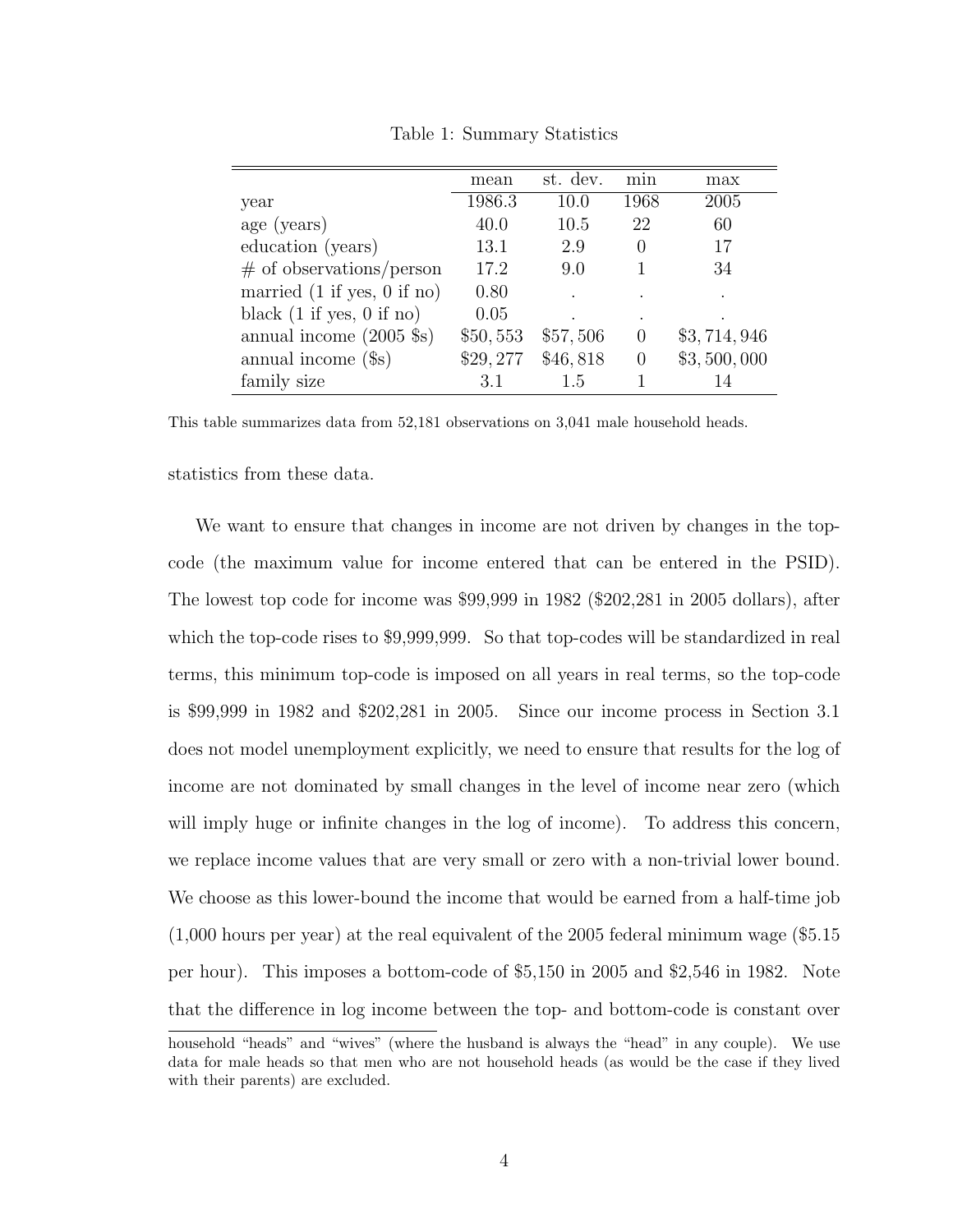|                            | Real Income                | Excess Income |           |           |
|----------------------------|----------------------------|---------------|-----------|-----------|
|                            | Level                      | Level         | One-Year  | Five-Year |
|                            |                            |               | Change    | Change    |
| Mean                       | \$50,553 (\$48,867)        | $\Omega$      | 0.0017    | 0.0043    |
| St. Dev.                   | \$57,506 (\$34,943)        | 0.7307        | 0.4870    | 0.6863    |
| Observations               | 52,181                     | 52,181        | 43,261    | 34,972    |
| Minimum                    | \$0 ( \$5,150)             | $-2.9325$     | $-3.6877$ | $-3.8361$ |
| 5 <sup>th</sup> Percentile | \$668 (\$5,150)            | $-1.6283$     | $-0.7323$ | $-1.3046$ |
| $25th$ Percentile          | \$26,174                   | $-0.2964$     | $-0.1089$ | $-0.2126$ |
| $50th$ Percentile          | \$42,887                   | 0.1246        | 0.0134    | 0.0653    |
| $75th$ Percentile          | \$62,012                   | 0.4601        | 0.1442    | 0.3072    |
| $95th$ Percentile          | \$113,500                  | 0.9757        | 0.6673    | 0.9764    |
| Maximum                    | $$3,714,946 \; ($202,381)$ | 2.6435        | 3.5862    | 4.0678    |

Table 2: Distribution of Income, Excess Log Income, and Income Changes for Men

Table 2 describes the distribution of labor income for men in the PSID over the period from 1968 to 2005. See Section 2 for a detailed description of the income variable and the top- and bottom-coding procedure. Column 1 shows the distribution of real annual income for men (in 2005 dollars). The numbers in parentheses are the values with top- and bottom-coding restrictions. Column 2 shows the distribution of "excess" log income, the residual from the regression of log labor income (with top- and bottom-code adjustments) on the covariates enumerated in Section 2. Column 3 presents the distribution of one-year changes in excess log income. Column 4 repeats the results for column 3, but presents five-year changes instead of one-year changes.

time, so that differences over time in the prevalence of predictably extreme income changes cannot be driven by changes in the possible range of income changes. The vast majority of the values below this bound are exactly zero. This bound allows us to exploit transitions into and out of the labor force. At the same time, the bound prevents economically unimportant changes that are small in levels but large and negative in logs from dominating the results. Results are robust to other values for this lower bound, such as the income from full-time work (2,000 hours per year) at the 2005 minimum wage (in real terms).<sup>5</sup>

<sup>5</sup>The Winsorizing strategy employed here is obviously second-best to a strategy of modeling a zero income explicitly. Unfortunately, such a model is not feasible given the complexity added by evolving and heterogeneous volatility parameters. The other alternative would be simply to drop observations with low incomes, though we view this approach is much more problematic in our context; it would explicitly rule out the extreme income changes that are the subject of this paper.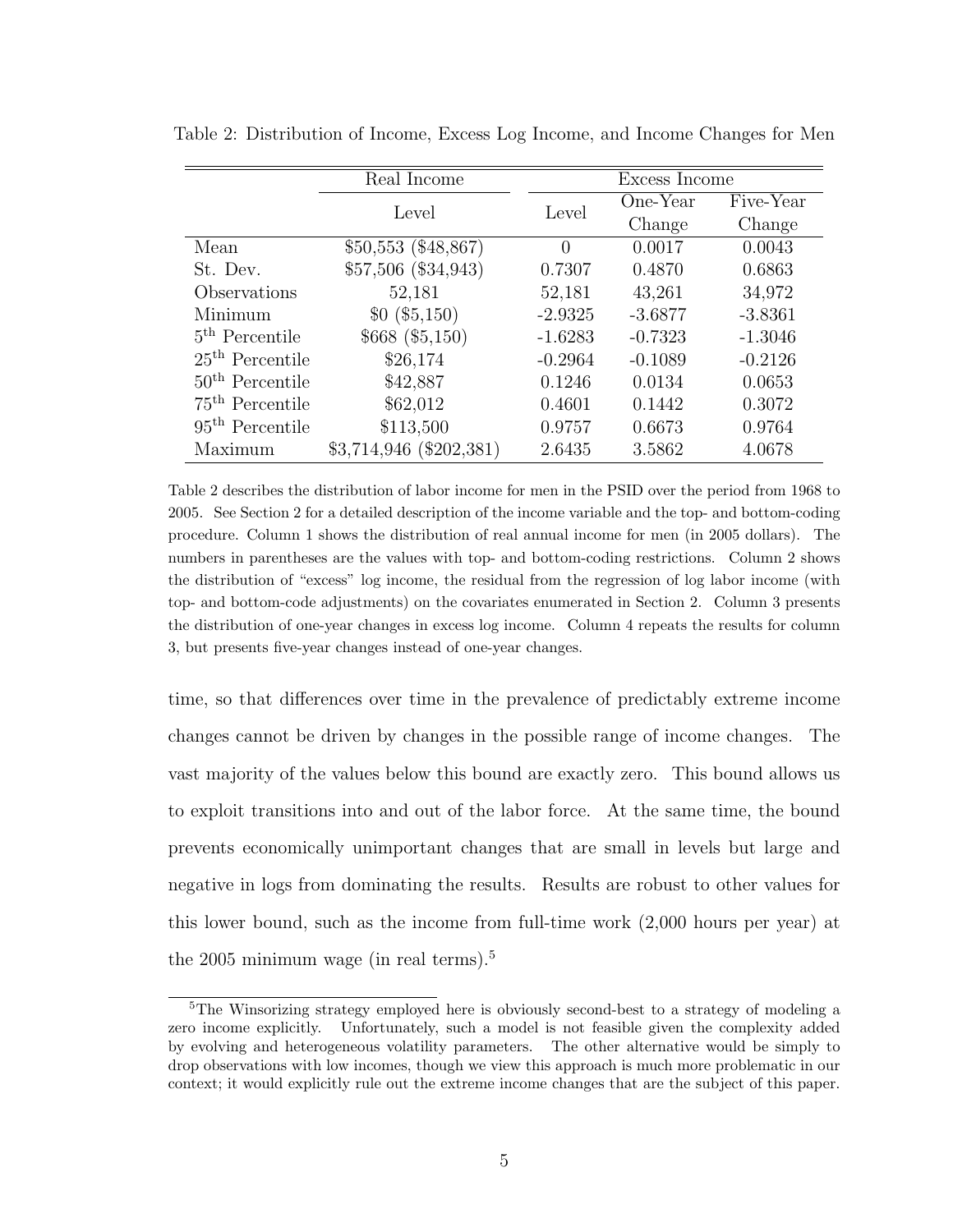We model the evolution of "excess" log income. This is taken as the residual from a regression to predict the natural log of labor income (top- and bottom-coded as described). The regression is weighted by the PSID-provided sample weights, with the weights normalized so that the average weight in each year is the same. We use as regressors: a cubic in age for each level of educational attainment (none, elementary, junior high, some high school, high school, some college, college, graduate school); the presence and number of infants, young children, and older children in the household; the total number of family members in the household, and dummy variables for each calendar year. Including calendar year dummy variables eliminates the need to convert nominal income to real income explicitly. While this step is standard in the income process literature, it is not necessary to obtain our results. The results to follow are qualitatively the same and quantitatively similar when we use log income in lieu of excess log income.

Table 2 presents data on the distribution of real annual income in column 1 (imposing top- and bottom-code restrictions in parentheses). While the mean real income is nearly identical with and without top- and bottom-code restrictions (\$50,553 versus \$48,867), these restrictions on extreme values reduce the standard deviation of real income from \$57,506 to \$34,943. Column 2 shows the distribution of "excess" log income. Since excess log income is the residual from a regression, its mean is zero. The inter-quartile range of excess log income is  $-0.30$  to 0.46.

Column 3 presents the distribution of one-year changes in excess log income. Naturally, the mean of one-year changes is close to zero. The inter-quartile range of one-year changes is −0.11 to 0.14; excess income does not change more than 11 to 14 percent from year to year for most individuals. However, there are extreme changes in income, so the standard deviation of changes to log income (0.49) is far great than the inter-quartile range. This implies either that changes to income have fat tails (so that everyone faces a small probability of an extreme income change),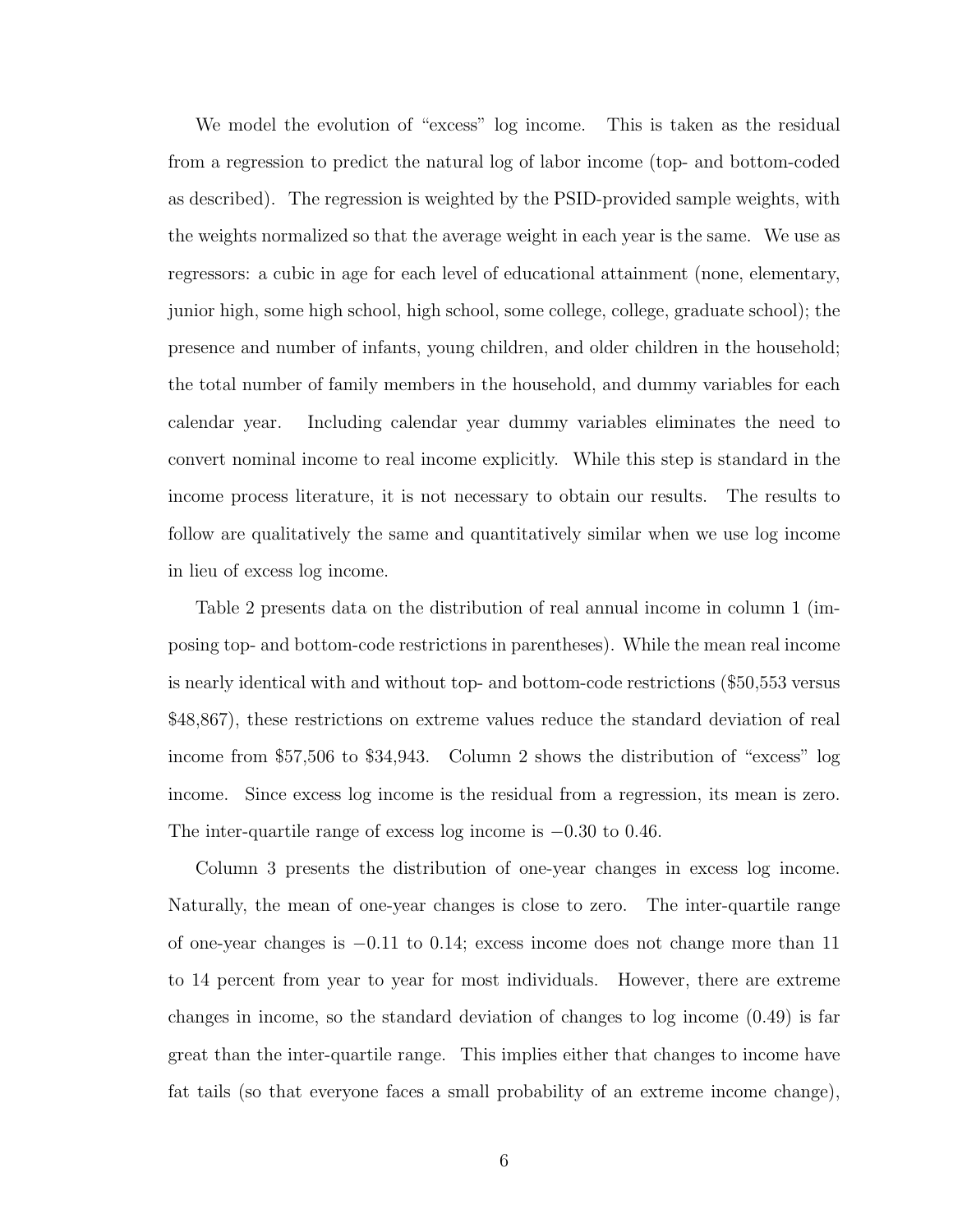or alternatively that there is heterogeneity in volatility (so that a few people face a non-trivial probability of an extreme income change). Unless a model is identified from parametric assumptions, these are observationally equivalent in a cross-section of income changes. However, heterogeneity and fat tails have different implications for the time-series of volatility, and we exploit these in the paper.

Column 4 repeats the results from column 3, but presents five-year excess log income changes instead of one-year changes. These long-term changes have only slightly higher standard deviations than the one-year change, 0.69 vs. 0.49, suggesting some mean-reversion in income. Abowd and Card (1989) show that while one-year income changes are highly negatively correlated at one-year lags, there is no evidence of autocorrelated income changes at lags greater than two years.

#### 2.2 Volatility summary statistics

Table 3 shows the evolution of volatility sample moments over time. The first three columns show the variance of permanent income changes.<sup>6</sup> The final three columns present two-year squared changes in excess log income, a raw measure of income volatility.<sup>7</sup> Note that while the mean size of an income change (columns 1 and 4, Table 3) has increased over time, the median (columns 2 and 5) has not. This divergence can be explained by an increase in the magnitude of large unlikely income changes (columns 3 and 6). While not framed in this way, these features of the data have been identified in previous research, including Dynan, Elmendorf, and Sichel

<sup>6</sup>The variance of permanent income changes is the individual-specific product of two-year changes in excess log income (for example, between years t and  $t - 2$ ) and the six-year changes that span them (for example, between years  $t + 2$  and  $t - 4$ ). Meghir and Pistaferri (2004) show that this moment identifies the variance of permanent income changes (between years t-2 and t) under fairly general conditions, including the income process we use in Section 3.1.

<sup>7</sup>All use weights from the PSID. The first row shows whole-sample results. The second row shows the percent change in the mean, median, or  $95<sup>th</sup>$  percentile over the sample. This is merely calculated as coefficient of a weighted OLS regression of the year-specific sample moment on a time trend, multiplied by the number of years (2005−1968) and divided by the whole-sample value in the previous row. The coefficient and t-statistic from this regression are shown just below. Year-by-year values are then shown.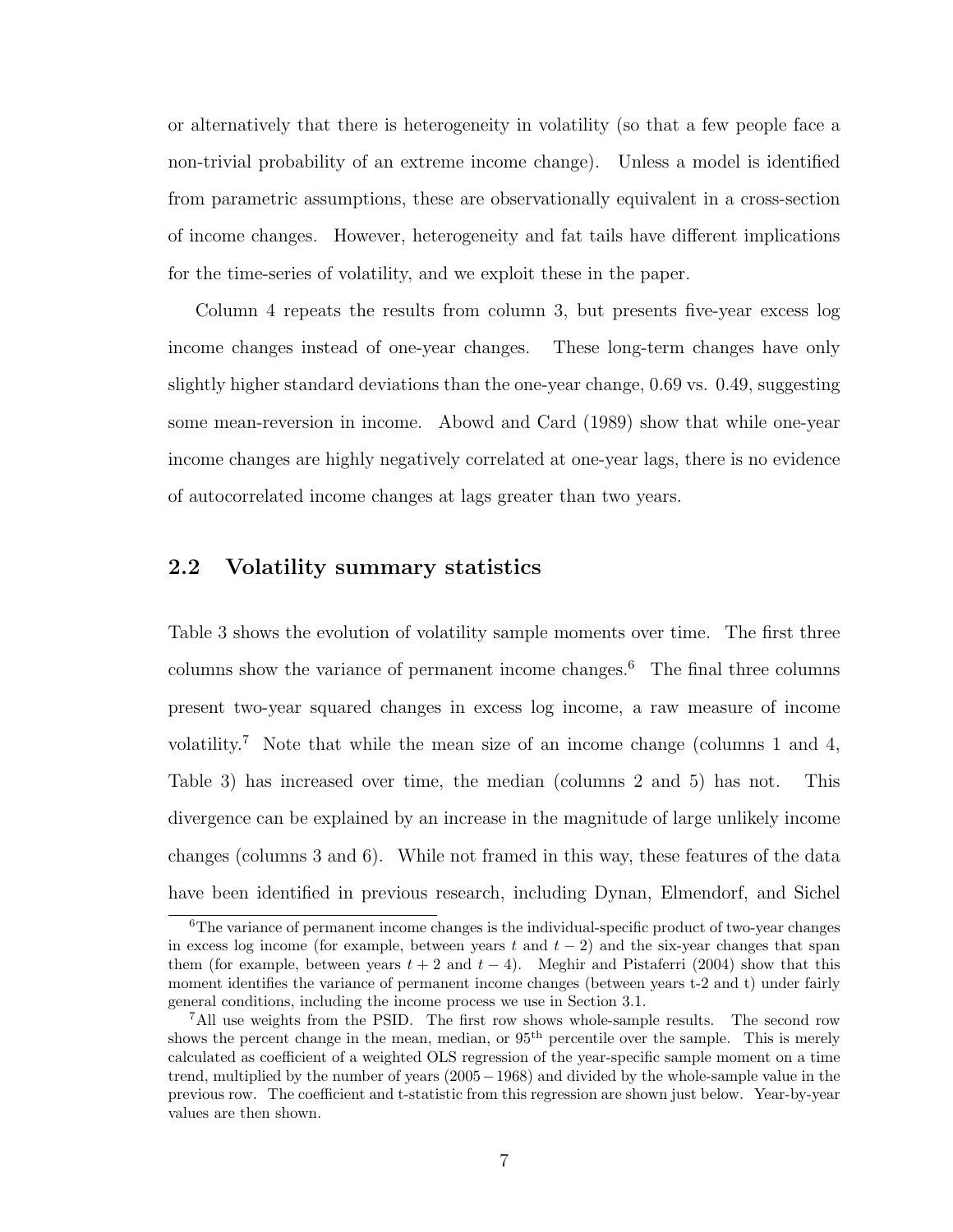|                       | Permanent Variance   |        | Squared Change  |             |        |                 |
|-----------------------|----------------------|--------|-----------------|-------------|--------|-----------------|
|                       | Mean                 | Median | $95^{\rm th}$ % | Mean        | Median | $95^{\rm th}$ % |
| Average               | 0.1091               | 0.0099 | 0.8264          | 0.3561      | 0.0314 | 2.0042          |
| % Change<br>1970-2003 | 49%                  | 15%    | 92%             | 110%        | 19%    | 143%            |
| Slope                 | 0.0015               | 0.0000 | 0.0205          | 0.0106      | 0.0002 | 0.0775          |
| $(t-stat)$            | (4.11)               | (0.52) | (8.76)          | (11.96)     | (1.26) | (11.18)         |
| 1970                  |                      |        |                 | 0.1555      | 0.0210 | 0.7709          |
| 1971                  |                      |        |                 | 0.1823      | 0.0229 | 0.8004          |
| 1972                  | 0.0665               | 0.0059 | 0.4003          | 0.2142      | 0.0277 | 1.1276          |
| 1973                  | 0.0786               | 0.0048 | 0.4423          | 0.2296      | 0.0269 | 1.1500          |
| 1974                  | 0.0792               | 0.0054 | 0.5090          | 0.2324      | 0.0264 | 1.1059          |
| 1975                  | 0.0986               | 0.0129 | 0.6243          | 0.2496      | 0.0380 | 1.2286          |
| 1976                  | 0.0997               | 0.0179 | 0.6749          | 0.3124      | 0.0498 | 1.6006          |
| 1977                  | 0.0933               | 0.0095 | 0.7058          | 0.2983      | 0.0316 | 1.8058          |
| 1978                  | 0.0706               | 0.0062 | 0.5958          | 0.2751      | 0.0296 | 1.3344          |
| 1979                  | 0.0838               | 0.0061 | 0.6415          | 0.2931      | 0.0269 | 1.6711          |
| 1980                  | 0.1388               | 0.0115 | 0.9270          | 0.2811      | 0.0292 | 1.4495          |
| 1981                  | 0.1159               | 0.0123 | 0.8844          | 0.2932      | 0.0296 | 1.5200          |
| 1982                  | 0.1004               | 0.0150 | 0.7256          | 0.2514      | 0.0305 | 1.2840          |
| 1983                  | 0.0859               | 0.0150 | 0.6630          | 0.2912      | 0.0330 | 1.5820          |
| 1984                  | 0.1220               | 0.0126 | 0.8786          | ${0.3185}$  | 0.0331 | 1.8609          |
| 1985                  | 0.1109               | 0.0118 | 0.7869          | 0.3283      | 0.0370 | 1.7499          |
| 1986                  | 0.1002               | 0.0110 | 0.6905          | 0.3089      | 0.0358 | 1.5483          |
| 1987                  | 0.1089               | 0.0093 | 0.7739          | 0.3015      | 0.0295 | 1.6058          |
| 1988                  | 0.1224               | 0.0087 | 0.7969          | 0.3121      | 0.0300 | 1.6476          |
| 1989                  | 0.1161               | 0.0077 | 0.8171          | 0.3278      | 0.0276 | 1.8996          |
| 1990                  | 0.1174               | 0.0091 | 0.7770          | 0.2998      | 0.0261 | 1.5937          |
| 1991                  | 0.1312               | 0.0121 | 0.9905          | ${ 0.3523}$ | 0.0309 | 1.8485          |
| 1992                  | 0.1013               | 0.0111 | 0.9119          | 0.3168      | 0.0295 | $1.7572\,$      |
| 1993                  | 0.1272               | 0.0112 | 1.0935          | 0.4166      | 0.0333 | 2.3561          |
| 1994                  | 0.1083               | 0.0104 | 0.9270          | 0.4479      | 0.0347 | 2.6530          |
| 1995                  | 0.1346               | 0.0077 | 1.1290          | 0.4914      | 0.0333 | 3.3055          |
| 1996                  | $\ddot{\phantom{0}}$ |        |                 | 0.4768      | 0.0264 | 3.1923          |
| 1997                  | 0.0898               | 0.0074 | 0.8660          | 0.4671      | 0.0282 | 2.9644          |
| 1999                  | 0.1142               | 0.0080 | 0.9632          | 0.4539      | 0.0317 | 2.7189          |
| 2001                  | 0.1190               | 0.0073 | 1.1174          | 0.4463      | 0.0271 | 2.9567          |
| 2003                  | 0.1487               | 0.0182 | 1.2951          | 0.6348      | 0.0574 | 3.9098          |

Table 3: Income Volatility Sample Moments

The year t permanent variance is the product of two-year changes in excess log income (from  $t - 2$ ) to t) and the six-year changes that span them (from  $t - 4$  to  $t + 2$ ). The year t squared change is from  $t - 2$  to t. The first row shows full sample moments. The second row shows the percent change over the sample, calculated as the coefficient of a weighted OLS regression of year-specific sample moments on a time trend, multiplied by the number of years (2005-1968) and divided by the full sample moment. The coefficient and t-statistic are shown below.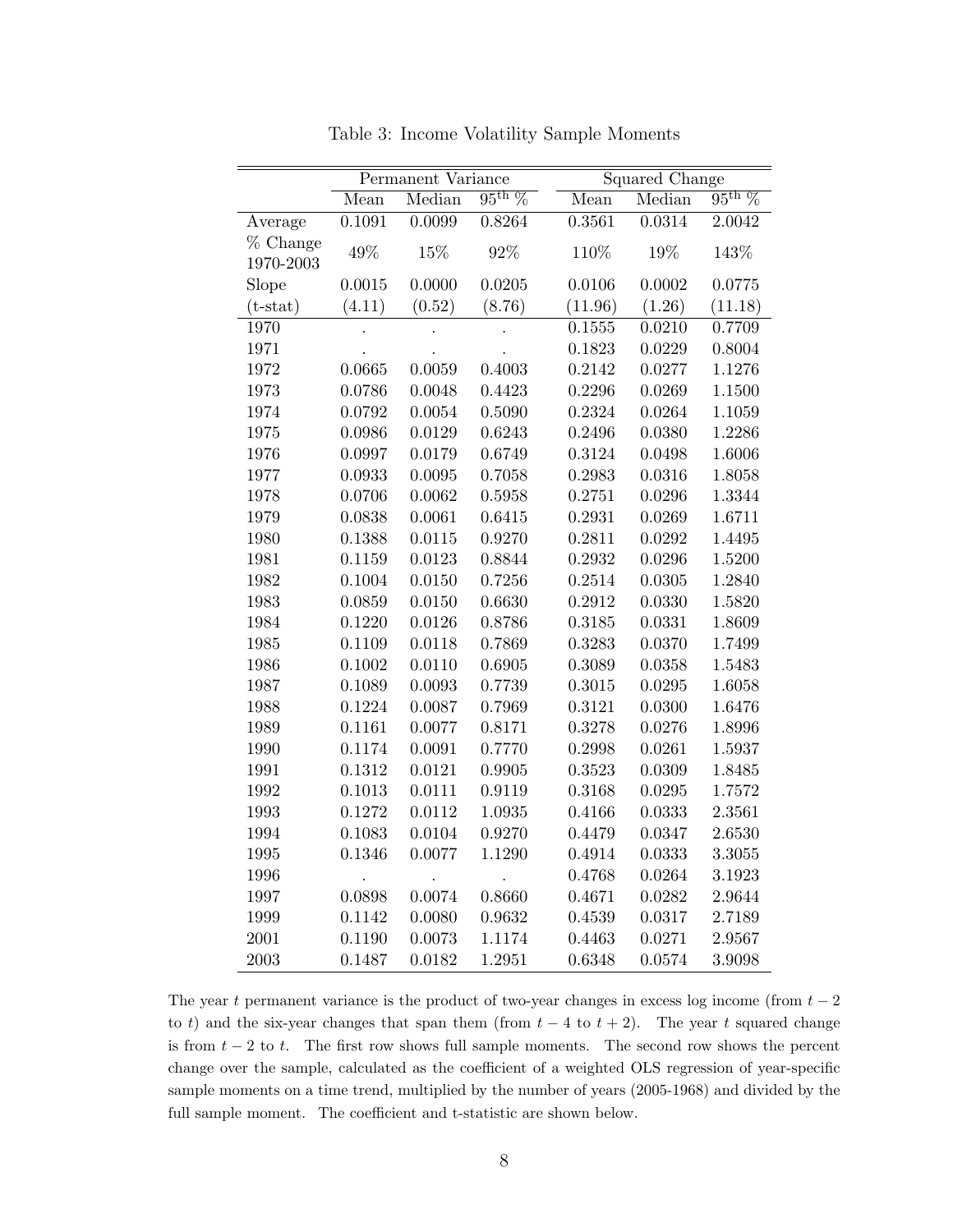Figure 1: Comparing Sample Variances for Those With and Without Large Past Income Changes



Following Meghir and Pistaferri (2004), the sample permanent variance is calculated as the product of two-year changes in excess log incomes (between years t and t-2) and the six-year changes that span them (between years  $t+2$  and  $t-4$ ). The sample transitory variance is calculated as the square of two-year changes in excess log income. Individuals are defined as low past variances when their sample variance (permanent or transitory, respectively) four years ago is below median; individuals are defined as high past variance when their sample variance four years ago is above the 95th percentile. Weighted averages for these groups are presented in each year for which data is available for permanent variance (left panel) and transitory variance (right panel).

#### (2007).

Table 4 and Figure 1 show the evolution of volatility sample moments separately for those who are ex-ante likely or unlikely to have volatile incomes. The left panel of Table 4 presents the sample mean of the permanent variance; the right panel presents the mean two-year squared excess log income change. For each year, the sample is split into two groups (below median or above  $95<sup>th</sup>$  percentile) based on the absolute magnitude of permanent (left panel) or squared (right panel) changes four years prior. Unsurprisingly, individuals with large past income changes tend to have larger subsequent income changes. The tendency to have large income changes is persistent, which indicates that some individuals have ex-ante more volatile incomes than others.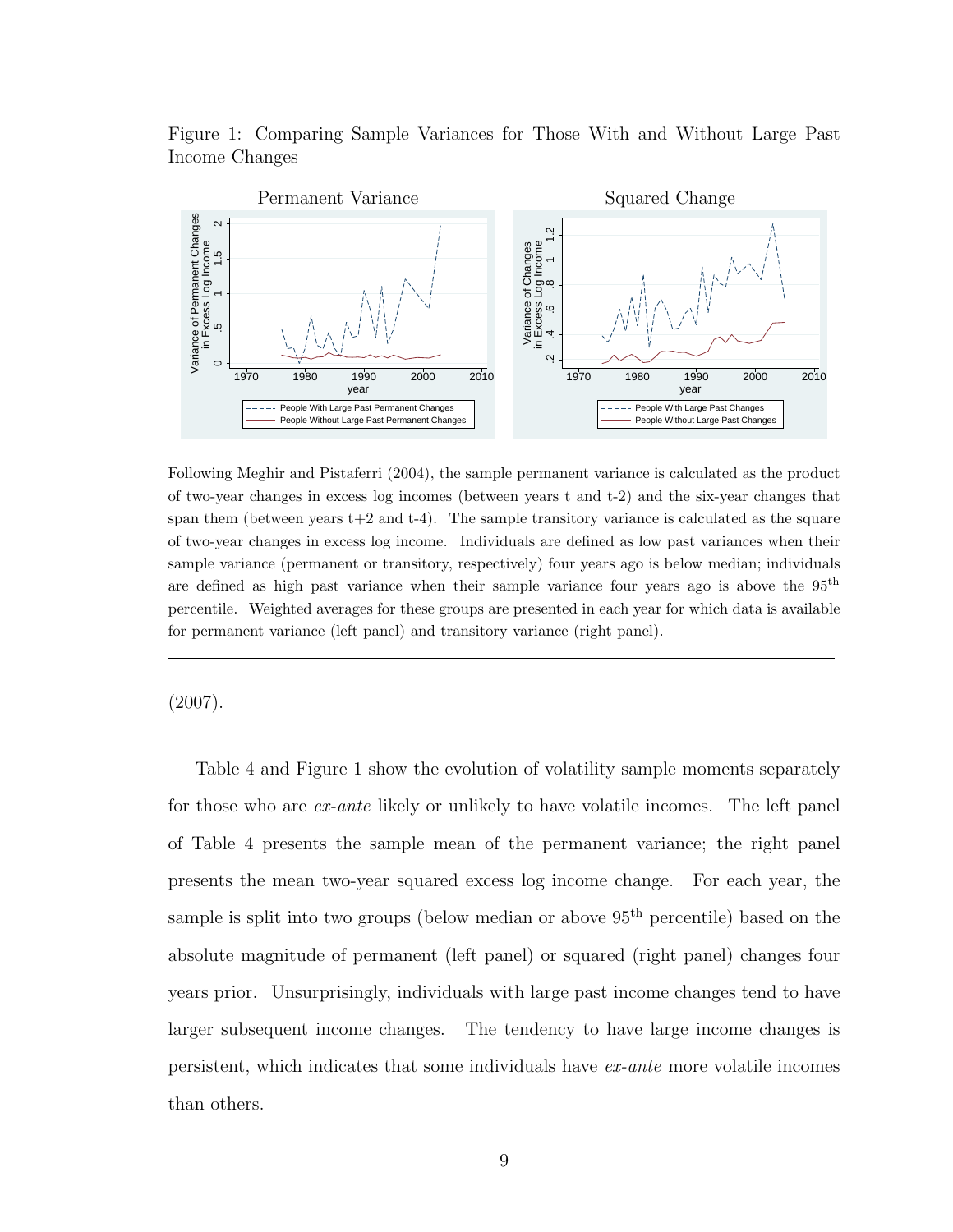|               |         | Permanent Variance |        | <b>Squared Change</b> |
|---------------|---------|--------------------|--------|-----------------------|
| Moment        |         | Mean               |        | Mean                  |
| Past Variance | Low     | High               | Low    | High                  |
| Average       | 0.0820  | 0.3845             | 0.2675 | 0.6879                |
| % Difference  |         | 92%                |        | 54%                   |
| Slope         | 0.00083 | 0.020              | 0.0080 | 0.026                 |
| $(t-stat)$    | (1.29)  | (4.36)             | (8.67) | (6.61)                |
| 1974          |         |                    |        |                       |
| 1975          |         |                    |        |                       |
| 1976          | 0.1015  | 0.2895             | 0.2265 | 0.5304                |
| 1977          | 0.0935  | 0.3260             | 0.2164 | 0.5917                |
| 1978          | 0.0374  | 0.1955             | 0.1540 | 0.3231                |
| 1979          | 0.0491  | 0.3720             | 0.2017 | 0.4381                |
| 1980          | 0.0786  | 0.3663             | 0.1972 | 0.5860                |
| 1981          | 0.0668  | 0.2558             | 0.1780 | 0.5981                |
| 1982          | 0.0608  | 0.2214             | 0.1964 | 0.5569                |
| 1983          | 0.0676  | 0.0927             | 0.1806 | 0.5065                |
| 1984          | 0.1285  | 0.3449             | 0.2426 | 0.4804                |
| 1985          | 0.0757  | 0.2262             | 0.2708 | 0.4550                |
| 1986          | 0.1178  | 0.0190             | 0.2210 | 0.6276                |
| 1987          | 0.0753  | 0.3392             | 0.2532 | 0.4401                |
| 1988          | 0.0600  | 0.2691             | 0.2381 | 0.6474                |
| 1989          | 0.0701  | 0.3087             | 0.2430 | 0.6448                |
| 1990          | 0.0964  | 0.4907             | 0.2143 | 0.3365                |
| 1991          | 0.1108  | 0.4253             | 0.2846 | 0.8574                |
| 1992          | 0.0783  | 0.3356             | 0.2498 | 0.5450                |
| 1993          | 0.0889  | 0.6556             | 0.2990 | 0.8766                |
| 1994          | 0.0569  | 0.2607             | 0.3339 | 0.7283                |
| 1995          | 0.1105  | 0.5464             | 0.3327 | 0.8622                |
| 1996          |         |                    | 0.3590 | 0.8988                |
| 1997          | 0.0428  | 0.9663             | 0.3375 | 0.8572                |
| 1999          | 0.0865  | 0.6554             | 0.3309 | 1.2439                |
| 2001          | 0.1049  | 0.4295             | 0.3115 | 1.0118                |
| 2003          | 0.1101  | 0.8355             | 0.4460 | 1.2074                |

Table 4: Income Volatility Sample Moments by Past Volatility

The year t permanent variance is the product of two-year changes in excess log income (from  $t - 2$ ) to t) and the six-year changes that span them (from  $t - 4$  to  $t + 2$ ). The first and third columns show sample means for the cohort of individuals whose permanent variance and squared change, respectively, were below median in the year four years prior. The second and fourth columns show the same, but for the cohorts with past values above the 95<sup>th</sup> percentile four years prior. The first row shows full sample moments. The third and fourth rows present the coefficient and t-statistic from a weighted OLS regression of year-specific sample means on a time trend. The difference in these two coefficients, divided by their average, is the % difference in the second row. Year-by-year means are shown below.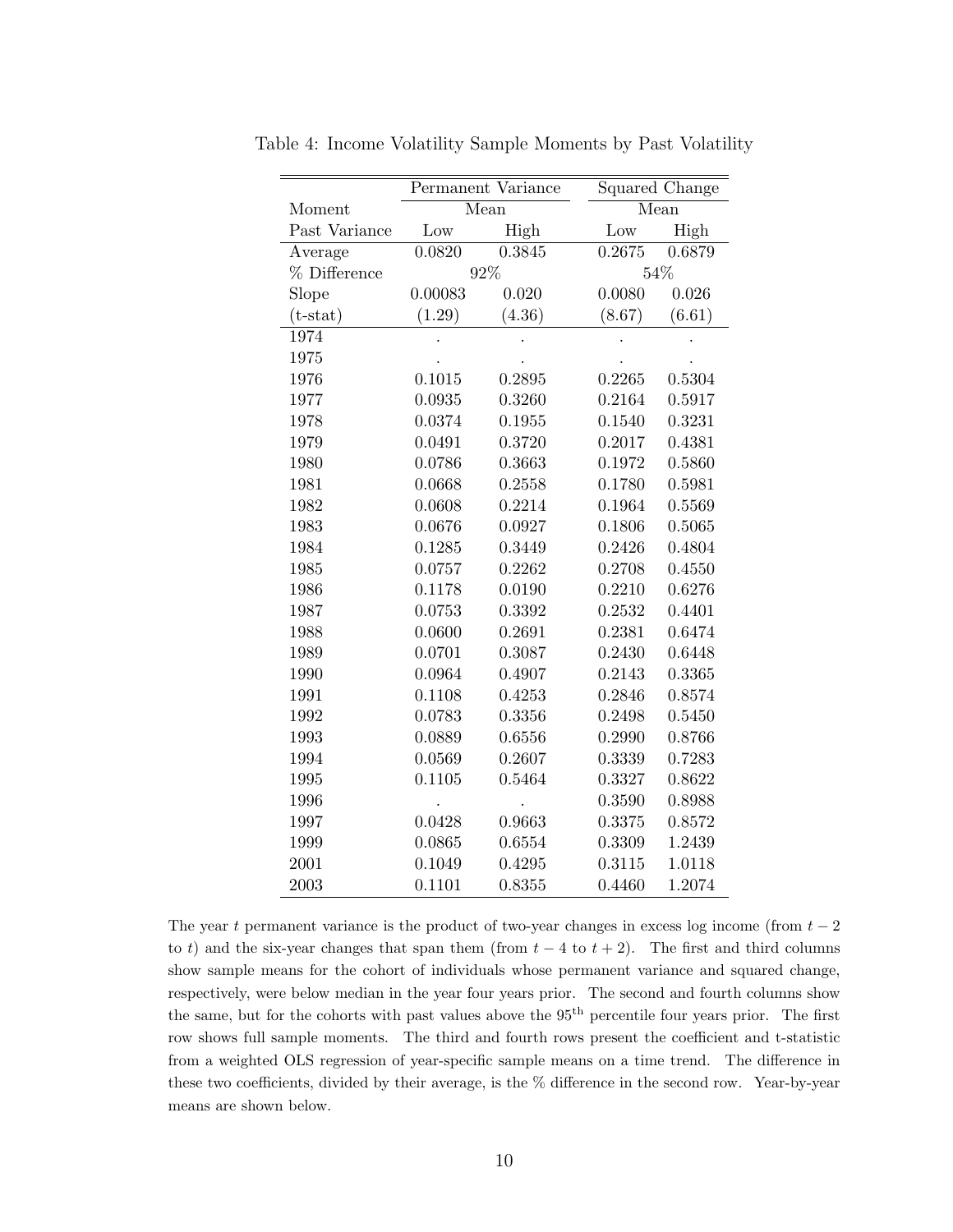If (as we argue) volatility is increasing for high-volatility individuals but not for low-volatility individuals, then the gap in the sample variance between those with and without large past income changes should be increasing over time. This divergence over time in volatility between past low- and high-volatility cohorts is clear in both Table 4 and Figure 1. The magnitude of income changes has been increasing more for those with large past income changes (who are more likely to be inherently highvolatility) than for those without such large past income changes (who are not). This is particularly apparent for the permanent variance; for the transitory variance, the finding is obscured slightly by the jump in volatility for everyone in the early- to mid-nineties (when the PSID changed to an automated data collection system which may have led to increased measurement error in income). This divergence illustrates the key stylized fact developed in this paper: the increase in income volatility can be attributed to an increase in volatility among those with the most volatile incomes, identified ex-ante by large past income changes.

## 3 Statistical model

#### 3.1 Income process

Here, we present a standard process for excess log income for individual  $i$  at time  $t$ (following Carroll and Samwick, 1997; Meghir and Pistaferri, 2004, and many others):

$$
y_{i,t} = p_{i,t} + \xi_{i,t} + e_{i,t}
$$
  
\n
$$
p_{i,t} = p_{i,0} + \sum_{k=1}^{t-q_{\omega}} \omega_{i,k} + \sum_{k=t-q_{\omega}+1}^{t} \phi_{\omega,t-k} \omega_{i,k}.
$$
  
\n
$$
\xi_{i,t} = \sum_{k=t-q_{\varepsilon}+1}^{t} \phi_{\varepsilon,t-k} \varepsilon_{i,k}
$$
\n(1)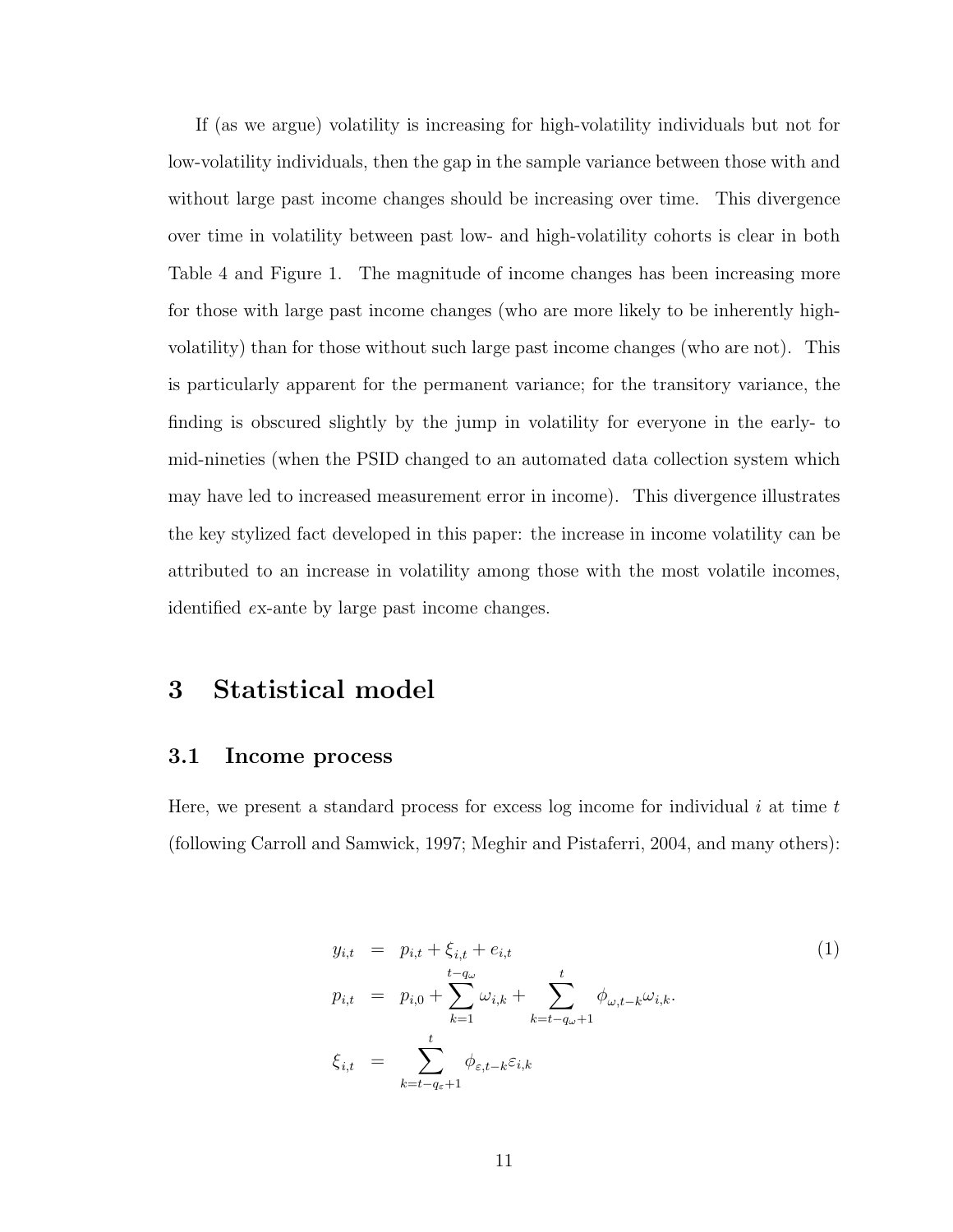Excess log income  $(y_{i,t})$  is the sum of permanent income  $(p_{i,t})$ , transitory income  $(\xi_{i,t})$ , and measurement error  $(e_{i,t})$ . The permanent shock, transitory shock, and measurement error are assumed to be normally distributed with mean zero as well as independent of one another, over time and across individuals. Permanent income is initial income  $(p_{i,0})$  plus the weighted sum of past permanent shocks  $(\omega_{i,k}, 0 <$  $k \leq t$ ) with variance  $\sigma_{\omega,i,t}^2 \equiv E\left[\omega_{i,t}^2\right]$ . Transitory income is the weighted sum of recent transitory shocks  $(\varepsilon_{i,k})$  with variance  $\sigma_{\varepsilon,i,t}^2 \equiv E\left[\varepsilon_{i,t}^2\right]$ . We refer to  $\sigma_{i,t}^2 \equiv$  $(\sigma_{\varepsilon,i,t}^2, \sigma_{\omega,i,t}^2)$  jointly as the volatility parameters. These will be allowed to differ between individuals to accommodate heterogeneity, and to evolve over time. This accommodates not just an evolving distribution of volatility parameters, but also systematic changes over the life-cycle in volatility paramters, as suggested by Shin and Solon  $(2008)$ . Subcripts for i and t indicate that volatility parameters may differ across individuals and over time, as discussed in Section 3.2. "Noise variance"refers to the variance of measurement error,  $\gamma^2 \equiv E\left[e_{i,t}^2\right]$ . This measurement error could be subsumed into transitory income; it is kept separate only to accommodate our estimation strategy.

Here, permanent shocks come into effect over  $q_{\omega}$  periods, and transitory shocks fade completely after  $q_{\varepsilon}$  periods.<sup>8</sup> As an example of our notation,  $\phi_{\omega,2}$  denotes the weight placed on a permanent shock from two periods ago,  $\omega_{i,t-2}$ , in current excess log income;  $\phi_{\varepsilon,2}$  denotes the weight placed on a transitory shock from two periods ago,  $\varepsilon_{i,t-2}$ , in current excess log income. While we use the word "shock" for parsimony, these innovations to income may be predictable to the individual, even if they look like shocks in the data. Without loss of generality, we impose the constraint that the weights placed on transitory shocks sum to one  $(\sum_{k} \phi_{\varepsilon,k} = 1)$ .

<sup>&</sup>lt;sup>8</sup>In Carroll and Samwick (1997),  $\phi_{\omega,k} = \phi_{\varepsilon,k} = 0$  is assumed for  $k > 0$ , though the authors acknowledge that this assumption is unrealistic and design an estimation strategy that is robust to this restriction but do not estimate  $\phi_k$ . In Meghir and Pistaferri (2004) and Blundell, Pistaferri, and Preston (forthcoming),  $\phi_{\omega,k} = 0$  is assumed for  $k > 0$  but  $\phi_{\varepsilon,k} = 0$  is not.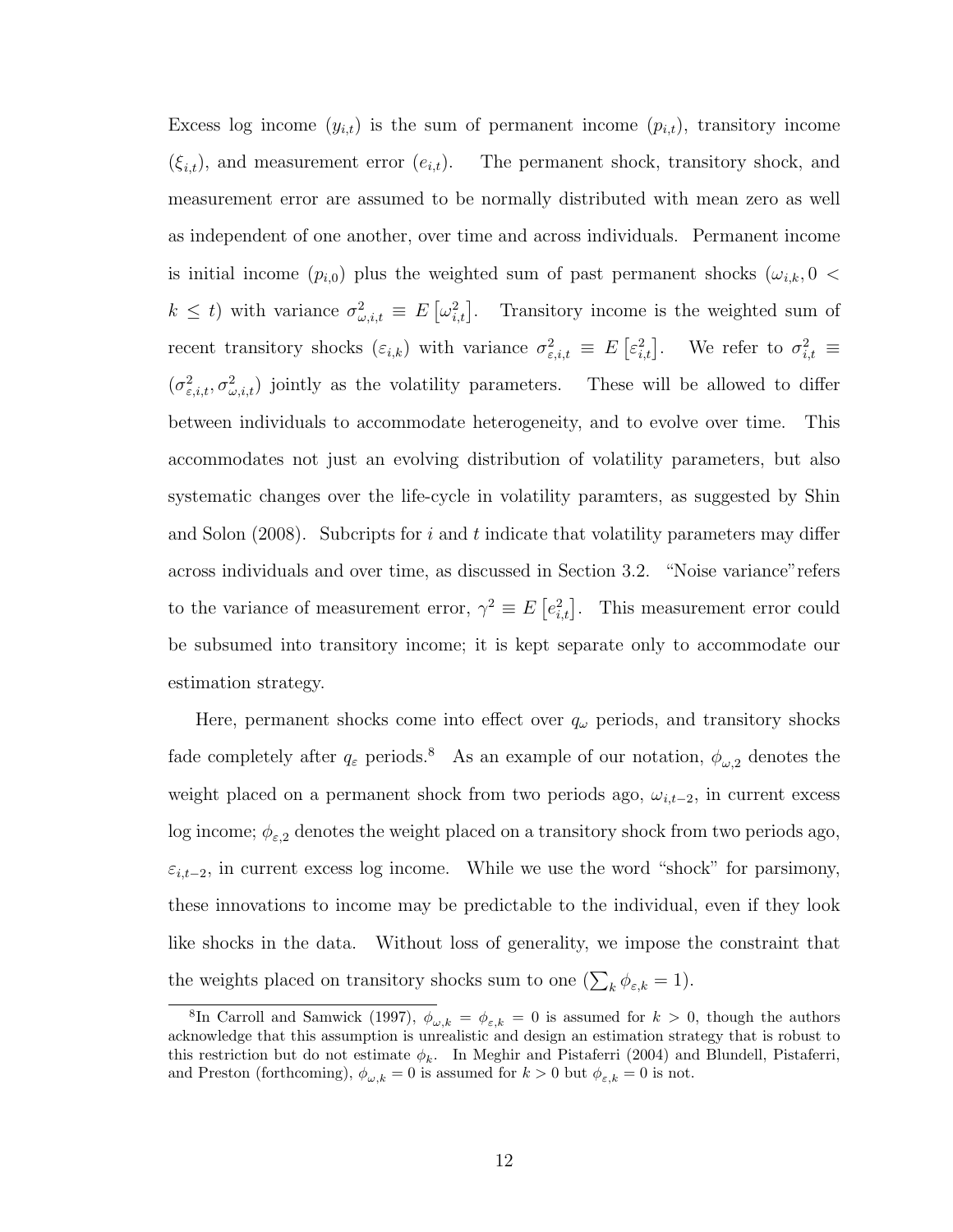#### 3.2 Heterogeneity and dynamics

We characterize the dynamics of volatility parameters,  $\sigma_{i,t}^2$ , using a discrete nonparametric approach. In a discrete non-parametric model, the variable of interest – here, the pair  $\sigma_{i,t}^2 \equiv (\sigma_{\varepsilon,i,t}^2, \sigma_{\omega,i,t}^2)$  – can take one of L possible values,  $\{\sigma_i^2\}_{l=1}^L$  (where L and  $\{\sigma_l^2\}_{l=1}^L$  for any given sample are determined by the data). The probability that  $\sigma_{i,t}^2$  takes a given value is a function of a) the distribution of values in the population,  ${\{\Pi_l\}}$ , where  ${\Pi_l}$  is the proportion of the population whose parameter values are equal to  $\sigma_l^2$ , b) the distribution of values for each individual i,  $\{\Pi_{l_i}\}\$ , where  $\Pi_{l_i}$  is the proportion of individual *i*'s observations with parameter values are equal to  $\sigma_l^2$ , and c) the number of consecutive years  $Q_{i,t}$  with the most recent value.<sup>9</sup> In other words,  $\sigma_{i,t}^2$  has a given probability of changing from one year to the next; when it changes, it changes to a value drawn from the individual's distribution,  $\{\Pi_{l_i}\}\$ , which in turn consists of values drawn from the population distribution,  $\{\Pi_l\}$ .

We add structure and get tractability by adding a prior commonly used in Bayesian analysis of such discrete non-parametric problems: the Dirichlet process (DP) prior. In a standard DP model, there is a "tuning parameter", Θ, which implicitly places a prior on the total number of unique parameter values in the sample,  $L^{10}$   $\Theta$  is defined more formally in Section 3.3. We set  $\Theta = 1$ , though our inference is not sensitive to this choice. In a hierarchical DP (HDP) model (recently developed by Teh, Jordan, Beal, and Blei, 2007), the usual DP model is extended so by adding a second tuning parameter,  $\Theta_i$ , which implicitly places a prior on the total number of unique parameter values for any given individual,  $L_i$ ; we set  $\Theta_i = 1$ .

We extend this approach further to address panel data by including a Markovian structure on the hierarchical DP, giving us a Markovian hierarchical DP (MHDP) model. In our Markovian approach, the prior probability that the parameter is

<sup>&</sup>lt;sup>9</sup> $Q_{i,t}$  is the largest value satisfying  $\sigma_{i,t-1}^2 = \sigma_{i,t-q}^2$  for all  $0 < q_{it} \leq Q_{i,t}$ .

<sup>&</sup>lt;sup>10</sup>In large samples the expected number of unique values is of the order  $\Theta \log((N + \Theta)/\Theta)$  where  $N$  is the number of observations. (Liu, 1996)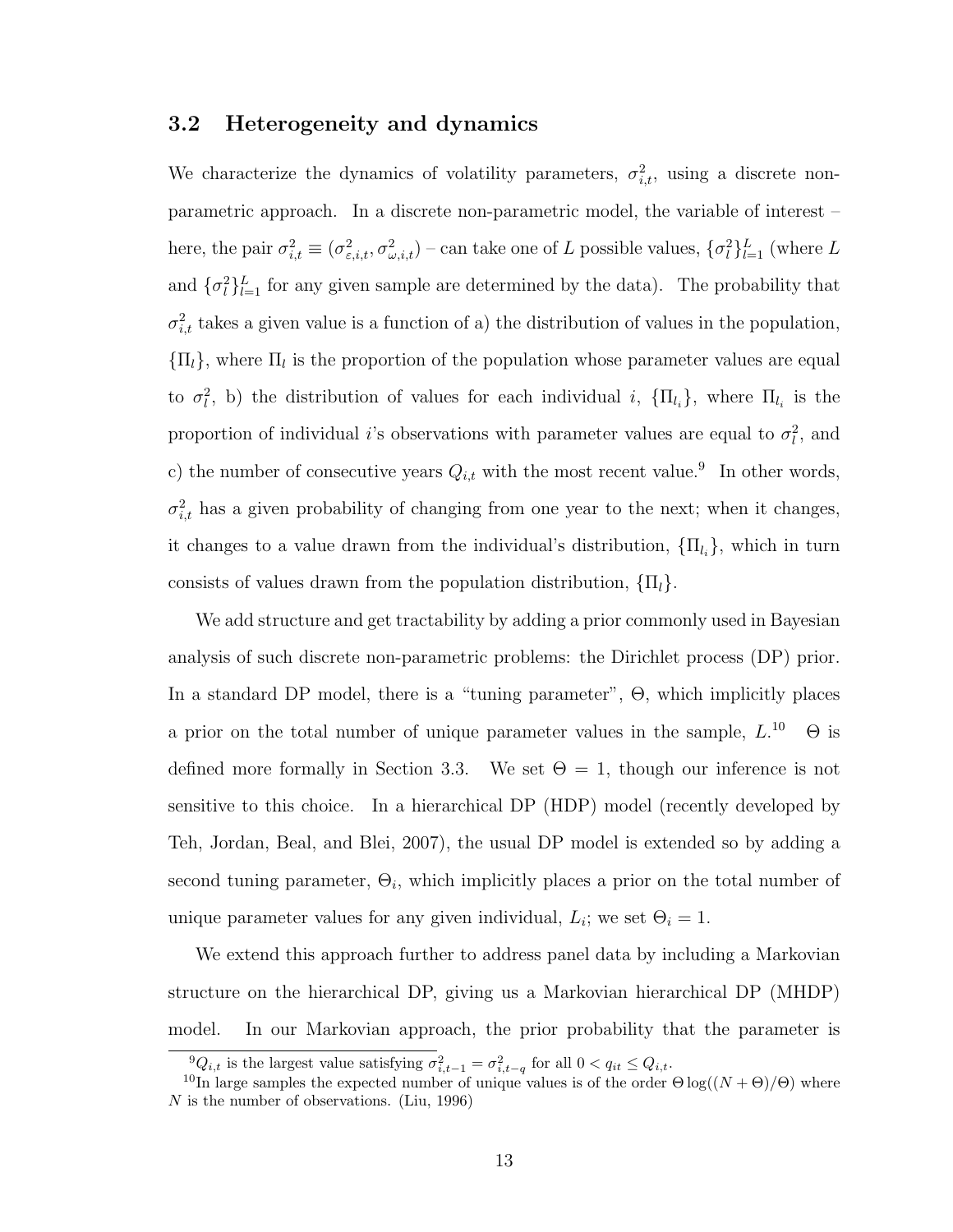

Diagram describes evolution of volatility parameters. The numbers 1, 2, and 3 in circles at each decision node correspond to the levels of the hierarchy described on page 14. The numbers (7) through (12) identify the equation number giving the probability of reaching that branch.

unchanged from the previous period depends on the number of consecutive years with that value,  $Q_{i,t}$ . We add a third tuning parameter,  $\theta$ , to place a prior on the probability of changing the parameter value,  $p\left(\sigma_{i,t}^2 = \sigma_{i,t-1}^2 \middle| i,t\right) = Q_{i,t}/(\theta + Q_{i,t});$  we set  $\theta = 1$ . In the MHDP model, our prior parameters can then be characterized with the triple  $\mathbf{\Theta} \equiv \{\Theta, \Theta_i, \theta\} = \{1, 1, 1\}.$ 

The decision tree for evolving volatility is shown in Figure 2, with the probabilities at each node characterized by the indicated equation in Section 3.3.3. Given the volatility parameters in year  $t-1$  for individual i,  $\sigma_{i,t-1}^2$ :

- Level 1  $\sigma_{i,t}^2$  can remain unchanged from last year  $(\sigma_{i,t}^2 = \sigma_{i,t-1}^2$ , eq: 7) or can change  $(\sigma_{i,t}^2 \neq \sigma_{i,t-1}^2, \text{ eq: 8}).$  If  $\sigma_{i,t}^2$  changes;
- Level 2  $\sigma_{i,t}^2$  can change to a value from the set of *other values for that individual* ( $\sigma_{i,t}^2$ )  $\sigma_{i,-t}^2$  and  $\sigma_{i,t}^2 \neq \sigma_{i,t-1}^2$ , eq: 9) or can take on a value new to the individual  $(\sigma_{i,t}^2 \notin \sigma_{i,-t}^2)$ , eq: 10). If  $\sigma_{i,t}^2$  takes on a value new to the individual;

Level 3  $\sigma_{i,t}^2$  can be a value held by *other individuals*  $(\sigma_{i,t}^2 \in \sigma_{-(i,t)}^2)$  and  $\sigma_{i,t}^2 \notin \sigma_{i,-t}^2$ , eq: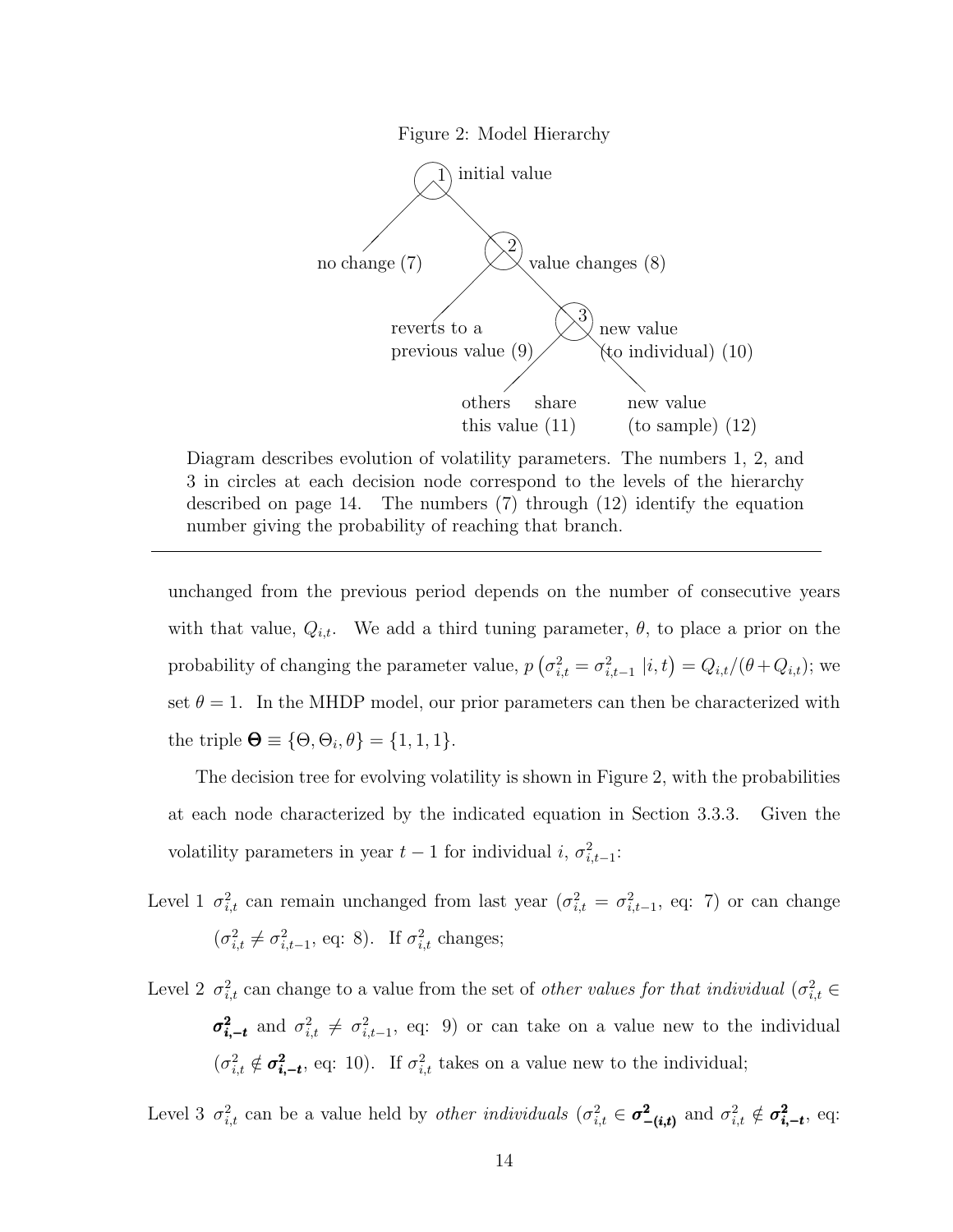11) or can be a new value not shared with other individuals  $(\sigma_{i,t}^2 \notin \sigma_{-(i,t)}^2)$ , eq: 12).

As specified in Section 3.3.3, the probability that  $\sigma_{i,t}^2$  takes a given value is a function of a) the likelihood of generating estimated shocks  $(\omega_{i,t}, \varepsilon_{i,t})$  given  $\sigma_{i,t}^2$  and b) the prior probability of  $\sigma_{i,t}^2$ .

The prior probability that the parameter remains unchanged in Level 1 ( $\sigma_{i,t}^2$  =  $\sigma_{i,t-1}^2$ ) is proportional to  $Q_{i,t}$ ; the prior probability that the parameter changes is proportional to  $\theta$ . If the parameter changes in Level 1  $(\sigma_{i,t}^2 \neq \sigma_{i,t-1}^2)$ , the prior probability that  $\sigma_{i,t}^2$  changes to a value held by that individual in another year in Level 2 is proportional to the number of times that value occurs in other years for that individual; the prior probability that  $\sigma_{i,t}^2$  changes to a new value not seen for that individual in another year is proportional to  $\Theta_i$ . If the parameter changes to a new value not seen for that individual in another year in Level 2, the prior probability that  $\sigma_{i,t}^2$  changes to one of the other population values in Level 3 is proportional to the number of times that value occurs within the population; the prior probability that  $\sigma_{i,t}^2$  changes to a new value not seen elsewhere in the population is proportional to Θ.

Given our research question, a key advantage of this set-up is that it does not restrict the shape (or the evolution of the shape) of the cross-sectional volatility distribution. We view our discrete non-parametric model and the structure placed on it by our MHDP prior as providing a sensible middle ground between tractability and flexibility.

#### 3.3 Estimation

We estimate the income process from Section 3.1 on annual data from the PSID (detailed in Section 2) for excess log income. When data are missing, mostly because no data was collected by the PSID in even-numbered years following 1997, we impute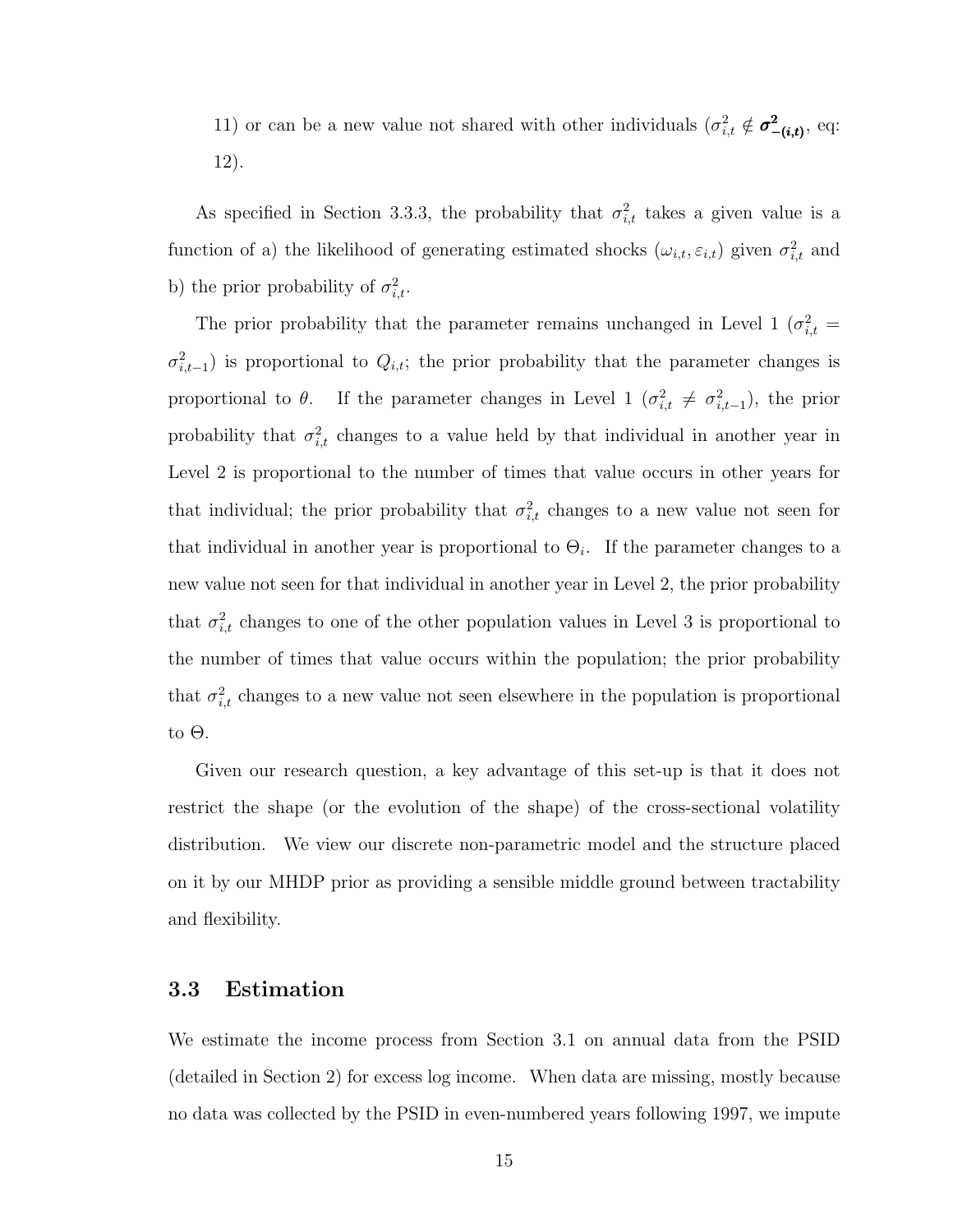bootstrapped guesses of income.<sup>11</sup> These bootstrapped values add no additional information; they merely accommodate our estimation strategy in a setting with missing data in a way that is intended to minimize the possible impact on our results. Here, we outline an approach for combining the prior from Section 3.2 with data on excess log income,  $y$ , to form a posterior on the distribution of volatility parameters,  $\sigma^2$ .  $^{12}$ 

We estimate the joint posterior distribution of all unknown parameters conditional on our observed data as:

$$
p(\boldsymbol{\phi}, \gamma^2, \boldsymbol{\omega}, \boldsymbol{\varepsilon}, \sigma^2 | \mathbf{y}) \propto p(\mathbf{y} | \boldsymbol{\phi}, \gamma^2, \boldsymbol{\omega}, \boldsymbol{\varepsilon}) \cdot p(\boldsymbol{\omega}, \boldsymbol{\varepsilon} | \sigma^2) \cdot p(\sigma^2)
$$
 (2)

Following Bayes rule, the distribution of parameters given the data  $-p(\phi, \gamma^2, \omega, \varepsilon, \sigma^2 | y)$ – is proportional to the product of the distribution of the data given those parameters  $-p(\mathbf{y}|\boldsymbol{\phi}, \gamma^2, \boldsymbol{\omega}, \boldsymbol{\varepsilon})$  – and the probability of those parameters –  $p(\boldsymbol{\omega}, \boldsymbol{\varepsilon}|\boldsymbol{\sigma^2}) \cdot p(\boldsymbol{\sigma^2})$ . We will estimate the posterior distribution of our unknown parameters by Markov Chain Monte Carlo (MCMC) simulation, specifically the Gibbs sampler. (Geman and Geman, 1984) The Gibbs sampler estimates the full posterior distribution in equation (2) by iteratively sampling a value for each unknown parameter conditional on the current values of the other unknown parameters. In other words, we iterate over the following steps.

<sup>&</sup>lt;sup>11</sup>We examine the two-year change in excess log income that spans any single-year of missing data. We identify the set of two-year excess log income changes with a similar magnitude elsewhere in the data and select one at random. This bootstrapped draw has an intermediate value which is used to fill in the missing data. For example, consider an individual with excess log income of 0.1 in 1999, 0.5 in 2001 and (since the PSID did not gather data in the intervening year) missing in 2000. From the set of all sample observations with two-year excess log income changes in the neighborhood of 0.4, we select one at random. In general, this observation will be drawn from a different individual than the one with the missing data. Imagine that the individual-years drawn at random have excess log incomes of 0.6, 0.7, and 1.0 in 1972, 1973, and 1974, respectively. We then fill in the original individual's missing data in 2000 with  $0.2$  ( $0.1+0.7-0.6$ ). We drop individuals with longer spans of missing data.

<sup>&</sup>lt;sup>12</sup>y is the ragged N by T + 1 matrix, with  $y_{i,t}$  in the *i*-th row of the t + 1-th column.  $\sigma^2 \equiv {\sigma^2_{\omega}, \sigma^2_{\varepsilon}}$ is the pair of ragged N by T matrices, with  $\sigma_{\omega,i,t}^2$  and  $\sigma_{\varepsilon,i,t}^2$  in the *i*-th row of the *t*-th column of  $\sigma_{\omega}^2$ and  $\sigma_{\varepsilon}^2$ , respectively.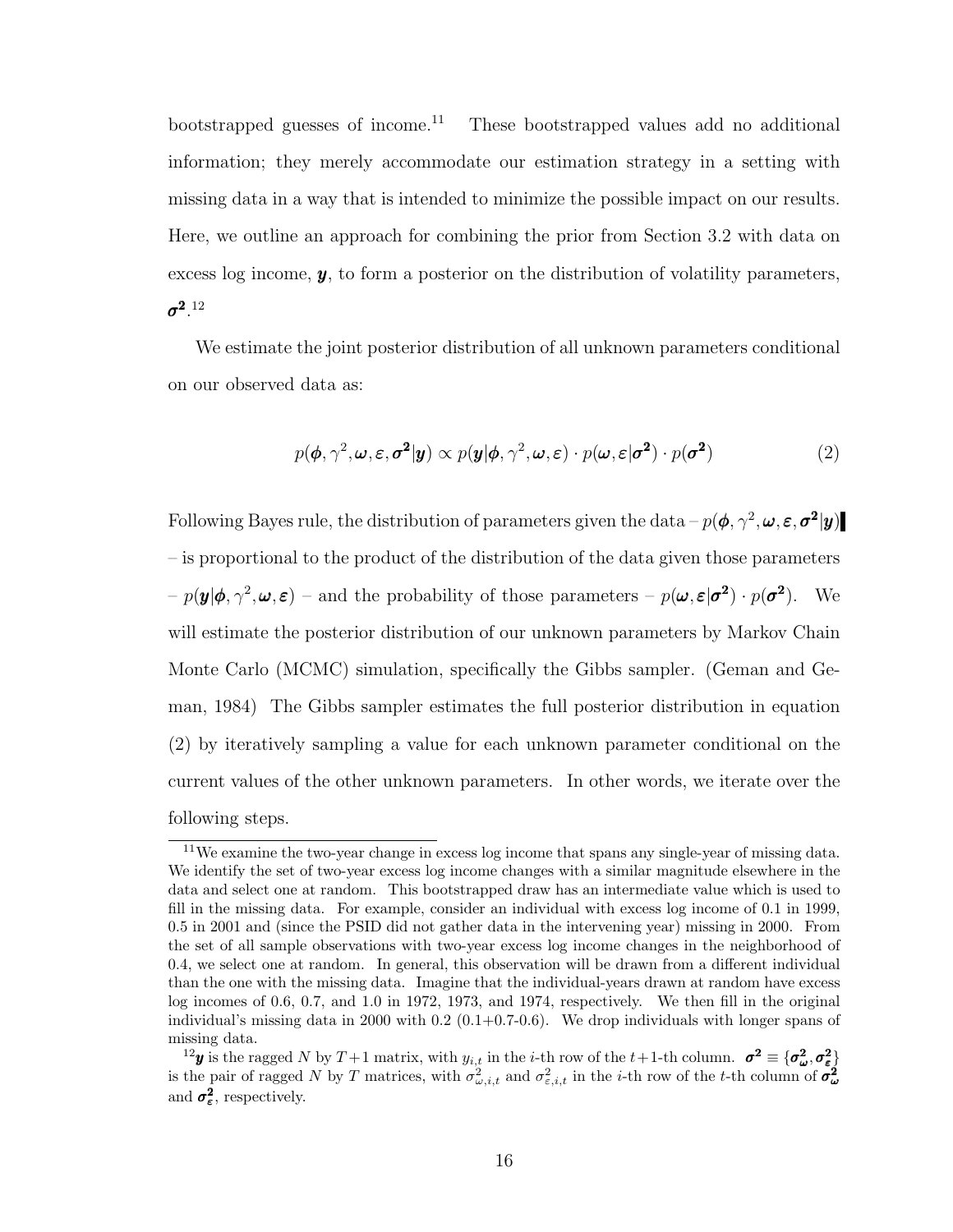- Step 1: Sample new values of  $(\phi, \gamma^2)$  from  $p(\phi, \gamma^2 | y, \omega, \varepsilon, \sigma^2)$
- Step 2: Sample new values of  $(\omega, \varepsilon)$ , the shock parameters for each person and year, from  $p(\boldsymbol{\omega}, \boldsymbol{\varepsilon} | \boldsymbol{y}, \boldsymbol{\phi}, \gamma^2, \boldsymbol{\sigma^2})$
- Step 3: Sample new values of  $(\sigma^2)$ , the volatility parameters for each person and year, from  $p(\sigma^2 | y, \phi, \gamma^2, \omega, \varepsilon)$ .

These sampling steps form a Markov chain that is iterated until the set of all parameters has converged to their joint posterior distribution. This algorithm is programmed in Python and run on a grid cluster of computers. One run of this model (with 10,000 iterations) takes several weeks, though multiple runs can be done simultaneously. Each of the runs was started from a randomly sampled set of initial parameter values. These multiple runs were used to evaluate convergence of the algorithm to a reasonable set of samples from the posterior distribution of all parameters. The first 5000 iterations of each chain was discarded as the pre-convergence burn-in period, and our inference was based upon the remaining sampled values.

#### 3.3.1 Step 1: Sampling income process parameters  $(\phi, \gamma^2)$

In this step, we take realized shocks  $(\omega, \varepsilon)$  as well as excess log income data  $(y)$  as given, to estimate the rate at which shocks pass through to income  $(\phi)$ . Reorganizing equation (1) and setting limits of  $q_{\omega} = q_{\varepsilon} = 3$  (a conservative choice according to Abowd and Card, 1989), we get the following dynamic linear model,

$$
y_{i,t} = \sum_{k=0}^{t-3} \omega_{i,k} + \sum_{k=t-2}^t \phi_{\omega,t-k} \omega_{i,k} + \sum_{k=t-2}^t \phi_{\varepsilon,t-k} \varepsilon_{i,k}
$$
(3)

For each individual i, the dynamic linear model for their excess log income  $(y_i)$  is a combination of the homogeneous parameters  $(\phi)$  and realized shocks  $(\omega, \varepsilon)$ . In our Gibbs sampling model implementation, we take advantage of the fact that sampling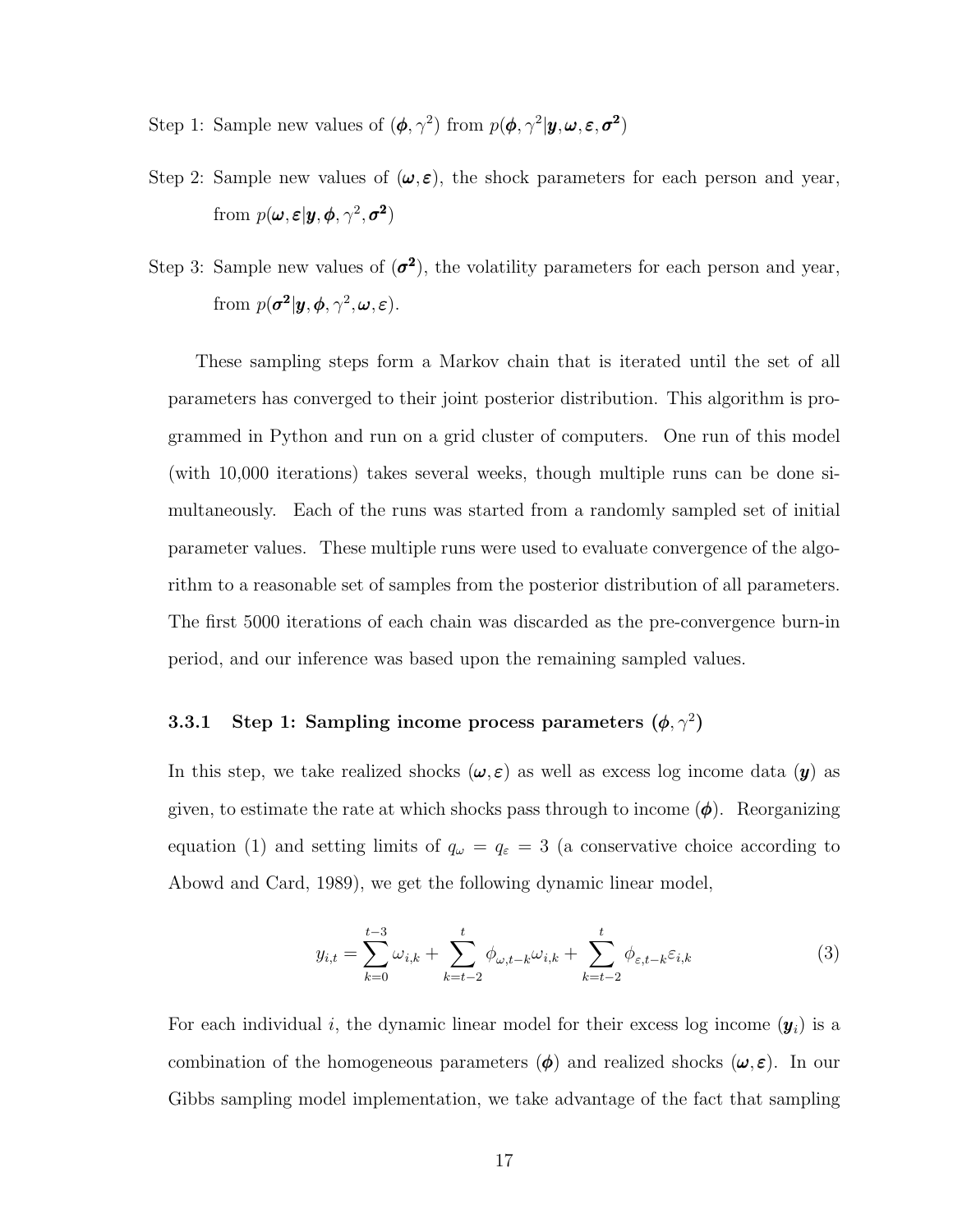new values of the homogeneous parameters conditional on fixed values of the realized shocks is relatively simple, and vice versa.

If we are given values of the realized shocks  $(\omega_i, \varepsilon_i)$ , we can calculate the scalar  $y_{i,t}^{\star}$  and the  $1 \times 6$  (since  $q_{\omega} + q_{\varepsilon} = 6$ ) vector  $X_{i,t}$ ,

$$
y_{i,t}^{\star} \equiv y_{i,t} - \sum_{k=0}^{t-3} \omega_{i,k} \qquad X_{i,t} \equiv (\omega_{i,t-2}, \omega_{i,t-1}, \omega_{i,t}, \varepsilon_{i,t-2}, \varepsilon_{i,t-1}, \varepsilon_{i,t})
$$

Let  $y^*$  be the  $N(T-3) \times 1$  vector of all  $y_{i,t}^*$  across individuals i and time t, and let X be the  $N(T-3) \times 6$  matrix whose rows are all  $X_{i,t}$  across individuals i and time t. We can then write equation  $(3)$  as a simple linear regression model,

$$
\mathbf{y}^{\star} = \mathbf{X} \cdot \boldsymbol{\beta} + \boldsymbol{e} \qquad \text{where} \quad \boldsymbol{e} \sim \text{Normal}(\mathbf{0}, \gamma^2 \cdot \mathbf{I})
$$

where  $\boldsymbol{\beta} = (\phi_{\omega,2}, \phi_{\omega,1}, \phi_{\omega,0}, \phi_{\varepsilon,2}, \phi_{\varepsilon,1}, \phi_{\varepsilon,0})$  are the homogeneous parameters of interest. Note that this is the stage at which we use measurement error  $(e)$  as distinct from transitory shocks.

We use non-informative prior distributions for both  $\gamma^2$  and  $\beta$ , which leads to the following posterior distributions (the Bayesian analog of a least-squares estimate):

$$
\gamma^2 \sim \text{Inv} - \text{Gamma}\left(\frac{TN}{2}, \frac{(\mathbf{y}^* - \mathbf{X}\widehat{\boldsymbol{\beta}})'(\mathbf{y}^* - \mathbf{X}\widehat{\boldsymbol{\beta}})}{2}\right)
$$
  

$$
\boldsymbol{\beta} \sim \text{Normal}\left(\widehat{\boldsymbol{\beta}}, \gamma^2 \cdot (\mathbf{X}'\mathbf{X})^{-1}\right)
$$
 (4)

where  $\hat{\beta} = (X'X)^{-1}X'y^*$  as in a least-squares regression. We sample new values of  $\gamma^2$  and  $\phi$  from the distributions in (4), but with the additional constraint that  $\sum_{k} \phi_{\varepsilon,k} = 1.$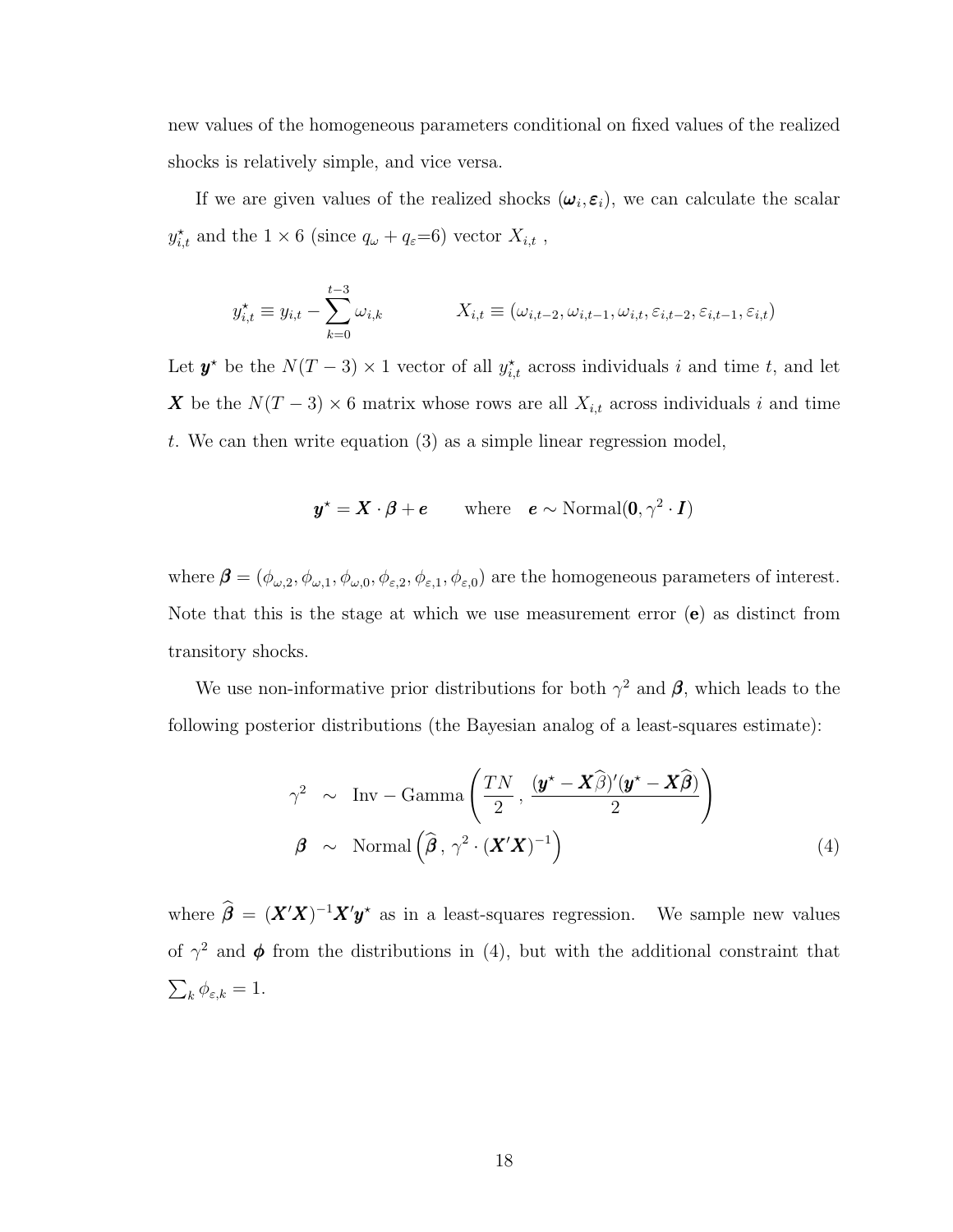#### 3.3.2 Step 2: Sampling realized shocks  $(\omega, \varepsilon)$

In this step, we take excess log income data  $(y)$ , the homogeneous parameters  $(\phi)$ , and the volatility parameters  $(\sigma^2)$  as given. We use these to sample realized shocks  $(\boldsymbol{\omega}, \boldsymbol{\varepsilon}).$ 

If we are now given values of the homogeneous parameters  $(\phi)$ , then the only unmeasured variables in our dynamic linear model (3) are the realized shocks  $(\omega_i, \varepsilon_i)$ . We use maximum likelihood estimates from a Kalman filter (Kalman, 1960) to sample new values of the realized shocks  $(\omega_i, \varepsilon_i)$ , as outlined in Carter and Kohn (1994). Given the homogeneous parameters  $(\phi, \gamma^2)$  and the collection of volatility parameters  $(\sigma^2)$ , each individual's income process is independent, so run the Kalman filter and sampling procedure for the realized shocks  $(\omega_i, \varepsilon_i)$  for each individual i separately.

#### 3.3.3 Step 3: Sampling volatility parameters  $(\sigma^2)$

In this step, we take sampled realized shocks  $(\omega, \varepsilon)$  as given and use these to sample estimates of volatility parameters  $\mathcal{L}^2$ ). In order to sample a full set of volatility parameters  $\sigma^2$  from the distribution  $p(\sigma^2 | y, \phi, \gamma^2, \omega, \varepsilon)$ , it is easiest to proceed sequentially by sampling (one-by-one), the volatility parameters  $\sigma_{i,t}^2$  for individual *i* and year t from the distribution  $p(\sigma^2 | y, \phi, \gamma^2, \omega, \varepsilon, \sigma^2_{-(i,t)})$ . Note that under this scheme, information about  $(\sigma_{i,t}^2)$  comes from our sampled permanent and transitory shocks  $(\omega_{i,t}, \varepsilon_{i,t})$  as well as our current estimates of the volatility parameters,  $\sigma^2_{-(i,t)}$ , from other years within the individual as well as other individuals. We link these other volatility values  $\sigma^2_{-(i,t)}$  to our shock parameters  $(\omega_{i,t}, \varepsilon_{i,t})$  through the posterior distribution,

$$
p(\sigma_{i,t}^2 | \omega_{i,t}, \varepsilon_{i,t}, \sigma_{-(i,t)}^2) \propto p(\omega_{i,t}, \varepsilon_{i,t} | \sigma_{i,t}^2) \cdot p(\sigma_{i,t}^2 | \sigma_{-(i,t)}^2)
$$
(5)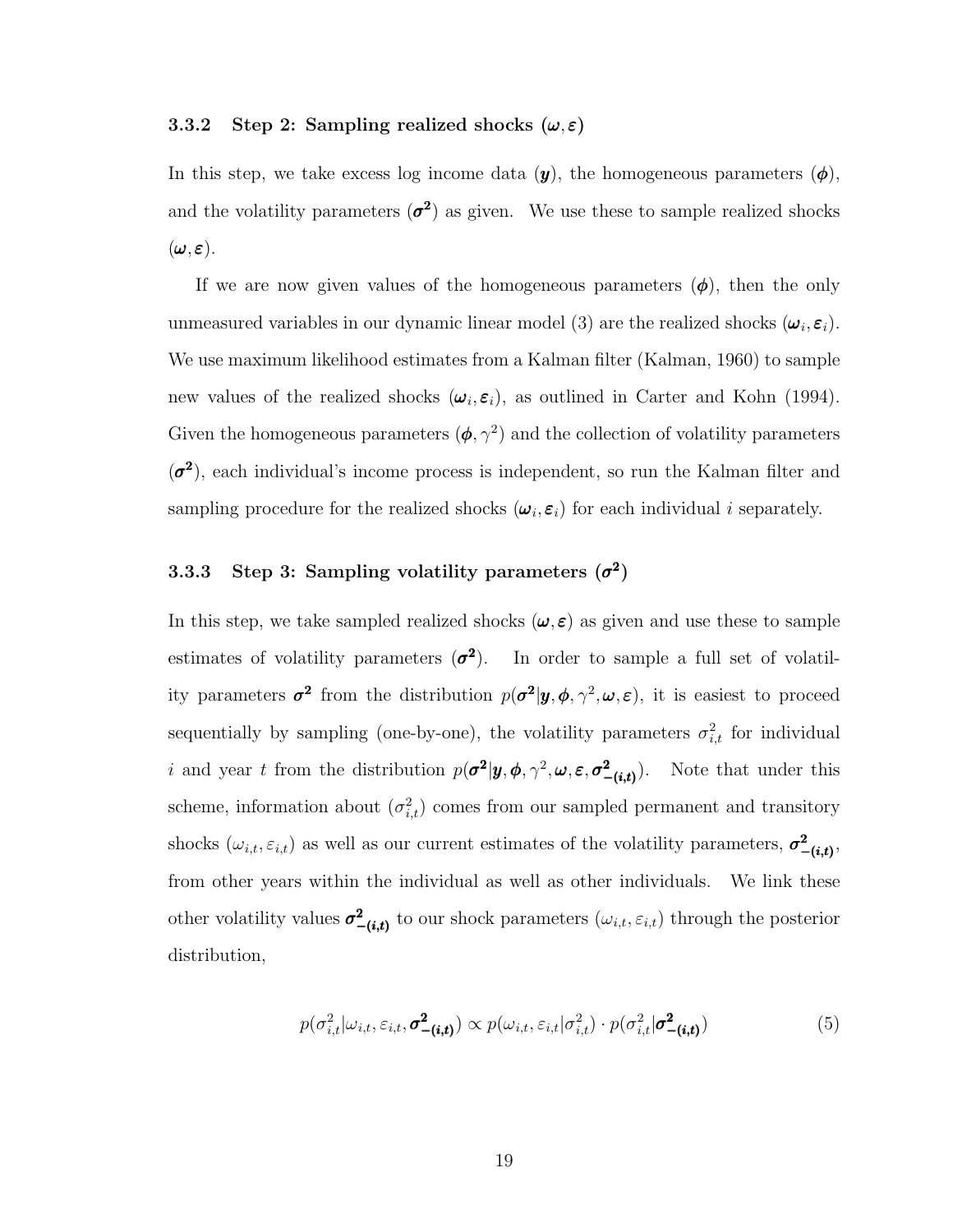The first term of equation (5) comes from the likelihood of our realized shocks  $(\omega_{i,t}, \varepsilon_{i,t})$  from our dynamic linear model,

$$
p(\omega_{i,t}, \varepsilon_{i,t} | \sigma_{i,t}^2) \propto \left(\sigma_{\omega,i,t}^2 \sigma_{\varepsilon,i,t}^2\right)^{-\frac{1}{2}} \exp\left(-\frac{1}{2} \frac{\omega_{i,t}^2}{\sigma_{\omega,i,t}^2} - \frac{1}{2} \frac{\varepsilon_{i,t}^2}{\sigma_{\varepsilon,i,t}^2}\right)
$$
(6)

The second term of equation (5) is our Markovian hierarchical Dirichlet process (MHDP) prior,  $p(\sigma_{i,t}^2|\sigma_{-(i,t)}^2)$ , described in Sections 3.2 and 3.3. Sampling new values  $\sigma_{i,t}^2$  from the posterior distribution (5) is a multi-step process that acknowledges the structure of our population. First, we sample a volatility parameter proposal value  $(\sigma^2_{\star} \equiv {\sigma^2_{\omega,\star}}, \sigma^2_{\varepsilon,\star})$  from a continuous distribution  $f(\cdot)$ . For our implementation, we used an inverse-Gamma distribution, which is commonly used for variance parameters. We will set  $\sigma_{i,t}^2 = \sigma_{\star}^2$  only if we cannot find a suitable  $\sigma_{i,t}^2 \in \sigma_{-(i,t)}^2$  i.e. among our currently existing values in the population.

Level 1: Is volatility unchanged from last year? We first consider the posterior probability that  $\sigma_{i,t}^2 = \sigma_{i,t-1}^2$ ,

$$
p(\sigma_{i,t}^2 = \sigma_{i,t-1}^2) \propto Q_{i,t} \cdot p(\omega_{i,t}, \varepsilon_{i,t} | \sigma_{i,t-1}^2)
$$
\n
$$
\tag{7}
$$

$$
p(\sigma_{i,t}^2 \neq \sigma_{i,t-1}^2) \propto \theta \quad p(\omega_{i,t}, \varepsilon_{i,t} | \sigma_x^2)
$$
 (8)

Recall that  $Q_{i,t}$  is the number of consecutive years with parameter values  $\sigma_{i,t-1}^2$ ;  $\theta$  is the prior tuning parameter for Level 1. We compare the posterior probability that volatility values are unchanged from last year  $(\sigma_{i,t-1}^2)$  in equation (7)) to the posterior probability that volatility values are equal to the proposal value  $(\sigma^2)$  in equation (8). We sample a possible value for  $\sigma_{i,t}^2$  from this posterior distribution, either  $\sigma_{i,t-1}^2$  or  $\sigma_{\star}^2$ , where choice is made stochastically by flipping a weighted coin with weights equal to the probabilities in equations (7) and (8). If this weighted coin flip selects  $\sigma_{i,t-1}^2$ , then we set  $\sigma_{i,t}^2 = \sigma_{i,t-1}^2$ . If the coin flip selects  $\sigma_{\star}^2$ , we do not set  $\sigma_{i,t}^2 = \sigma_{i,t-1}^2$  and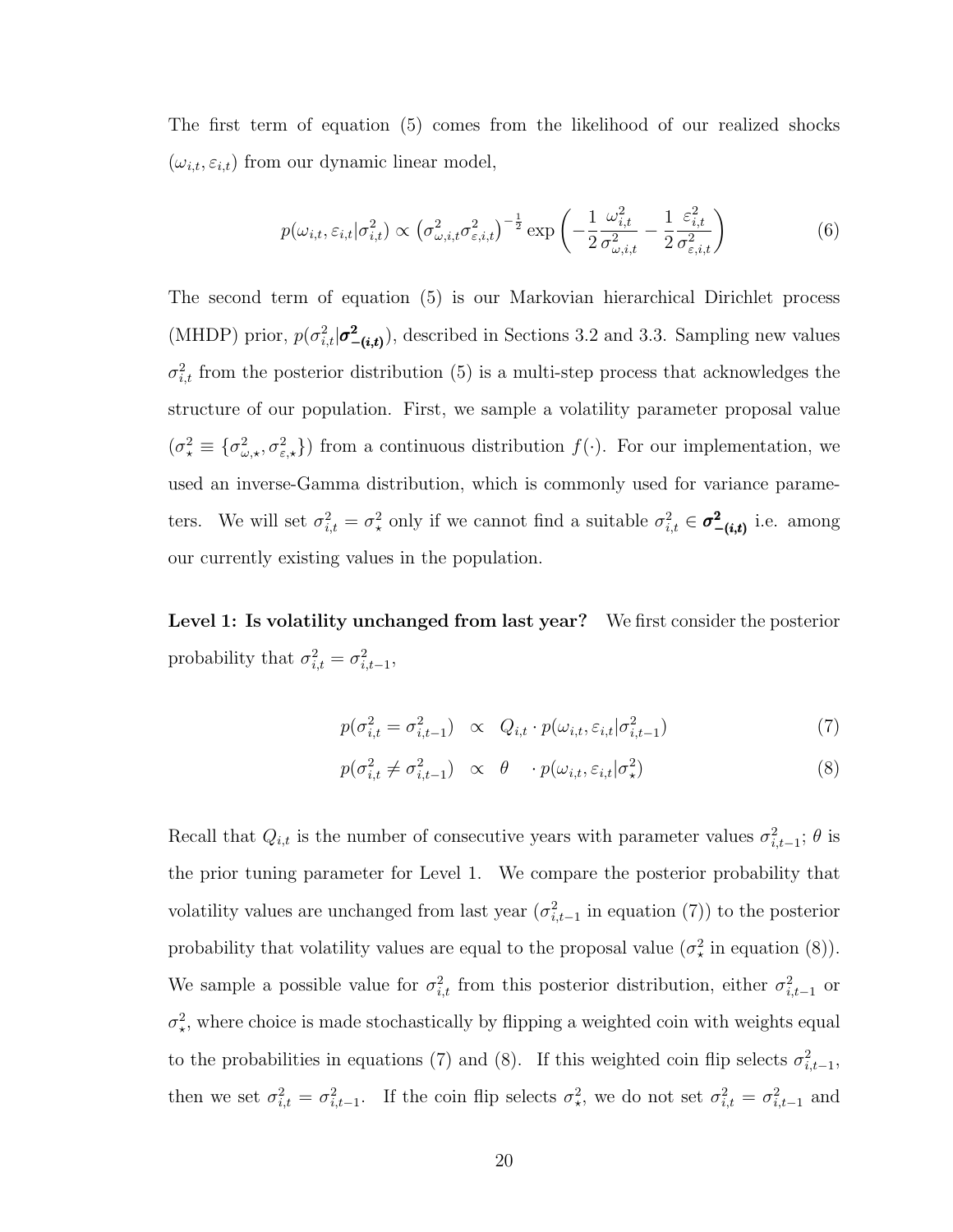instead proceed to Level 2 to find  $\sigma_{i,t}^2$ .

Level 2: Is volatility the same as in another year? Given that we did not choose to set  $\sigma_{i,t}^2 \neq \sigma_{i,t-1}^2$ , we consider the posterior probability that  $\sigma_{i,t}^2 \in \sigma_{i,-t}^2$ . If there are  $L_i$  unique values  $\sigma_{i}^2 \in \sigma_{i,-t}^2$ , the posterior probability that  $\sigma_{i,t}^2 = \sigma_{i}^2$  is,

$$
p(\sigma_{i,t}^2 = \sigma_{l_i}^2) \propto n_l \cdot p(\omega_{i,t}, \varepsilon_{i,t} | \sigma_{l_i}^2) \quad l = 1, \dots, L_i
$$
 (9)

$$
p(\sigma_{i,t}^2 \notin \sigma_{i,-t}^2) \propto \Theta_i \cdot p(\omega_{i,t}, \varepsilon_{i,t} | \sigma_x^2)
$$
 (10)

 $n_l$  is the number of occurrences of value  $\sigma_{l_i}^2$  within the set of possible values  $\sigma_{-(i,t)}^2$ ;  $\Theta_i$  is the prior tuning parameter for Level 2. We sample one of these  $L_i + 1$  choices by flipping a weighted coin with weights proportional to the probabilities above. If this weighted coin flip selects  $\sigma_{i_j}^2 \in \sigma_{i_j-t}^2$ , then we set  $\sigma_{i,t}^2 = \sigma_{i_j}^2$ . If the coin flip selects  $\sigma^2_{\star}$ , we do not set  $\sigma^2_{i,t} = \sigma^2_{l_i}$  for any  $\sigma^2_{i,t} \notin \sigma^2_{i,-t}$  but instead proceed to Level 3 to find  $\sigma_{i,t}^2$ .

Level 3: Is volatility the same as another person's? Given that  $\sigma_{i,t}^2 \notin \sigma_{i,-t}^2$ , we consider the posterior probability that  $\sigma_{i,t}^2 \in \sigma_{-i}^2$ , where  $\sigma_{-i}^2$  are the volatility values that currently exist in the population outside of individual i. If there are  $L$ unique values  $\sigma_l^2 \in \sigma_{-i}^2$ , the posterior probability that  $\sigma_{i,t}^2 = \sigma_l^2$  is,

$$
p(\sigma_{i,t}^2 = \sigma_l^2) \propto n_l \cdot p(\omega_{i,t}, \varepsilon_{i,t} | \sigma_l^2) \qquad l = 1, ..., L \tag{11}
$$

$$
p(\sigma_{i,t}^2 \notin \sigma_{-(i,t)}^2) \propto \Theta \cdot p(\omega_{i,t}, \varepsilon_{i,t} | \sigma_{\star}^2)
$$
 (12)

 $n_l$  is the number of occurrences of  $\sigma_l^2$  within the set of current volatility values over all people other than person  $i$ ;  $\Theta$  is the prior tuning parameter for Level 3. We sample one of these  $L + 1$  values by flipping a weighted coin with weights proportional to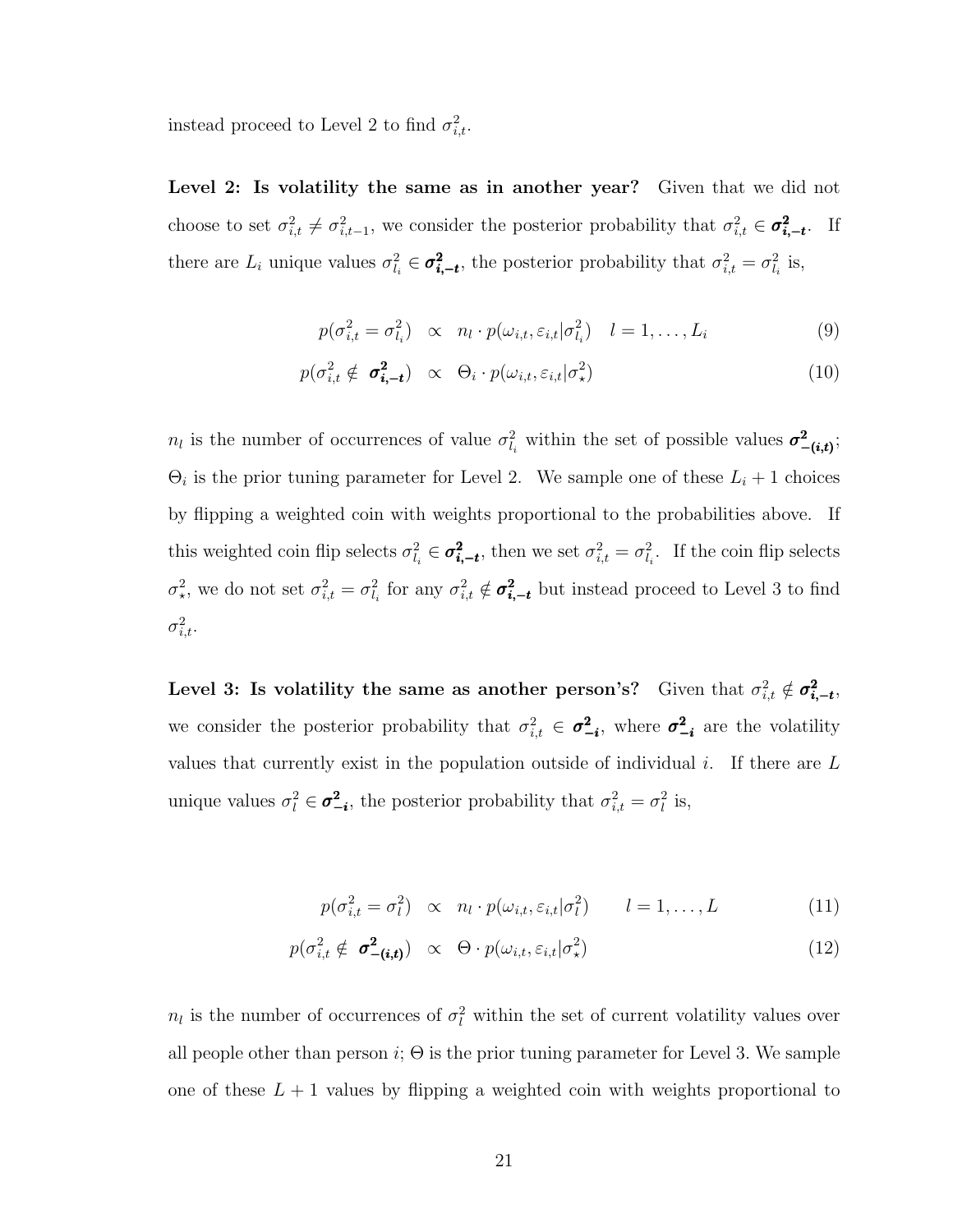the probabilities above. If this weighted coin flip selects  $\sigma_l^2 \in \sigma_{-(i,t)}^2$ , then we set  $\sigma_{i,t}^2 = \sigma_t^2$ . If the coin flip selects  $\sigma_{\star}^2$ , we set  $\sigma_{i,t}^2 = \sigma_{\star}^2$ .  $\sigma_{\star}^2$  represent new volatility values that have not yet been seen in the population.

The three steps outlined above result in a sampled volatility value  $\sigma_{i,t}^2$  for person i and year t, conditional on the other volatility values  $\sigma^2_{-(i,t)}$ . We can repeat this procedure for all other years and individuals to update our full set of volatility values  $\sigma^2$  .

We proceed iteratively through all  $t$  within an individual and all  $i$  across individuals. This entire scheme for choosing volatility values  $\sigma^2$  is nested within a larger Gibbs sampling algorithm (Geman and Geman, 1984). This Markov Chain Monte Carlo (MCMC) approach simultaneously estimates the other parameters of our model, namely shocks  $(\omega, \varepsilon)$  and income coefficients  $(\phi, \gamma^2)$ .

### 4 Results

Here, we present the model parameters estimated using the methods from Section 3.3. The chief object of interest is the evolution of the cross-sectional distribution of volatility parameters,  $\sigma_t^2$ , over time. These are shown in Section 4.2. We begin with more basic results. In subsection 4.1, we present estimates of the homogeneous parameters  $\phi$  that map shocks to income changes and the unconditional distribution of volatility parameters,  $\sigma^2$ . In Section 4.3, we rule out alternative explanations. In Sections 4.4 and 4.5, we map these volatility parameter estimates to individuals' demographic or risk attributes.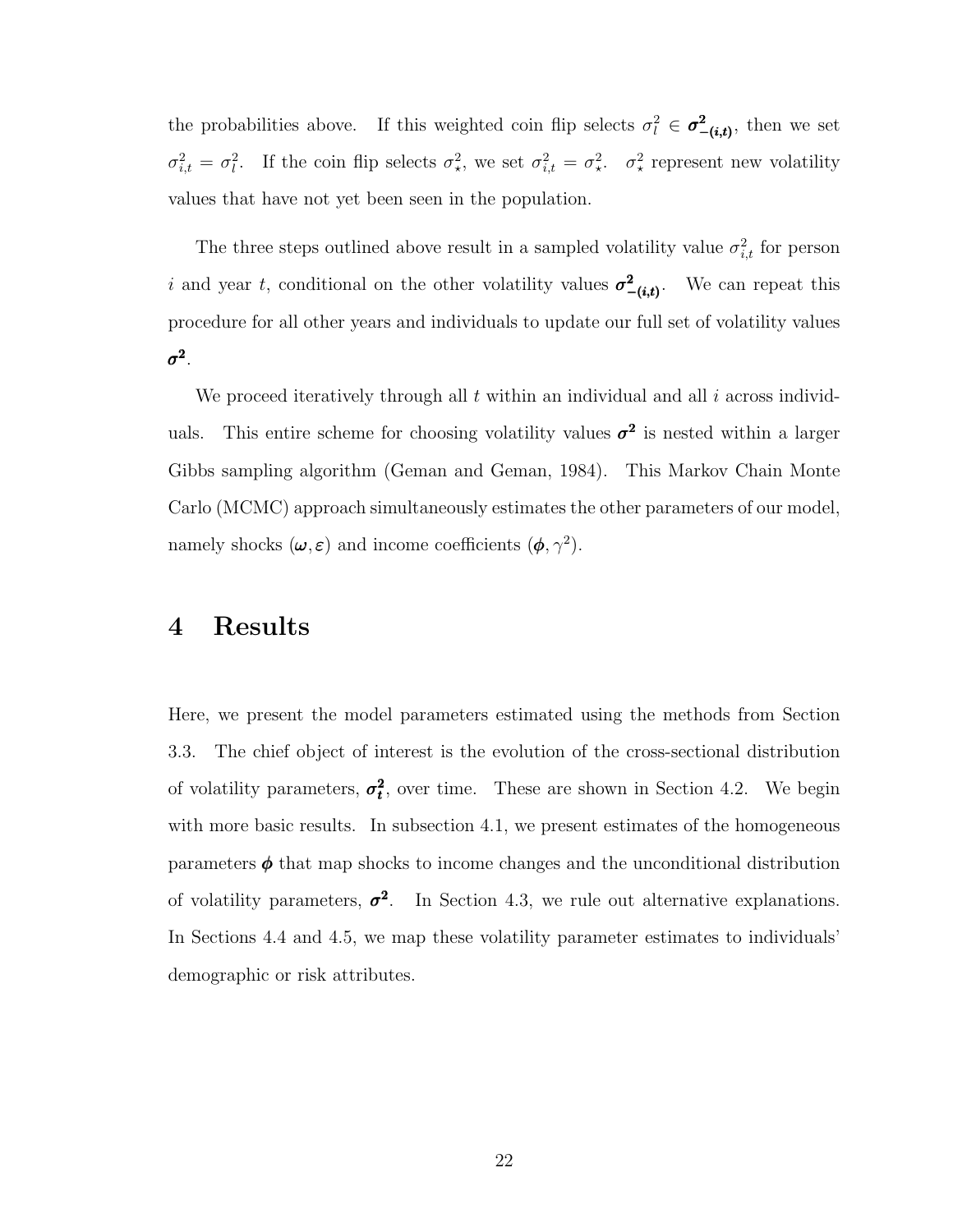|                      | Distribution of Variance Parameters |            | Shocks' Rate of Entry/Exit                              |
|----------------------|-------------------------------------|------------|---------------------------------------------------------|
|                      | Permanent                           | Transitory | lag<br>$\phi_{\omega,k}$<br>$\phi_{\varepsilon,k}$      |
|                      | Variance                            | Variance   | 0.381<br>0.784<br>$k=0$                                 |
| Mean                 | 0.0713                              | 0.2771     | (0.088)<br>(0.029)                                      |
| St. Dev.             | 0.4685                              | 1.0471     | 0.865<br>0.180<br>$k=1$                                 |
| N                    | 67,725                              | 67,725     | (0.025)<br>(0.072)                                      |
| $1^{\rm st}$ %       | 0.0200                              | 0.0499     | 0.951<br>0.037<br>$k=2$                                 |
| $5^{\text{th}}$ %    | 0.0250                              | 0.0506     | (0.017)<br>(0.064)                                      |
| $10^{\text{th}}$ %   | 0.0301                              | 0.0510     | $\phi_{\omega,k}$ : impact of permanent shock           |
| $25^{\text{th}}$ %   | 0.0313                              | 0.0518     | from $k$ periods ago                                    |
| $50^{\text{th}}$ %   | 0.0321                              | 0.0530     | $\phi_{\varepsilon,k}$ : impact of transitory shock     |
| $75^{\rm th}$ %      | 0.0331                              | 0.0572     | from $k$ periods ago<br>Standard errors in parentheses. |
| $90^{\text{th}}$ %   | 0.0356                              | 0.2452     |                                                         |
| $95^{\text{th}}$ %   | 0.0498                              | 1.2187     |                                                         |
| 99 <sup>th</sup> $%$ | 0.8909                              | 5.5030     |                                                         |

Table 5: Basic Model Results

Distribution of posterior means of  $\sigma^2$ 

The left panel presents the posterior mean estimates of the volatility parameters,  $\sigma^2$ . The distributions presented here consider all years and all individuals together. The right panel of this table present  $\phi$ , the mapping of shocks to income changes.

#### 4.1 Basic results

Table 5 presents the basic parameter estimates obtained from fitting our model to the PSID income data described in Section 3.3. The left panel shows the distribution of risk in the population,  $\sigma_{\varepsilon}^2$  and  $\sigma_{\omega}^2$ . Formally, we present the distribution of posterior means of permanent and transitory variance parameters. The right panel show the mapping from shocks to income changes,  $\phi$ , which we constrained to be constant over time and across individuals.

Note the extreme skew and fat tails (kurtosis) in the distribution of volatility parameters,  $\sigma^2$ , shown in the left panel of Table 5). While medians are modest, means far exceed medians. At the median, transitory shocks have a standard deviation of approximately 23% annually; permanent shocks have a standard deviation of just under 18% annually. However, the highest volatility observations imply shocks with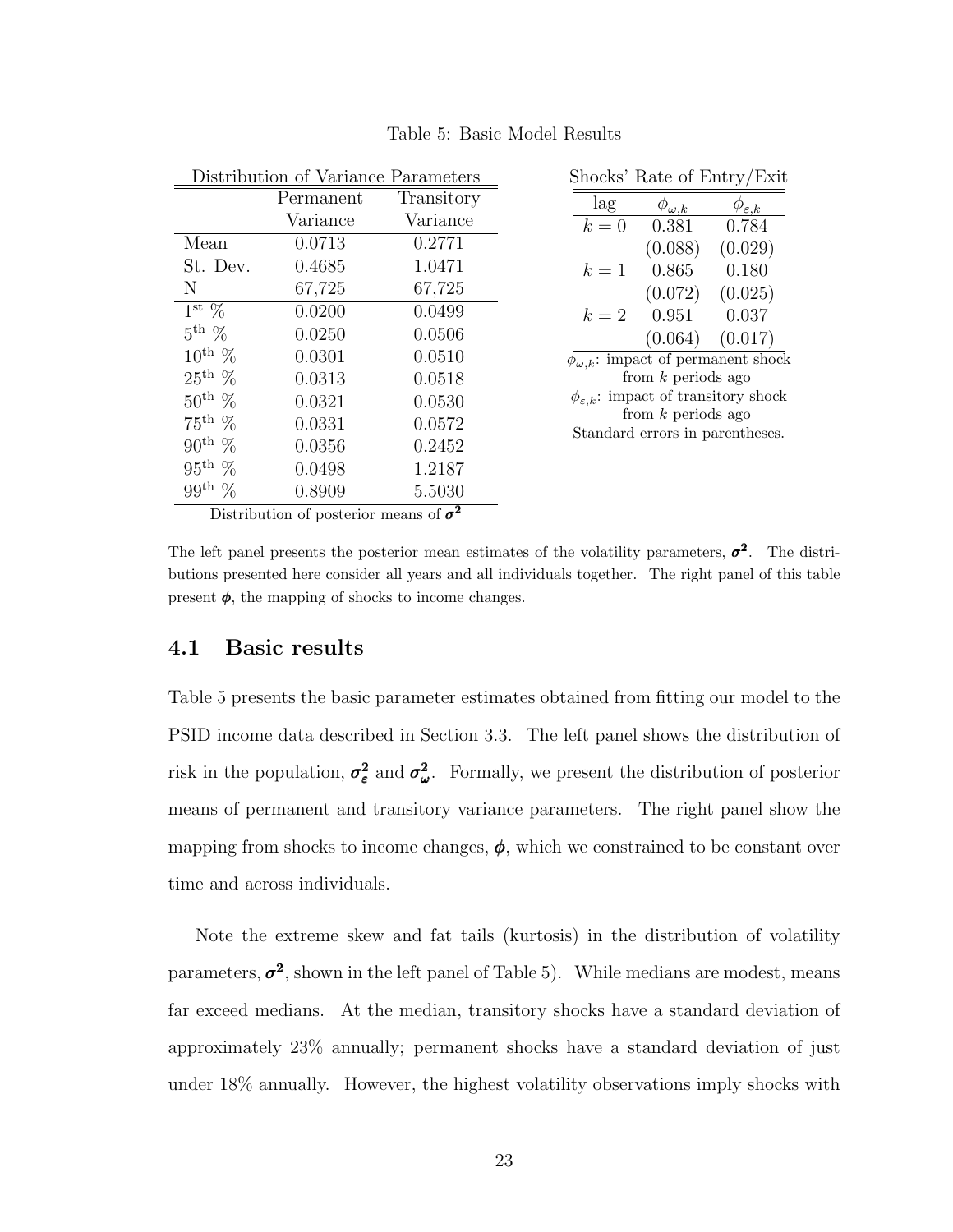

Figure 3: Distribution of Permanent and Transitory Variance

This figure presents the distribution of  $\sigma_{\varepsilon}^2$  and  $\sigma_{\omega}^2$ . These are the distribution of posterior means estimated from the data, as presented numerically in Table 5. These posteriors of the permanent variance and transitory variance are calculated for each individual in each year, as described in Section 3.3. The distributions presented here show all years and individuals together. Values are truncated at the 95<sup>th</sup> percentile for the permanent variance and at the 90th percentile for the transitory variance. Mean and median of the truncated part of each distribution is given.

standard deviations well above 100% annually. Figure 3 plots these skewed and fat-tailed distributions by truncating the right tail.

As shown in the right panel of Table 5, permanent shocks enter in quickly  $(\phi_{\omega,k})$ are close to one) while transitory shocks damp out quickly  $(\phi_{\varepsilon,k})$  fall to zero). The impact of a shock on the evolution of income is presented in Figure 4. These present impulse response functions for a permanent (left panel) and transitory (right panel) shock. Shocks were calibrated as a one standard-deviation shock for an individual with volatility parameters at the estimated means (pulled from Table 5).

#### 4.2 Evolution of the volatility distribution

Here, we show how the distribution of posterior means of variance parameters has evolved over time. This evolution is shown in Tables 6 and also in Figure 5. Table 6 shows the year-by-year distribution of volatility parameters  $(\sigma_t^2)$  posterior means.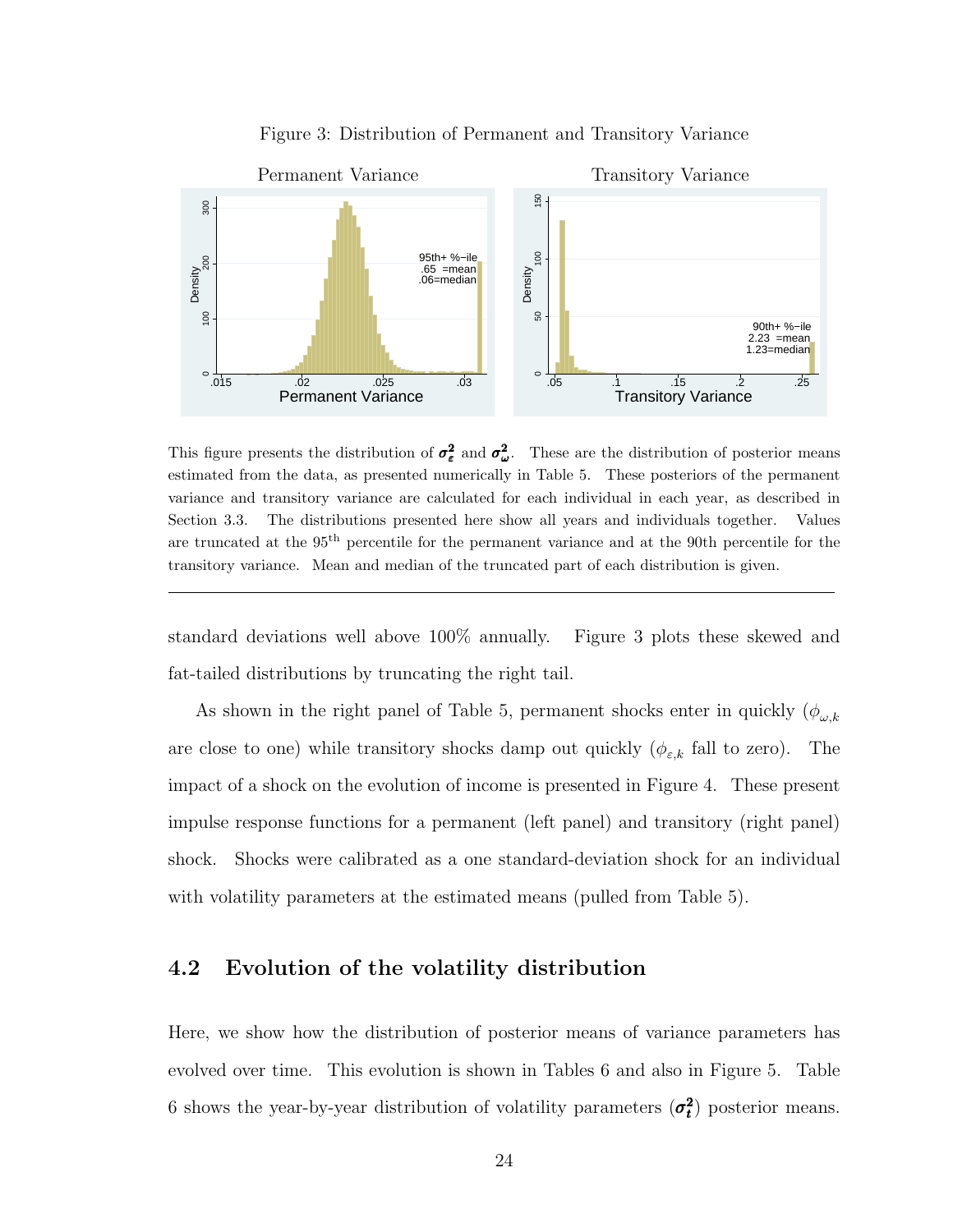|            |        | Permanent Variance, | $\overline{\sigma_{\omega}^2}$ |        | Transitory Variance, $\sigma_{\varepsilon}^2$ |                 |
|------------|--------|---------------------|--------------------------------|--------|-----------------------------------------------|-----------------|
|            | Mean   | Median              | $95^{\text{th}}\%$             | Mean   | Median                                        | $95^{\rm th}$ % |
| Average    | 0.0713 | 0.0321              | 0.0498                         | 0.2771 | 0.0530                                        | 1.2186          |
| % Change   | 73%    | $0\%$               | 71%                            | 99%    | $1\%$                                         | 154%            |
| Slope      | 0.0014 | 0.0000              | 0.0010                         | 0.0074 | 0.0000                                        | 0.0508          |
| $(t-stat)$ | (6.84) | (3.78)              | (6.31)                         | (7.02) | (9.37)                                        | (6.25)          |
| 1970       | 0.0573 | 0.0321              | 0.0424                         | 0.1568 | 0.0526                                        | 0.4498          |
| 1971       | 0.0502 | 0.0321              | 0.0406                         | 0.1901 | 0.0526                                        | 0.6419          |
| 1972       | 0.0411 | 0.0320              | 0.0374                         | 0.1909 | 0.0527                                        | 0.7775          |
| 1973       | 0.0550 | 0.0321              | 0.0389                         | 0.2027 | 0.0528                                        | 0.7997          |
| 1974       | 0.0481 | 0.0322              | 0.0437                         | 0.1848 | 0.0528                                        | 0.5520          |
| 1975       | 0.0547 | 0.0321              | 0.0397                         | 0.1923 | 0.0530                                        | 0.7597          |
| 1976       | 0.0663 | 0.0321              | 0.0464                         | 0.2746 | 0.0529                                        | 1.3527          |
| 1977       | 0.0540 | 0.0321              | 0.0409                         | 0.2424 | 0.0529                                        | 1.1020          |
| 1978       | 0.0557 | 0.0321              | 0.0411                         | 0.1865 | 0.0529                                        | 0.6785          |
| 1979       | 0.0738 | 0.0321              | 0.0432                         | 0.2226 | 0.0528                                        | 1.0134          |
| 1980       | 0.0748 | 0.0321              | 0.0452                         | 0.2012 | 0.0529                                        | 0.7139          |
| 1981       | 0.0651 | 0.0321              | 0.0504                         | 0.1986 | 0.0529                                        | 0.7762          |
| 1982       | 0.0594 | 0.0321              | 0.0502                         | 0.2055 | 0.0529                                        | 0.8885          |
| 1983       | 0.0744 | 0.0321              | 0.0457                         | 0.2550 | 0.0531                                        | 1.2691          |
| 1984       | 0.0660 | 0.0321              | 0.0503                         | 0.2307 | 0.0531                                        | 0.9686          |
| 1985       | 0.0593 | 0.0321              | 0.0477                         | 0.2260 | 0.0530                                        | 1.0063          |
| 1986       | 0.0672 | 0.0321              | 0.0441                         | 0.2557 | 0.0529                                        | 1.1042          |
| 1987       | 0.0679 | 0.0321              | 0.0477                         | 0.2448 | 0.0530                                        | 1.1468          |
| 1988       | 0.0714 | 0.0321              | 0.0467                         | 0.2286 | 0.0531                                        | 0.9494          |
| 1989       | 0.0629 | 0.0321              | 0.0490                         | 0.2462 | 0.0529                                        | 1.3182          |
| 1990       | 0.0801 | 0.0321              | 0.0607                         | 0.2387 | 0.0530                                        | 0.9812          |
| 1991       | 0.0726 | 0.0321              | 0.0600                         | 0.2708 | 0.0530                                        | 1.2466          |
| 1992       | 0.0633 | 0.0321              | 0.0539                         | 0.2431 | 0.0531                                        | 1.0536          |
| 1993       | 0.0887 | 0.0321              | 0.0701                         | 0.4290 | 0.0532                                        | 2.6502          |
| 1994       | 0.0916 | 0.0321              | 0.0628                         | 0.4229 | 0.0532                                        | 2.3884          |
| 1995       | 0.0764 | 0.0321              | 0.0583                         | 0.4080 | 0.0532                                        | 2.2152          |
| 1996       | 0.0609 | 0.0321              | 0.0541                         | 0.4167 | 0.0531                                        | 2.4093          |
| 1997       | 0.0721 | 0.0321              | 0.0499                         | 0.3916 | 0.0531                                        | 2.3408          |
| 1999       | 0.0769 | 0.0321              | 0.0519                         | 0.3059 | 0.0532                                        | 1.5679          |
| 2001       | 0.0975 | 0.0322              | 0.0719                         | 0.2616 | 0.0531                                        | 1.0974          |
| 2003       | 0.1026 | 0.0322              | 0.0967                         | 0.4771 | 0.0534                                        | 2.4896          |
| 2005       | 0.1294 | 0.0324              | 0.0592                         | 0.4379 | 0.0538                                        | 2.2246          |

Table 6: Year-by-Year Income Volatility Parameters

The construction of posterior means for  $\sigma_{\omega}^2$  and  $\sigma_{\varepsilon}^2$  for each individual in each year is detailed in the text. The first row shows the full sample distribution, so that the second column shows the median value of the posterior mean of  $\sigma_{\omega}^2$  over all individual-years. The second row shows the percent change over the sample, calculated as the coefficient of a weighted OLS regression of year-specific sample moments on a time trend, multiplied by the number of years (2005-1968) and divided by the full sample value. The coefficient and t-statistic are shown below.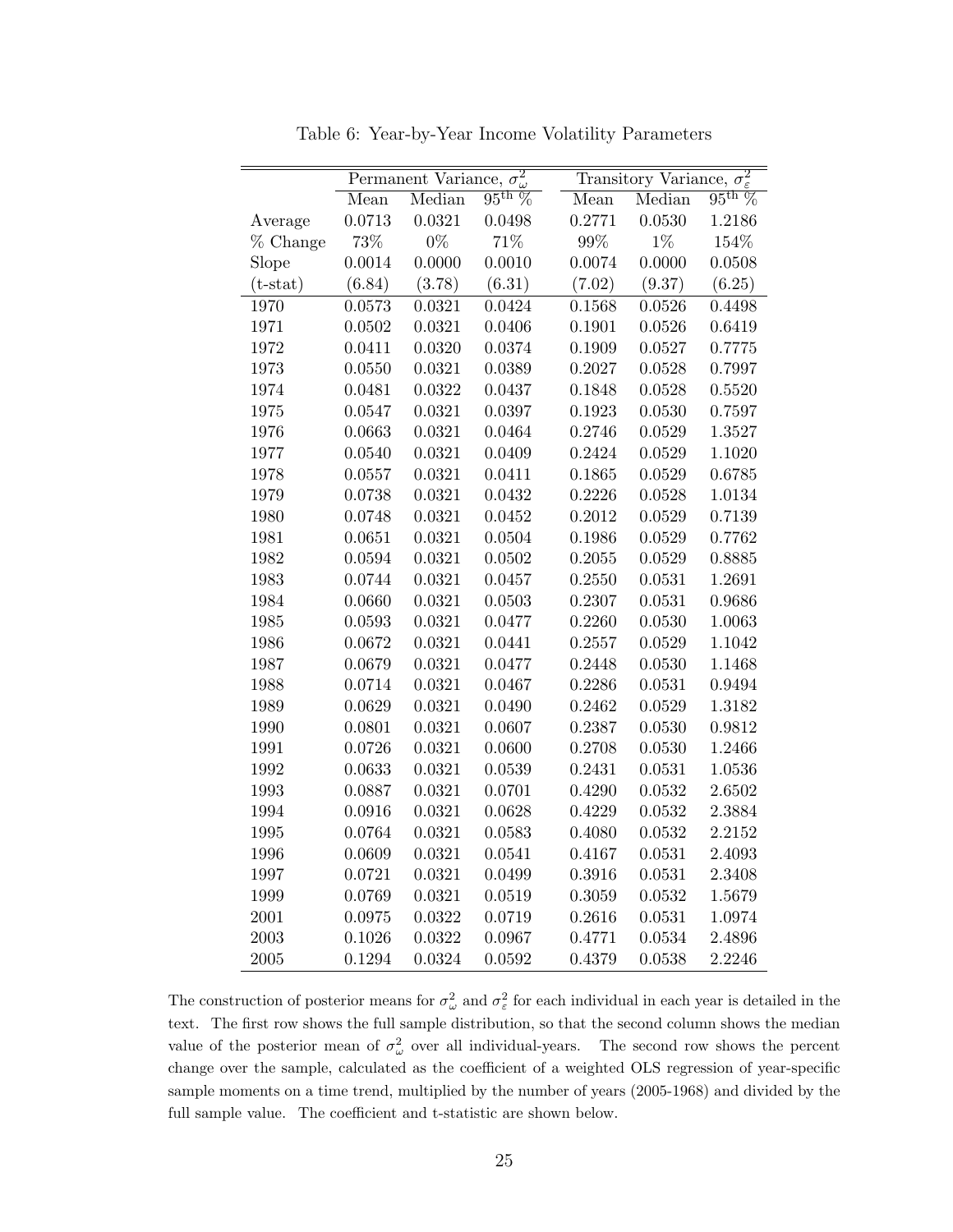

Figure 4: Impulse Response Function for Permanent and Transitory Shocks

This table mirrors Table 3, with volatility parameter  $(\sigma_{i,t}^2)$  posterior means replacing reduced form moments. The first three columns show results for the permanent variance parameter,  $\sigma_{\omega}^2$ ; the final three columns show results for the transitory variance parameter,  $\sigma_{\varepsilon}^2$ . The first and fourth columns present means of the permanent and transitory variance parameter posterior means, the second and fifth columns present medians of parameter posterior means, and the third and sixth columns present 95th percentiles. All use weights from the PSID. The first row shows whole-sample results. The second row shows the percent change in the mean, median, or  $95<sup>th</sup>$ percentile over the sample.<sup>13</sup> The coefficient and t-statistic from this regression are shown just below. Year-by-year values are then shown.

Table 6 shows that the mean of permanent and transitory parameters have increased substantially over the sample (by 73 and 99 percent, respectively) while the medians have not (0 and 1 percent increases, respectively). This divergence can be explained by an increase in the magnitude of permanent and transitory variance

<sup>&</sup>lt;sup>13</sup>This is calculated as coefficient of a weighted OLS regression of the year-specific moments from below on a time trend, multiplied by the number of years (2005-1968) and divided by the wholesample value in the previous row.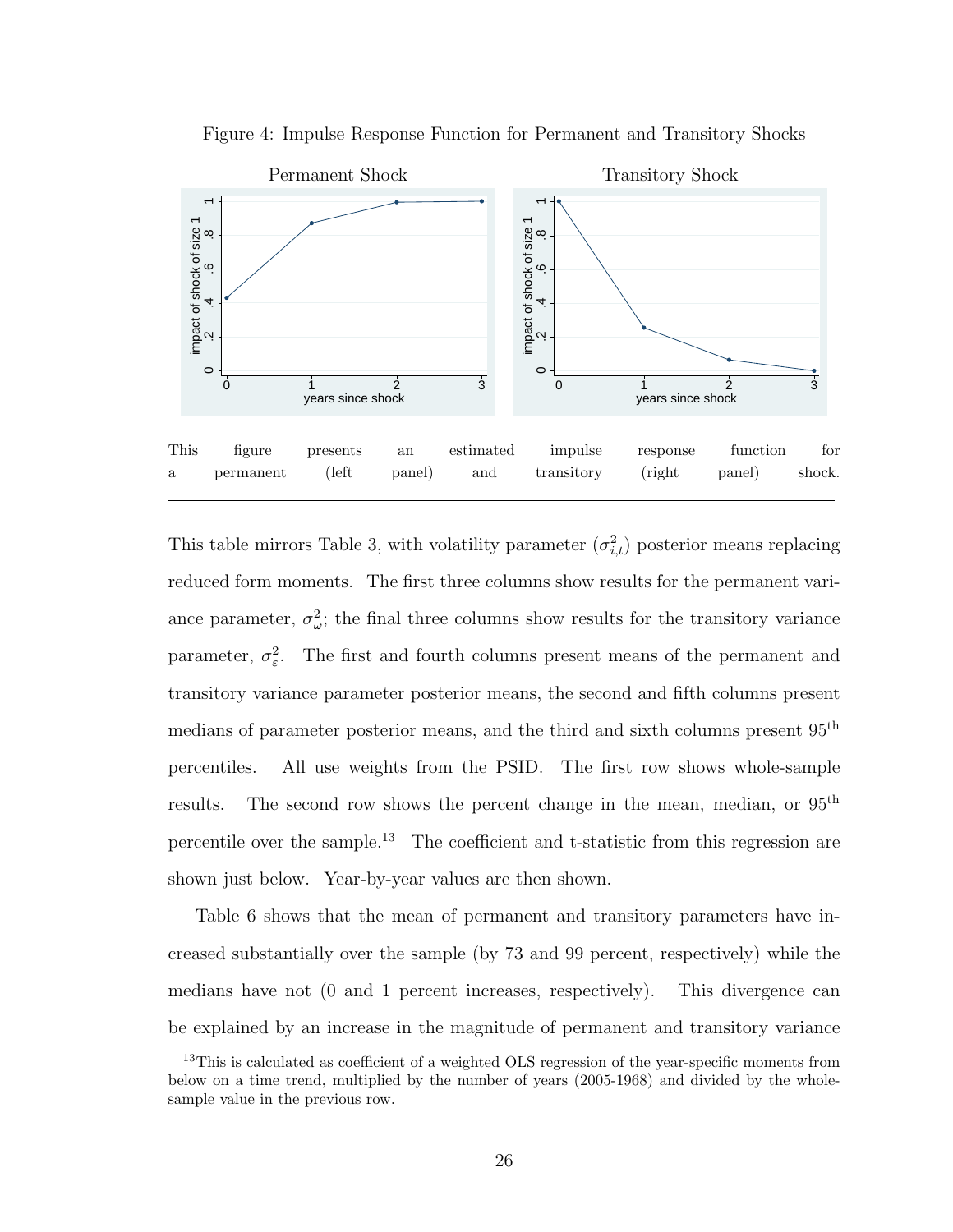parameters at the right tail, among individuals with the highest parameters (the 95th percentile values increasing 71 percent and 154 percent, respectively). Colloquially, the kind of people whose incomes had always moved around a lot are moving around even more than they used to; the median person's income does not move more than it used to.

This pattern can be seen graphically in Figure 5, which shows the year-by-year evolution of many quantiles of the distribution of permanent and transitory variance posterior means. In the bottom panels of Figure 5, we plot the 1st,  $5<sup>th</sup>$ , 10th,  $25<sup>th</sup>$ , 50th, and 75<sup>th</sup> percentile values of the posterior mean of the permanent  $(\sigma_{\omega}^2, \text{ left})$  and transitory  $(\sigma_{\varepsilon}^2, rightharpoonup$  variance parameters by year. These are very stable and show no clear upward trend. The size of this increase is extremely small economically. Looking at all but the "risky"tail of the distributions, the distributions look very stable.

In the middle and upper panels of Figure 5, we show the evolution of the "risky" tail of the distribution of posterior means. In this case, variance parameters increase strongly and significantly. This increase in the right tail of the distribution explains the increase in the mean completely.

#### 4.3 Heterogeneity or fat tails?

So far, we have shown that the increases in income volatility can be attributed solely to increases in the right tail of the volatility distribution. To obtain this result, our model assumes that the distribution of shocks is normal conditional on the volatility parameters. When the unconditional distribution of shocks is fat-tailed (has high kurtosis), this is automatically attributed to heterogeneity in volatility parameters. An alternative hypothesis is that there is little or no heterogeneity in volatility parameters, but that shocks are conditionally fat-tailed.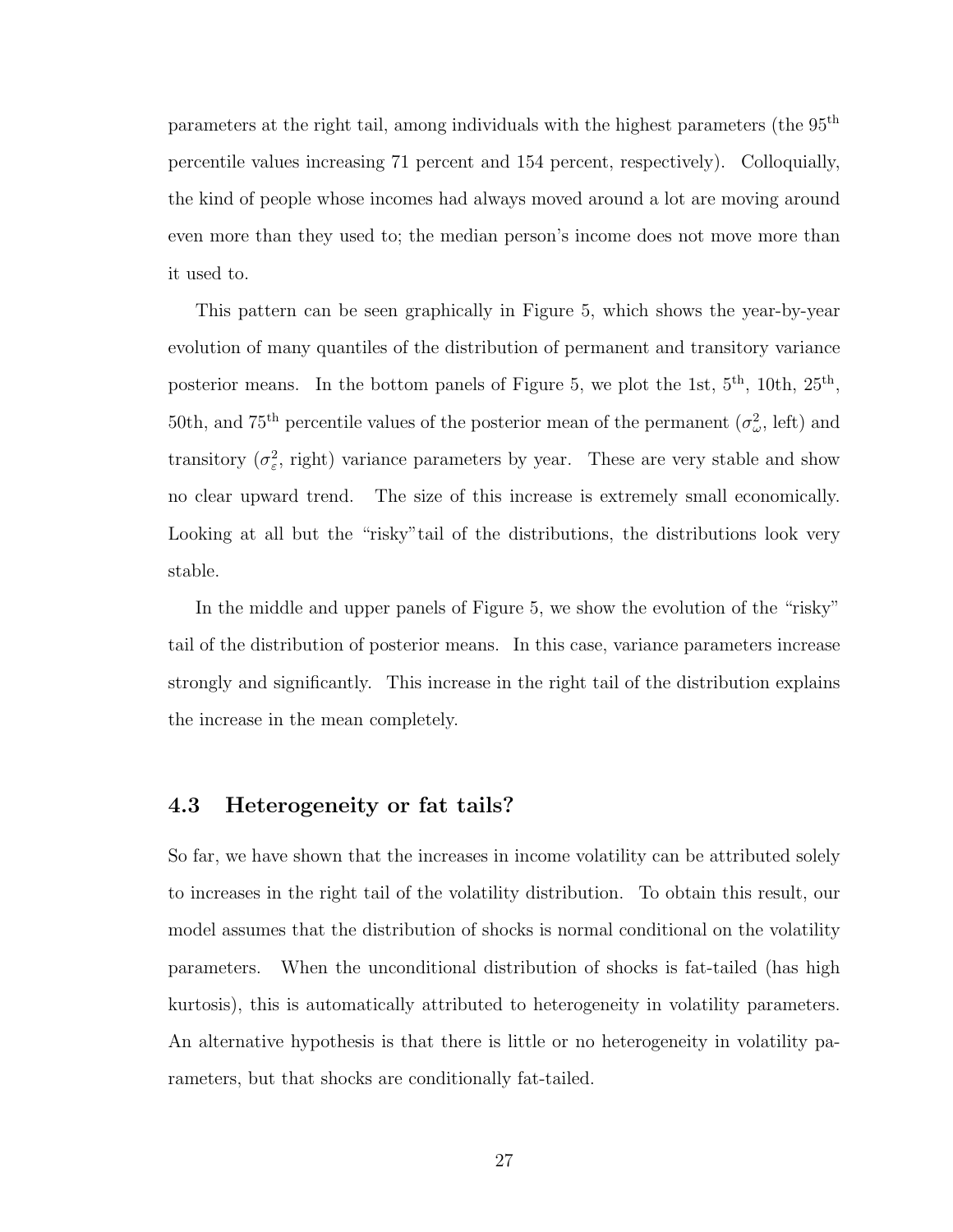

#### Figure 5: Evolution of Percentiles of Volatility Distribution

These figures show the evolution of various percentiles of the posterior mean of the permanent (left) and transitory (right) variance for various percentiles of the distribution of variance parameters.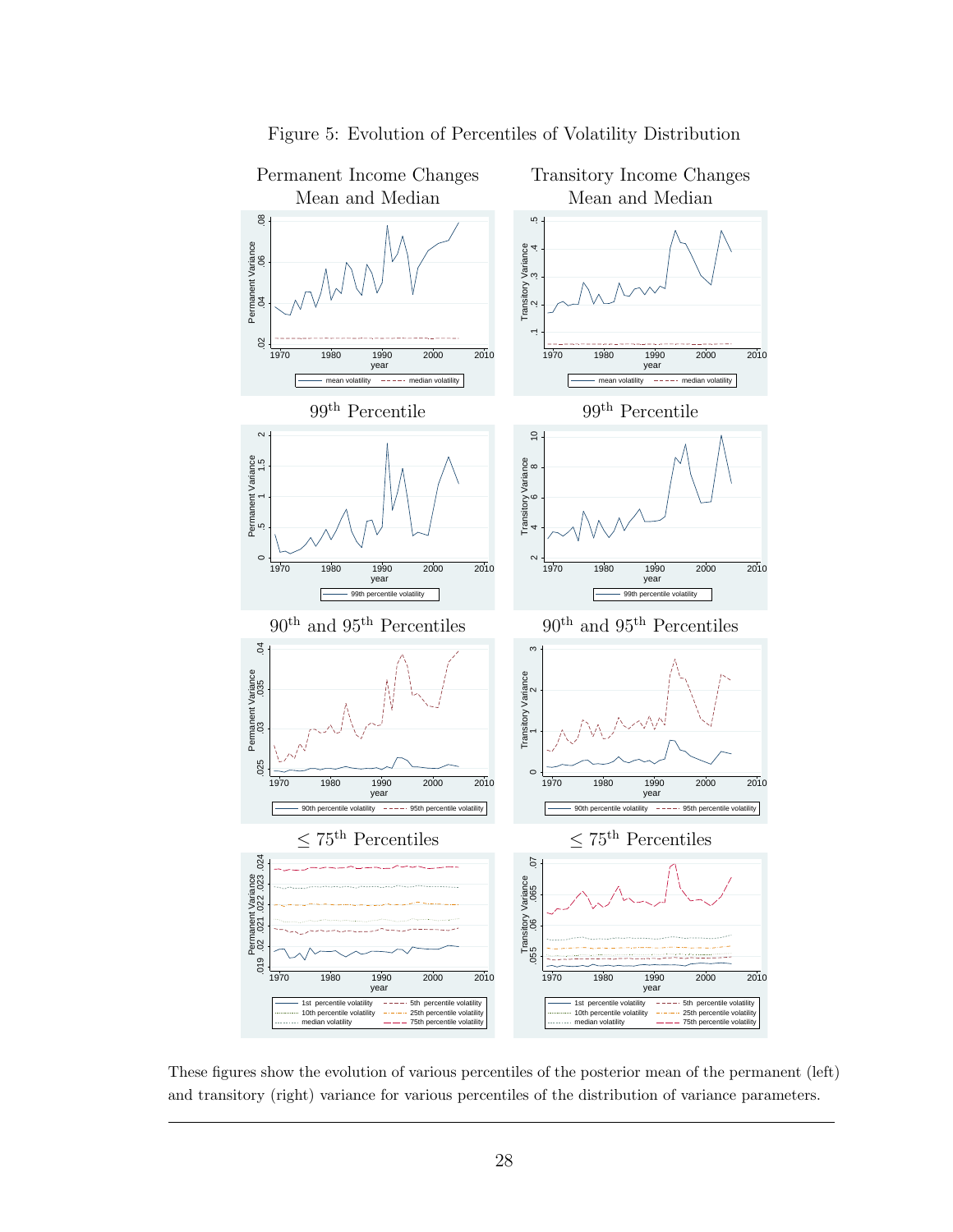When looking at the cross-section of income changes, heterogeneity in volatility parameters (with conditionally normal shocks) and conditionally fat-tailed shocks (without no heterogeneity in volatility parameters) are observationally equivalent; they both imply a fat-tailed unconditional distribution of income changes. By examining serial dependence, it is possible to reject the hypothesis that everyone has the same volatility parameter. If shocks are conditionally fat-tailed but everyone has the same volatility parameters, then those with large past income changes should be no more likely than others to experience large subsequent income changes. If individuals differ in their volatility parameters and those volatilities are persistent, then individuals with large past income changes will be more likely than others to have large subsequent income changes.

This possibility is investigated in Table 4 and shown graphically in Figure 1. These compare the sample variance of income changes for individuals with and without large past income changes. In each year, a cohort without large income changes is formed as the set of individuals whose measure of variance, either permanent variance or squared income change, was below median four years ago; a cohort with large income changes is formed as the set of individuals whose measure of variance was above the 95<sup>th</sup> percentile four years ago. This four-year period is chosen so that income shocks are far enough apart to be uncorrelated. (Abowd and Card, 1989)

Note that individuals with large past income changes tend to have larger subsequent income changes. The tendency to have large income changes is persistent, which indicates that some individuals have ex-ante more volatile incomes than others.

The divergence over time in volatility between past low- and high-volatility cohorts is clear in both Figure 1 and Table 4. The magnitude of income changes has been increasing more for those with large past income changes (who are more likely to be inherently high-volatility) than for those without such large past income changes (who are not). This increase in volatility falls primarily on those who could be expected to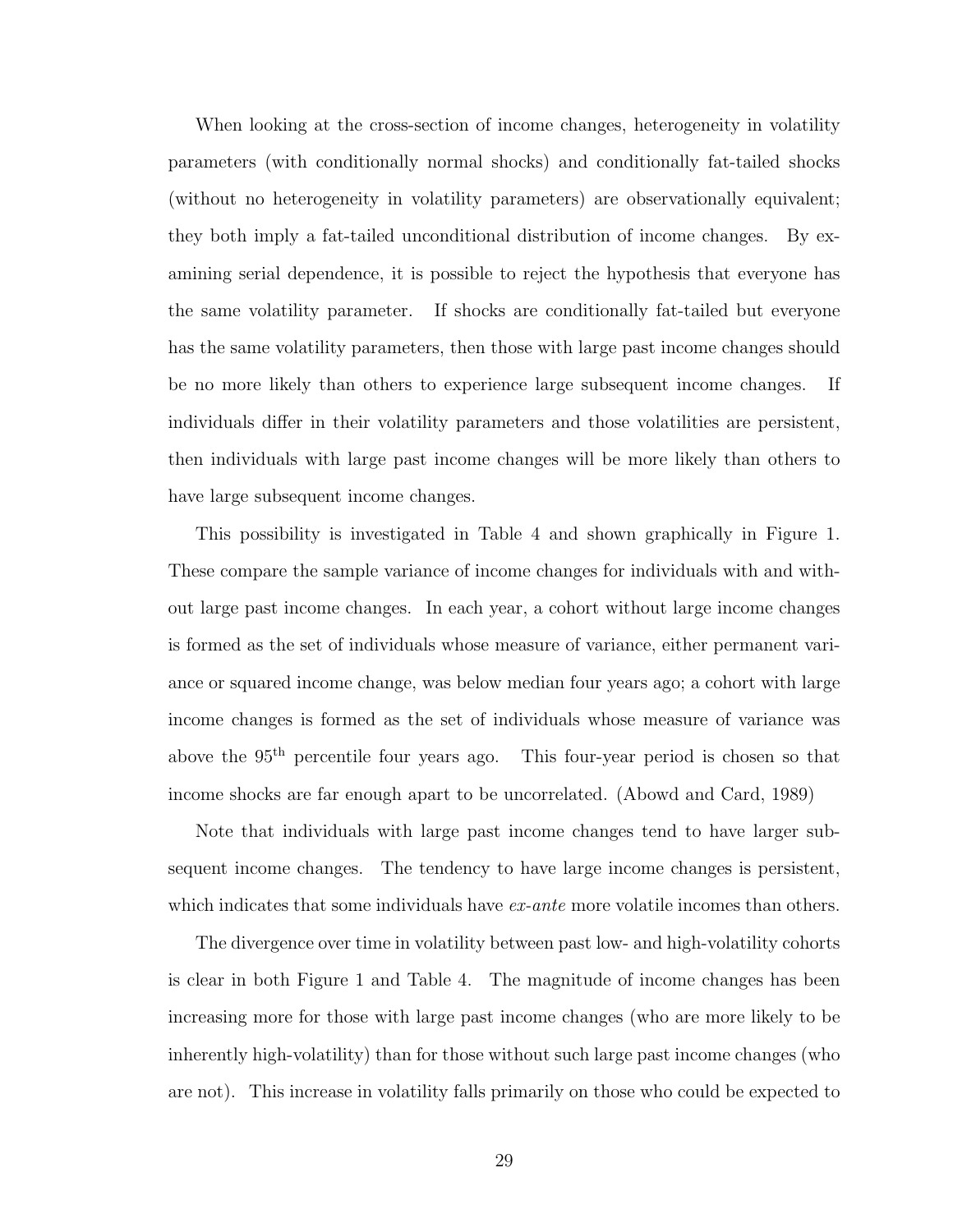have volatile incomes to begin with. This shows that the increase in volatility among the volatile we find in the model cannot be attributed to increasingly fat-tailed shocks for everyone.

#### 4.4 Whose incomes are volatile?

In this paper, we have identified increasing volatility for men in the U.S. since 1968 as being driven solely by the right (volatile) tail of the volatility distribution. Here, we examine the attributes of men with highly volatile incomes.

Table 7 presents the results from a probit regression to predict whether a personyear estimate of the (posterior mean) volatility parameter is above the  $90<sup>th</sup>$  percentile for that year. Note from the first row that self-employed individuals are much more likely to have highly volatile incomes. The second row shows that "risk tolerant" individuals are also much more likely to have highly volatile incomes. Risk tolerance is identified from answers to hypothetical questions about lotteries, designed to elicit the individual's coefficient of relative risk-aversion; risk-tolerant individuals are defined as those with an estimated coefficient of relative risk-aversion below 1/0.3.

High income individuals (those with incomes above median four years before the observation in question) are less likely to have volatile incomes. Individuals with more years of education are also less likely to have volatile incomes. Older individuals are more likely to have volatile incomes, a result driven by the large number of highvolatility individuals between ages 50 and 60. Unsurprisingly, men who are married and/or who have children are less likely to have volatile incomes.

#### 4.5 Whose incomes are increasingly volatile?

Section 4.4 identified attributes of individuals with volatile incomes. In particular, the self-employed and those whose answers to survey questions suggest they are risk-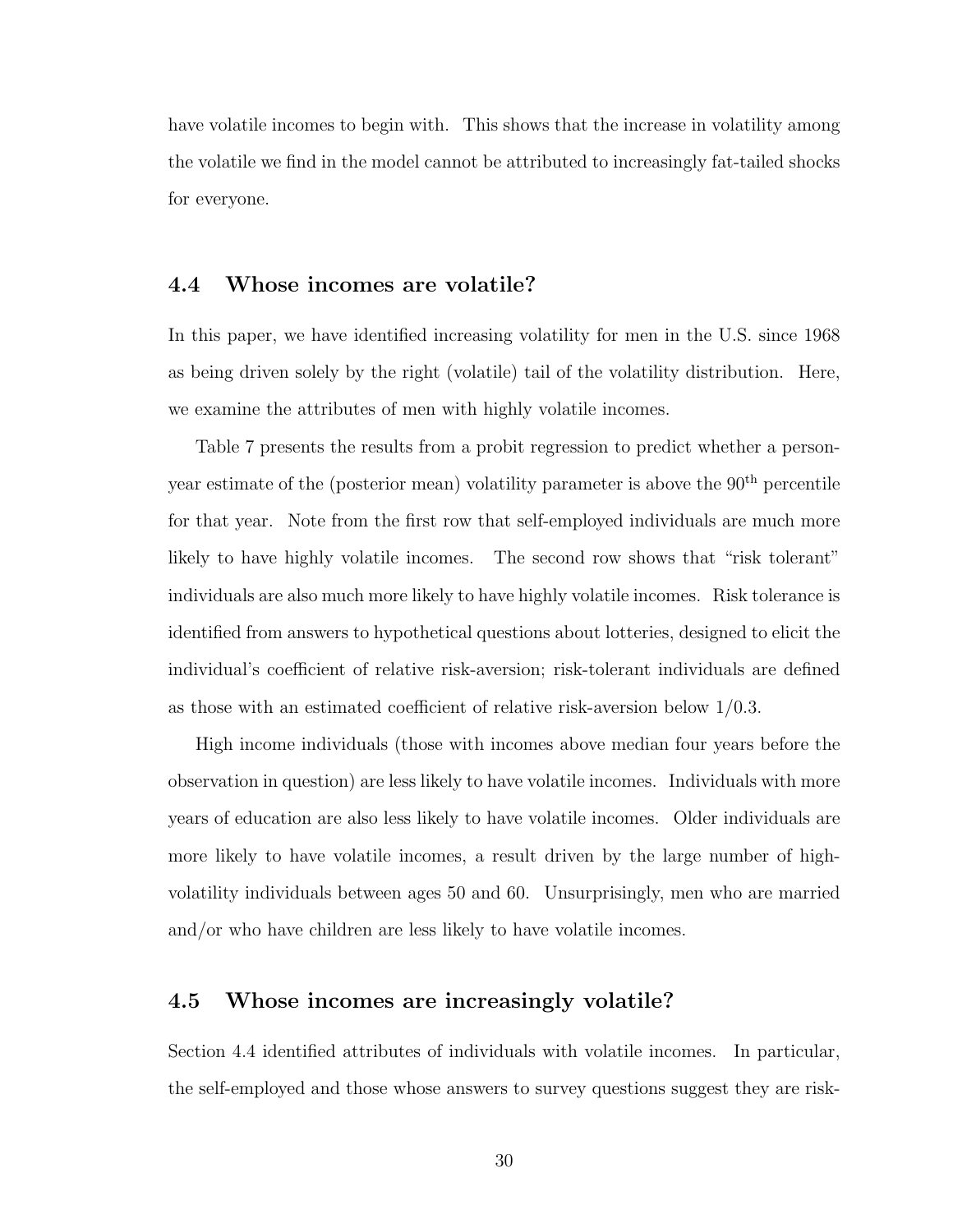| Dependent                        | Permanent     | Transitory     |
|----------------------------------|---------------|----------------|
| Variable                         | Variance      | Variance       |
| self-employed? $1 \text{ or } 0$ | 0.6001        | 0.7794         |
|                                  | $(24.07)$ *** | $(32.22)$ ***  |
|                                  | [0.1085]      | [0.1533]       |
| risk-tolerant? 1 or 0            | 0.1303        | 0.0950         |
|                                  | $(5.91)$ ***  | $(4.31)$ ***   |
|                                  | [0.0180]      | [0.0131]       |
| age                              | 0.0104        | 0.0082         |
|                                  | $(7.82)$ ***  | $(6.20)$ ***   |
|                                  | [0.0014]      | [0.0011]       |
| years of education               | $-0.0041$     | $-0.0123$      |
|                                  | $(-0.89)$     | $(-2.67)$ ***  |
|                                  | $[-0.0006]$   | $[-0.0017]$    |
| income>median? 1 or 0            | $-0.2277$     | $-0.2922$      |
|                                  | $(-9.84)$ *** | $(-12.65)$ *** |
|                                  | $[-0.0308]$   | $[-0.0398]$    |
| have children? 1 or 0            | $-0.0498$     | $-0.0686$      |
|                                  | $(-1.48)$     | $(-2.04)$ **   |
|                                  | $[-0.0068]$   | $[-0.0094]$    |
| number of children               | 0.0120        | 0.0068         |
|                                  | (0.90)        | (0.51)         |
|                                  | [0.0016]      | [0.0009]       |
| married? 1 or 0                  | $-0.1009$     | $-0.1815$      |
|                                  | $(-3.00)$ *** | $(-5.56)$ ***  |
|                                  | $[-0.0143]$   | $[-0.0270]$    |
| $R^2$                            | 0.0469        | 0.0751         |
| observations                     | 31,898        | 31,898         |

Table 7: Determinants of High Income Volatility (Probit)

Results from a probit regression to predict an indicator variable for whether posterior mean variance (permanent or transitory volatility) estimate is is above the 90<sup>th</sup> percentile for that year. "Risk tolerant" is set to 1 if the PSID risk tolerance variable exceeds 0.3. Above-median income indicates that four-year lagged income is above-median for that (lagged) year. \*, \*\*, and \*\*\* indicate significance at the 10%, 5%, and 1% levels, respectively. z-statistics are in parentheses. Marginal effects are in square brackets.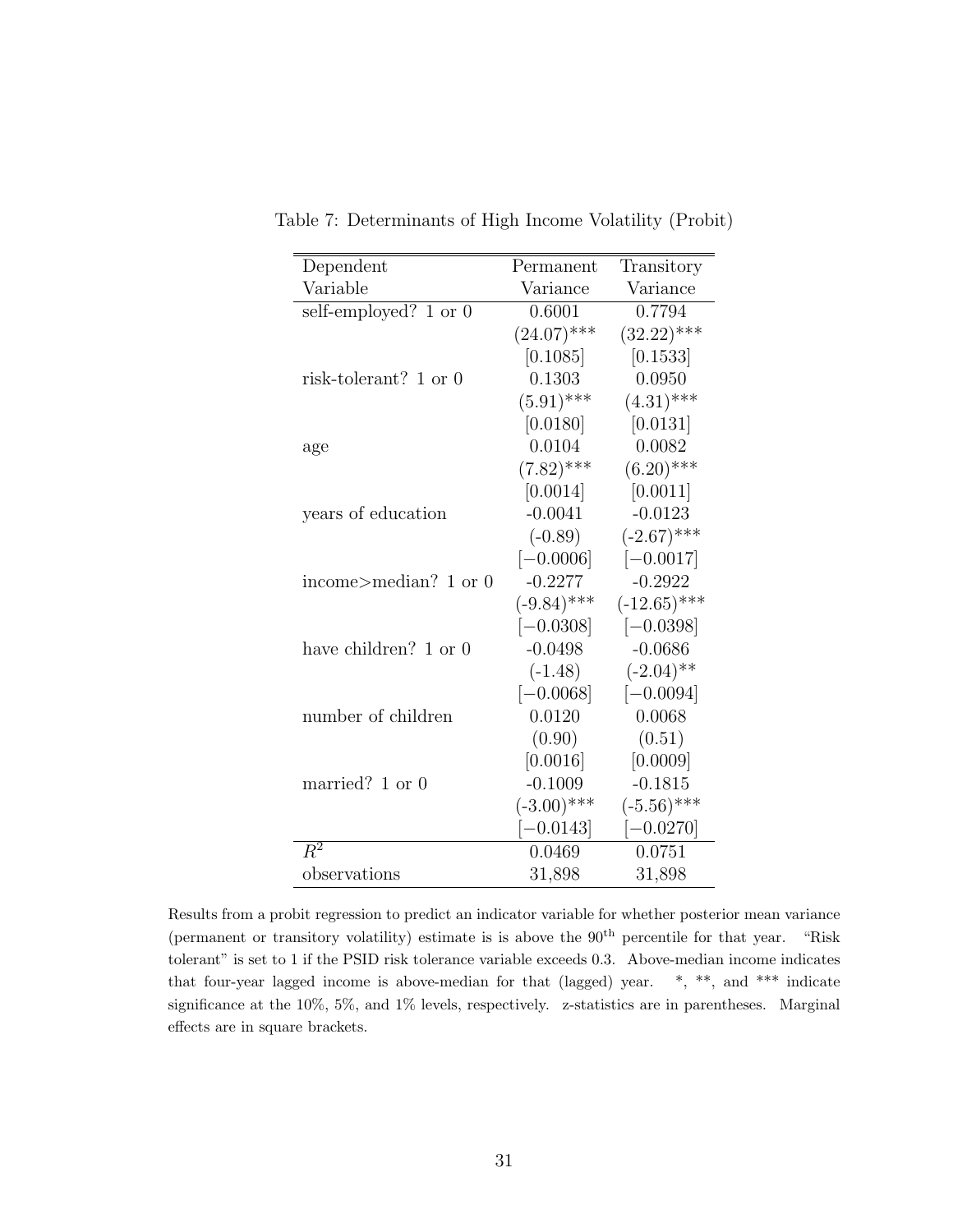|                            |                 |              | Permanent Variance |              |              |                |  |
|----------------------------|-----------------|--------------|--------------------|--------------|--------------|----------------|--|
|                            | Self-Employment |              | Income             |              |              | Risk Tolerance |  |
|                            | self-           | not self-    |                    | $\leq$ med.  | risk         | not risk       |  |
| sample                     | employed        | employed     | income             | mcome        | tolerant     | tolerant       |  |
| change per year            | 0.0048          | 0.0011       | 0.0018             | 0.0009       | 0.0035       | 0.0012         |  |
| $\%$ change '68-'05        | 194%            | 58\%         | 135\%              | $36\%$       | 172\%        | 76%            |  |
|                            | $(6.17)$ ***    | $(4.58)$ *** | $(5.99)$ ***       | $(2.75)$ *** | $(4.61)$ *** | $(4.50)$ ***   |  |
| N                          | 6,068           | 41,766       | 10,336             | 23,876       | 23,958       | 18,029         |  |
| <b>Transitory Variance</b> |                 |              |                    |              |              |                |  |
|                            | Self-Employment |              |                    | Income       |              | Risk Tolerance |  |
|                            | self-           | not self-    | $>$ med.           | $\leq$ med.  | risk         | not risk       |  |
| sample                     | employed        | employed     | income             | income       | tolerant     | tolerant       |  |
| change per year            | 0.0262          | 0.0061       | 0.0040             | 0.0116       | 0.0100       | 0.0076         |  |

% change '68-'05 176% 101% 125% 101% 117% 114%<br>  $(11.27)***$   $(13.80)***$   $(10.84)***$   $(13.22)***$   $(7.81)***$   $(9.45)***$ 

N 6,068 41,766 23,876 23,958 10,336 18,029

 $(11.27)$ \*\*\*  $(13.80)$ \*\*\*  $(10.84)$ \*\*\*

Table 8: Volatility Trends by Self-Employment, Income, and Risk Tolerance

Results from a weighted OLS regression to predict the posterior mean variance (volatility) estimate with a linear time trend. The "change" row shows the coefficient on calendar time; the "percent change" row shows the expected percent change over the sample implied by this coefficient. This is (100 percent) times (2005 minus 1968) times (the coefficient on calendar time) divided by (the average posterior mean in the sample). The top panel presents results for the permanent variance; the bottom panel presents results for the transitory variance. Each column presents results for a different sub-sample. "Risk tolerant" means that the PSID risk tolerance variable exceeds 0.3. Above-median income indicates that four-year lagged income is above-median for that (lagged) year. t-statistics are in parentheses.

tolerant are more likely to have volatile incomes. Here, we examine the increase in volatility over time among these groups.

Table 8 predicts the posterior mean variance (volatility) estimates described earlier with a linear time trend. The "change" row shows the coefficient on calendar time; the "percent change" row shows the expected percent change over the sample implied by this coefficient. The top panel presents results for the permanent variance; the bottom panel presents results for the transitory variance. Each column presents results for a different sub-sample. By comparing the first two columns, note that that volatility has increased dramatically more for self-employed people than for others. These individuals have much higher average levels of volatility, but their percentage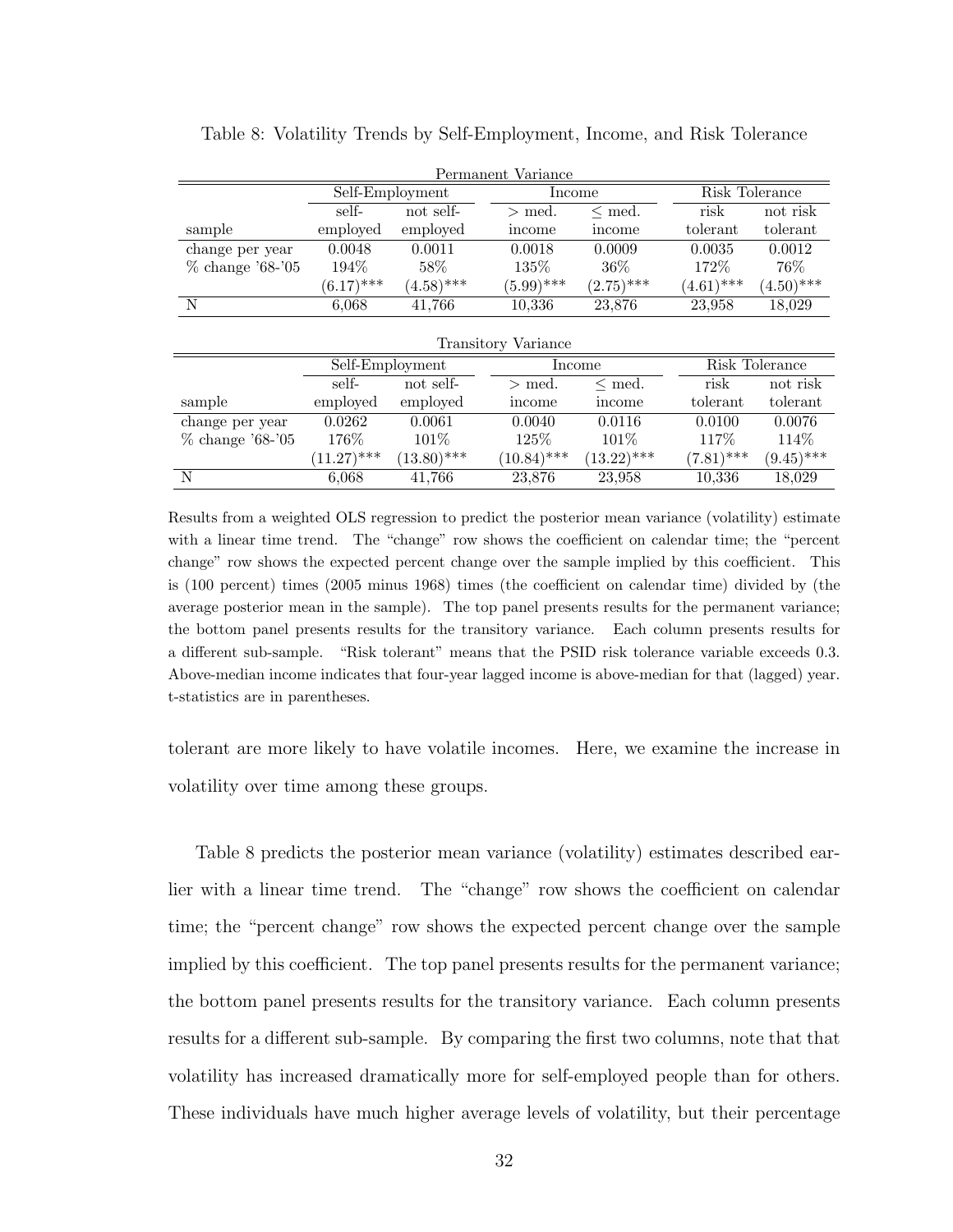| Permanent Variance       |              |              |               |              |             |  |
|--------------------------|--------------|--------------|---------------|--------------|-------------|--|
|                          |              | age          |               | education    |             |  |
|                          | less than    | at least     | more than     | high         | less than   |  |
| sample                   | 40 yrs old   | 40 yrs old   | high school   | school       | high school |  |
| mean change/year         | 0.0006       | 0.0018       | 0.0024        | 0.0005       | 0.0004      |  |
| $\%$ change '68-'05      | 44\%         | 76%          | 120\%         | 28\%         | 22%         |  |
|                          | $(3.66)$ *** | $(4.55)$ *** | $(6.08)$ ***  | $(1.71)^*$   | (1.17)      |  |
| median change/year       | 0.0000       | 0.0000       | 0.0000        | 0.0000       | 0.0000      |  |
| $\%$ change '68-'05      | $0\%$        | $0\%$        | $1\%$         | $0\%$        | $0\%$       |  |
|                          | (0.79)       | $(4.29)$ *** | $(5.20)$ ***  | $(-1.36)$    | (0.20)      |  |
| $95th$ % tile chnge/year | 0.0007       | 0.0010       | 0.0008        | 0.0007       | 0.0012      |  |
| $\%$ change '68-'05      | 53\%         | 67\%         | 63\%          | $55\%$       | 72\%        |  |
|                          | $(8.35)$ *** | $(6.47)$ *** | $(10.32)$ *** | $(6.50)$ *** | $(2.31)$ ** |  |
| N                        | 23,928       | 23,906       | 23,455        | 15,516       | 8,863       |  |

#### Table 9: Volatility Trends by Age and Education

| <b>Transitory Variance</b> |              |               |               |               |              |  |  |
|----------------------------|--------------|---------------|---------------|---------------|--------------|--|--|
|                            |              | age           |               | education     |              |  |  |
|                            | less than    | at least      | more than     | high          | less than    |  |  |
| sample                     | 40 yrs old   | 40 yrs old    | high school   | school        | high school  |  |  |
| mean change/year           | 0.0057       | 0.0096        | 0.0093        | 0.0065        | 0.0066       |  |  |
| $\%$ change '68-'05        | 86\%         | 123\%         | 120\%         | 102\%         | 95%          |  |  |
|                            | $(9.36)$ *** | $(13.27)$ *** | $(12.14)$ *** | $(8.76)$ ***  | $(6.91)$ *** |  |  |
| median change/year         | 0.0000       | 0.0000        | 0.0000        | 0.0000        | 0.0000       |  |  |
| $\%$ change '68-'05        | $1\%$        | $2\%$         | $2\%$         | $2\%$         | $3\%$        |  |  |
|                            | $(6.87)$ *** | $(18.73)$ *** | $(11.18)$ *** | $(13.69)$ *** | $(7.60)$ *** |  |  |
| $95th$ % tile chnge/year   | 0.0378       | 0.0649        | 0.0598        | 0.0483        | 0.0467       |  |  |
| $\%$ change '68-'05        | 124\%        | 211\%         | 183%          | 188%          | 135%         |  |  |
|                            | $(7.87)$ *** | $(17.10)$ *** | $(12.15)$ *** | $(11.04)$ *** | $(5.78)$ *** |  |  |
| N                          | 23,928       | 23,906        | 23,455        | 15,516        | 8,863        |  |  |

Results from a weighted OLS regression to predict the posterior mean variance (volatility) estimate with a linear time trend. The "change" row shows the coefficient on calendar time; the "percent change" row shows the expected percent change over the sample implied by this coefficient. This is (100 percent) times (2005 minus 1968) times (the coefficient on calendar time) divided by (the average posterior mean in the sample). The top panel presents results for the permanent variance; the bottom panel presents results for the transitory variance. Each column presents results for a different sub-sample. t-statistics are in parentheses.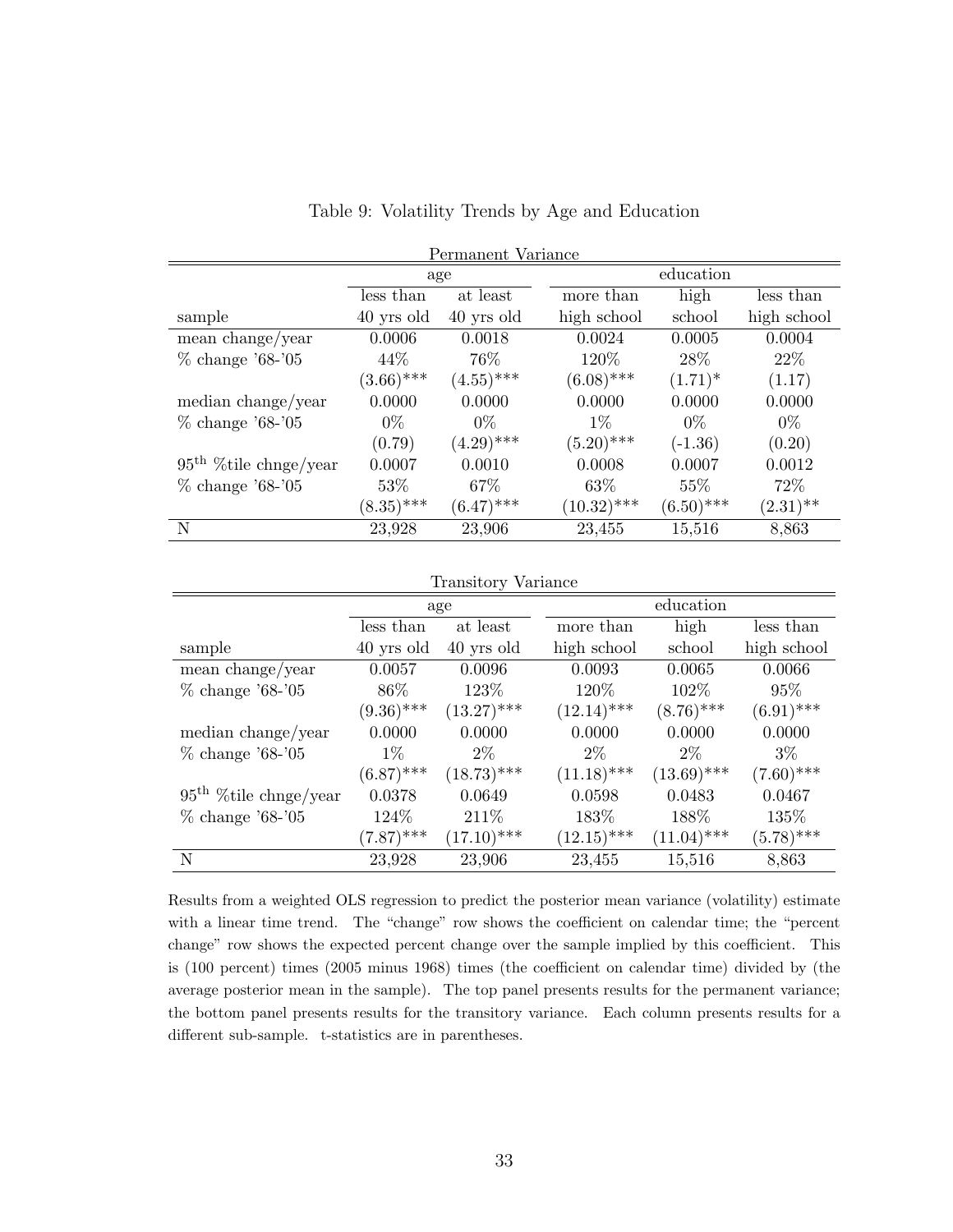change in volatility is still higher than for other individuals. Self-employed individuals account for a substantial proportion of the overall increase in income volatility. Similarly, the increase in permanent volatility (the variance of permanent shocks) is much greater for those who self-identify as risk tolerant (those whose estimated coefficient of relative risk aversion less than  $1/0.3$ ) than those who do not. Transitory volatility does not show major differences in trend for risk tolerant and not risk tolerant individuals.

Table 8 shows that the increase in volatility is apparent throughout the income distribution. While increases in the average variance of transitory shocks are similar (in proportional terms) for those with above- and below-median income, the variance of permanent shocks has increased more for those with above-median income than for those with below-median income. While below-median individuals are over-represented among those with the highest volatilities (Section 4.5), low income individuals are not driving the increase in volatility among those with the most volatile incomes.

Table 9 presents results by age and educational attainment. Note that while magnitudes vary, the increase in volatility at the right tail is present for those below and above 40, and across the education distribution.

## 5 Conclusion

Increases in the size of income changes in the PSID can be attributed almost entirely to the "right tail" of the volatility distribution. Taking volatility as a proxy for risk, those who would have had risky incomes in the past now face even more risk. Everyone else has had no substantial change.

Without knowing more, the welfare implications of this finding are unclear. Depending on what kind of people have volatile incomes, an increase in volatility at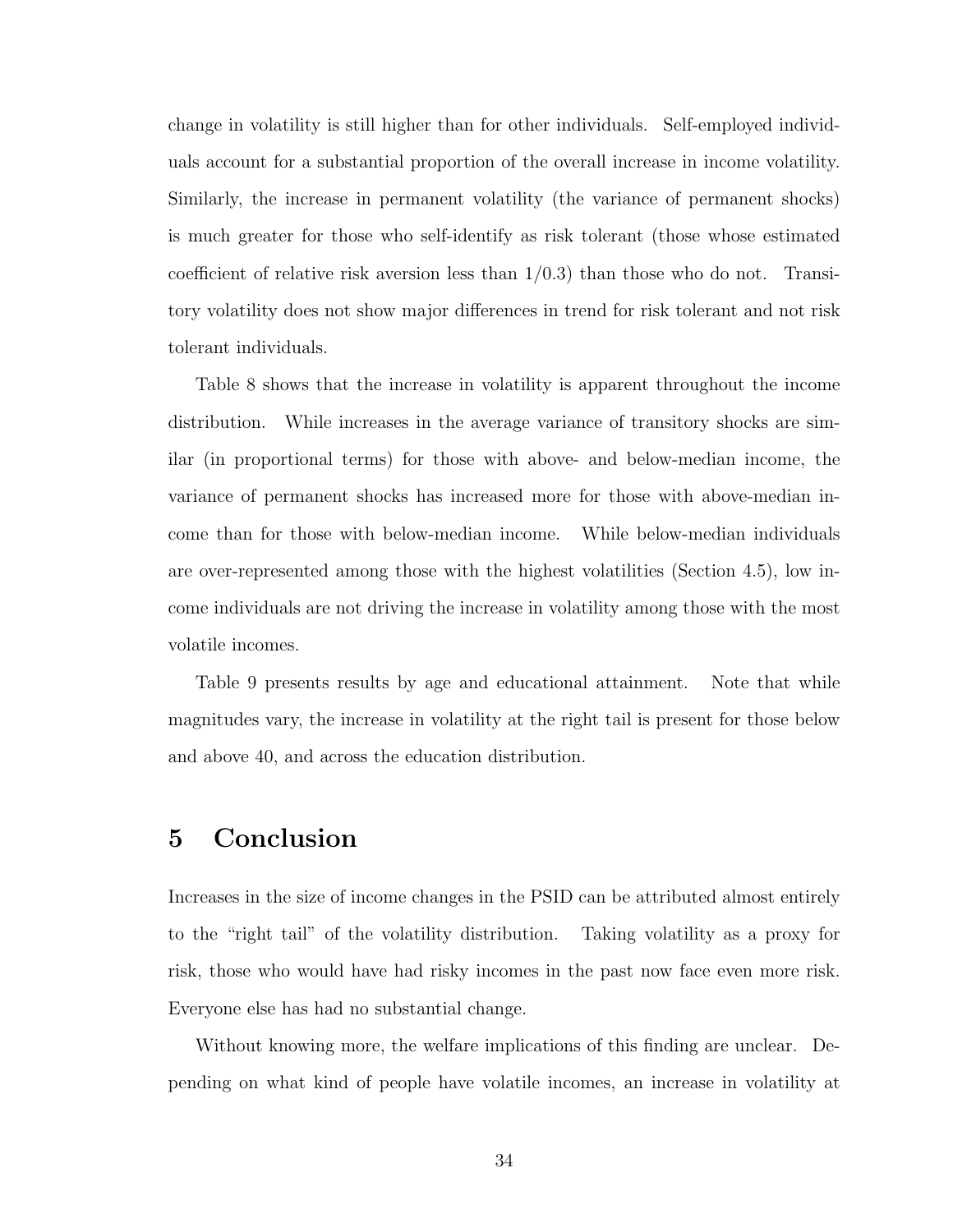the volatile end of the distribution could be more or less bad than an increase in volatility for everyone. Consider the possibility (which we refute in Section 4.4) that risk tolerance is independent of income volatility or expected income. In this case, increasing volatility at the volatile end of the distribution decreases welfare more than increasing risk throughout the distribution. When individuals have decreasing absolute risk aversion, high levels of income risk (proxied here by volatility) make people more vulnerable to additional risk. (Gollier, 2001) If there is a compensating differential for risk so that volatile incomes are also higher on average, then this effect will be mitigated or reversed.

This paper shows that those with the most volatile incomes are also the most risk-tolerant. In this case, the increase in risk has hit those best able to handle it. To the degree that income volatility is chosen (e.g., by choosing an occupation), we would expect those with the highest tolerance for risk or the best risk-sharing opportunities to take on the most volatile incomes. If it is these individuals whose volatility has increased, it could blunt substantially any welfare costs associated with increased income volatility. Since the increase in volatile has fallen disproportionately on the self-employed, it could also reflect an increase in profitable (but volatile) business opportunities. In this case, there could even be welfare gains associated with increased income volatility.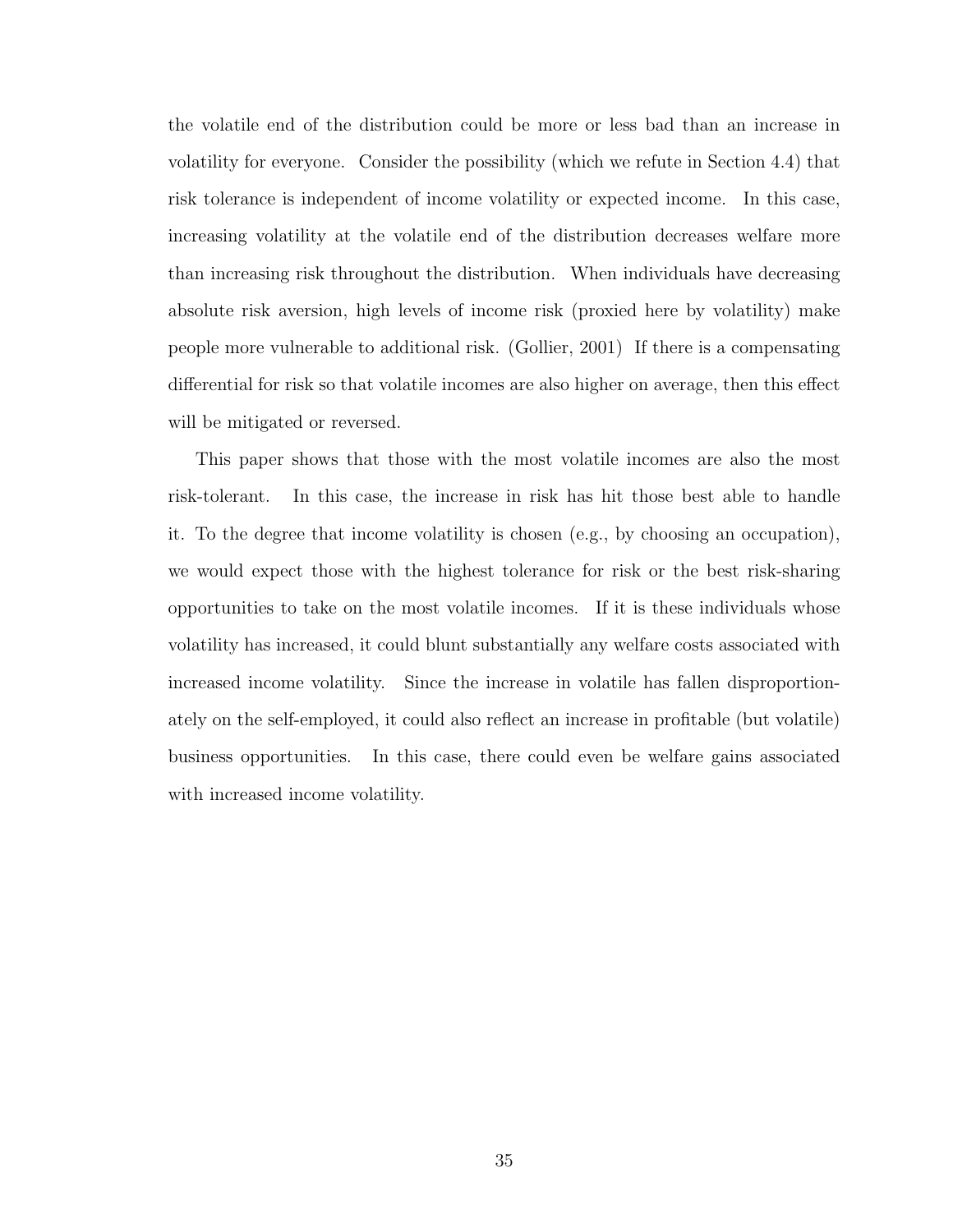## References

- (January 31, 2007): Testimony Before the Full Committee of the House Committee on Ways and Means.
- Abowd, J., AND D. CARD (1989): "On the Covariance Structure of Earnings and Hours Changes," Econometrica, 57(2), 411–445.
- Alvarez, J., M. Browning, and M. Ejrnaes (2001): "Modelling income processes with lots of heterogeneity," University of Copenhagen Working Paper.
- BANIA, N., AND L. LEETE (2007): "Income Volatility and Food Insufficiency in U.S. Low-Income Households, 1992-2003," Institute for Research on Poverty Discussion Paper No. 1325-07.
- BATCHELDER, L. L. (2003): "Can Families Smooth Variable Earnings?," *Harvard* Journal on Legislation, 40(2), 395–452.
- BLUNDELL, R., L. PISTAFERRI, AND I. PRESTON (forthcoming): "Consumption inequality and partial insurance," American Economic Review.
- Bollinger, C., and J. P. Ziliak (2007): "Welfare Reform and the Level, Composition, and Volatility of Income," Working Paper.
- Cameron, S., and J. Tracy (1998): "Earnings Variability in the United States: An Examination Using Matched-CPS Data," Working Paper.
- Carroll, C. D., and A. A. Samwick (1997): "The Nature of Precautionary Wealth," Journal of Monetary Economics, 40(1), 41–71.
- CARTER, C., AND R. KOHN (1994): "On Gibbs Sampling for State Space Models," Biometrika, 81, 541–553.
- Comin, Diego, E. L. G., and B. Rabin (2006): "Turbulent Firms, Turbulent Wages?," NBER Working Paper No. 12032.
- DAHL, M., T. DELEIRE, AND J. SCHWABISH (2007): "Trends in Earnings Variability Over the Past 20 Years," Working Paper: Congressional Budget Office.
- DALY, M. C., AND G. J. DUNCAN (1997): "Earnings Mobility and Instability, 1969-1995," Working Paper.
- DYNAN, K. E., D. W. ELMENDORF, AND D. E. SICHEL (2007): "The Evolution of Earnings and Income Volatility," Working Paper, Federal Reserve Board.
- Dynarski, S., and J. Gruber (1997): "Can Families Smooth Variable Earnings?," Brookings Papers on Economic Activity, pp. 229–303.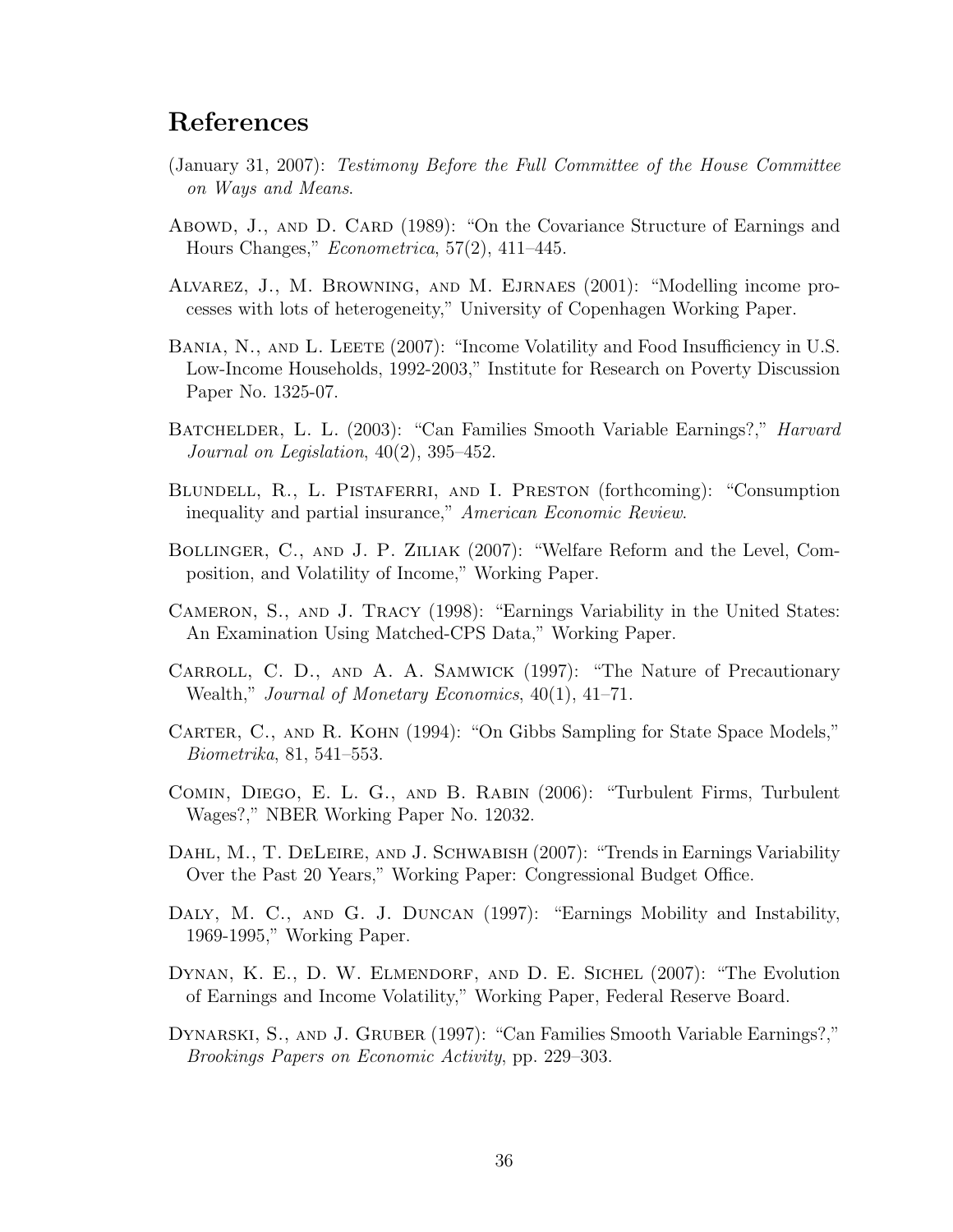- Geman, S., and D. Geman (1984): "Stochastic relaxation, Gibbs distributions, and the Bayesian restoration of images," IEEE Transaction on Pattern Analysis and Machine Intelligence, 6, 721–741.
- Geweke, J. F., and M. Keane (2000): "An Empirical Analysis of Income Dynamics among Men in the PSID: 1968-1989," Journal of Econometrics, 96, 293–356.
- GOLLIER, C. (2001): The economics of risk and time. MIT Press.
- Gosselin, P. G. (December 12, 2004): "The Poor Have More Things Today Including Wild Income Swings," Los Angeles Times.
- GOTTSCHALK, P., AND R. MOFFITT (1994): "The Growth of Earnings Instability in the U.S. Labor Market," Brookings Papers on Economic Activity, pp. 217–254.
	- (2002): "Trends in the Transitory Variance of Earnings in the United States," Economic Journal, 112, C68–73.
- (2006): "Trends in Earnings Volatility in the U.S.: 1970-2002," Working Paper.
- Hacker, J. (2006): The Great Risk Shift: The Assault on American Jobs, Families, Health Care, and Retirement; And How You Can Fight Back. Oxford University Press, Oxford.
- HAIDER, S. J. (2001): "Earnings Instability and Earnings Inequality in the United States, 1967-1991," Journal of Labor Economics, 19(4), 799–836.
- HERTZ, T. (2006): "Understanding Mobility in America," Center for American Progress Discussion Paper.
- Hyslop, D. R. (2001): "Rising U.S. Earnings Inequality and Family Labor Supply: The Covariance Structure of Intrafamily Earnings," American Economic Review, 91(4), 755–777.
- Kalman, R. E. (1960): "A New Approach to Linear Filtering and Prediction Problems," Transaction of the ASME—Journal of Basic Engineering, 82, 35–45.
- Liu, J. (1996): "Nonparametric hierarchical Bayes via sequential imputations," Annals of Statistics, 24, 911–930.
- MEGHIR, C., AND L. PISTAFERRI (2004): "Income Variance Dynamics and Heterogeneity,"  $Econometrica$ , 72(1), 1–32.
- MOFFITT, R. A., AND P. GOTTSCHALK (1995): "Trends in the Covariance Structure of Earnings in the U.S.," Working Paper.

SCHEIBER, N. (Decemer 12, 2004): "Income-Variability Anxiety," New York Times.